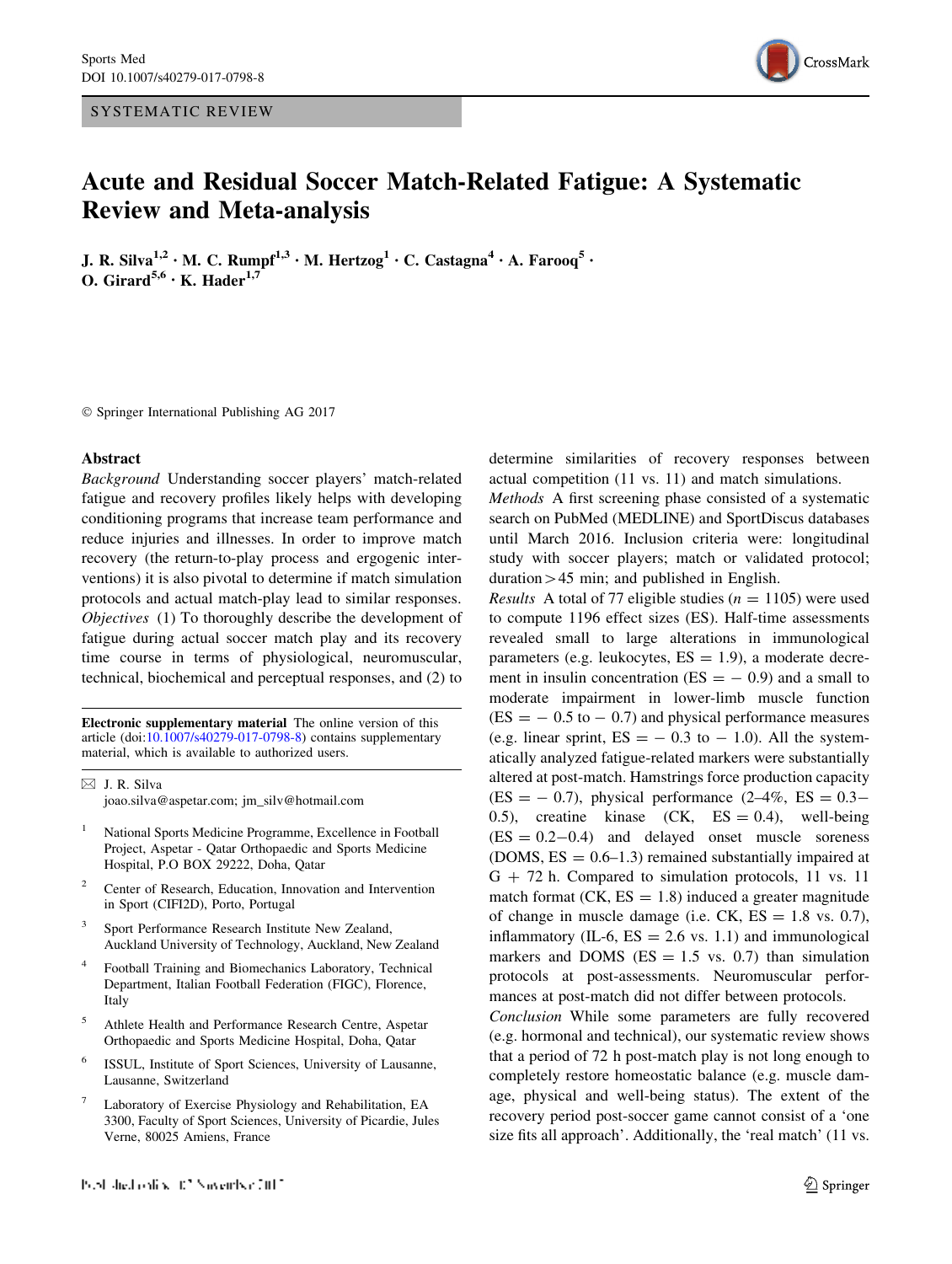11 format) likely induces greater magnitudes of perceptual (DOMS) and biochemical alterations (e.g. muscle damage), while neuromuscular alterations were essentially similar. Overall, coaches must adjust the structure and content of the training sessions during the 72-h post-match intervention to effectively manage the training load within this time-frame.

# Key Points

Specific physical performance capabilities (e.g. sprint recovered at  $G + 72$  h vs. jumping abilities still impaired at  $G + 72$  h) likely present distinct recovery profiles, resulting in player physical performance impairments at 72 h post-match.

Post-match recovery monitoring of hamstring muscle function (eccentric and/or isometric muscle action), countermovement jump performance, DOMS and CK is of primary importance due to more profound changes (larger magnitude and extended timecourse).

Medical staff and researchers should use biochemical (e.g. CK) and perceptual (DOMS) indices separately, for instance, when evaluating players readiness to return to 'real competition' or assessing the effectiveness of specific interventions (e.g. eccentric training).

# 1 Introduction

Over the last decade many excellent reviews have focused on soccer and its particular issues, including players' physiological characteristics [\[1–4](#page-39-0)] and performance deter-minants [\[5](#page-39-0), [6\]](#page-39-0), soccer biomechanics [\[7](#page-39-0), [8\]](#page-39-0) and specific training-induced effects [\[9–13](#page-39-0)] or periodization strategies [\[14](#page-39-0)]. Other reviews have also collected applicable findings in the topic of fatigue and recovery in soccer [\[6](#page-39-0), [15–19](#page-39-0)]. Nevertheless, the large majority of these studies have not systematically analysed available literature, which may lead to selective reports, so that the complete picture cannot really be understood [\[20](#page-39-0)].

Modern players are experiencing an increase in matchplay physical demands in part due to short between-match recovery periods and high neuromuscular demands (e.g. greater number of high-intensity running actions and acceleration requirements) [[16,](#page-39-0) [21,](#page-39-0) [22](#page-39-0)]. This high demand may prompt transient fatigue during match-play (e.g.

intense periods of the game or towards match end) and exacerbate post-match residual fatigue, implying that longer periods are needed to fully recover (e.g. several days) [[15,](#page-39-0) [23](#page-39-0)]. Neuro-mechanical alterations (e.g. decrease in force production and power), physical performance impairments (e.g. sprint ability), perturbations in the biochemical milieu (e.g., creatine kinase) and worsened psychometric state are often reported acutely and in the days post-match [[24–28\]](#page-39-0). Nevertheless, there are some conflicting reports regarding the time course of recovery of muscle function and selected performance-related components (e.g. jump vs. sprint ability) [\[18](#page-39-0), [25,](#page-39-0) [29](#page-39-0), [30\]](#page-39-0). In fact, several intrinsic (e.g. age, training history, playing position) and extrinsic factors (e.g. competition level, opposition standard, match importance, number of recovery days from previous match) likely influence the external and internal load experienced by each individual player with a consequent impact in the recovery time-course [\[31](#page-39-0)].

The habitual activity of soccer players during the competitive season consists of cycles of training, taper, competition and recovery over a weekly period [\[16](#page-39-0)] that may occur repetitively throughout 38–40 successive cycles. Understanding the players' recovery process therefore is critical and represents one complex issue for coaches and their support staff [\[18](#page-39-0), [32\]](#page-39-0). An excessive training load prescription, while players are still 'recovering and regenerating', can result in increased injuries, reduced fitness and poor team performance [[33–35\]](#page-39-0). This may explain why injuries rates are typically higher during congested competitive periods [[36–39\]](#page-39-0) without evidence of impairments in locomotor activities during match-play being noted [[36,](#page-39-0) [38](#page-39-0), [40](#page-40-0)]. Consequently, a clarification of the extent and time-course of solicitation of different physiological systems triggered by football match-play is warranted to prevent injuries, illness and non-functional overreaching states.

Remarkably, a considerable amount of studies used match-simulation protocols performed under laboratory conditions with the intention to replicate the overall game physical demands and gain knowledge about the magnitude of match-induced fatigue and time-course of recovery [\[41–49](#page-40-0)]. Soccer-match simulation protocols have also been performed on the field and in general have been validated to replicate internal (e.g. heart rate and rating of perceived exertion) and external match load metrics (e.g. running distance at different speed zones and velocity profile) associated with match play [\[41](#page-40-0), [43–51](#page-40-0)]. These procedures present the advantages of a consistent longitudinal standardization of evaluation conditions (e.g. external load, exclude the unpredictable nature of the game) allowing a carefully controlled assessment of the effectiveness of any training or nutritional interventions [[28,](#page-39-0) [41\]](#page-40-0). Furthermore, simulation protocols represent a valuable 'exercise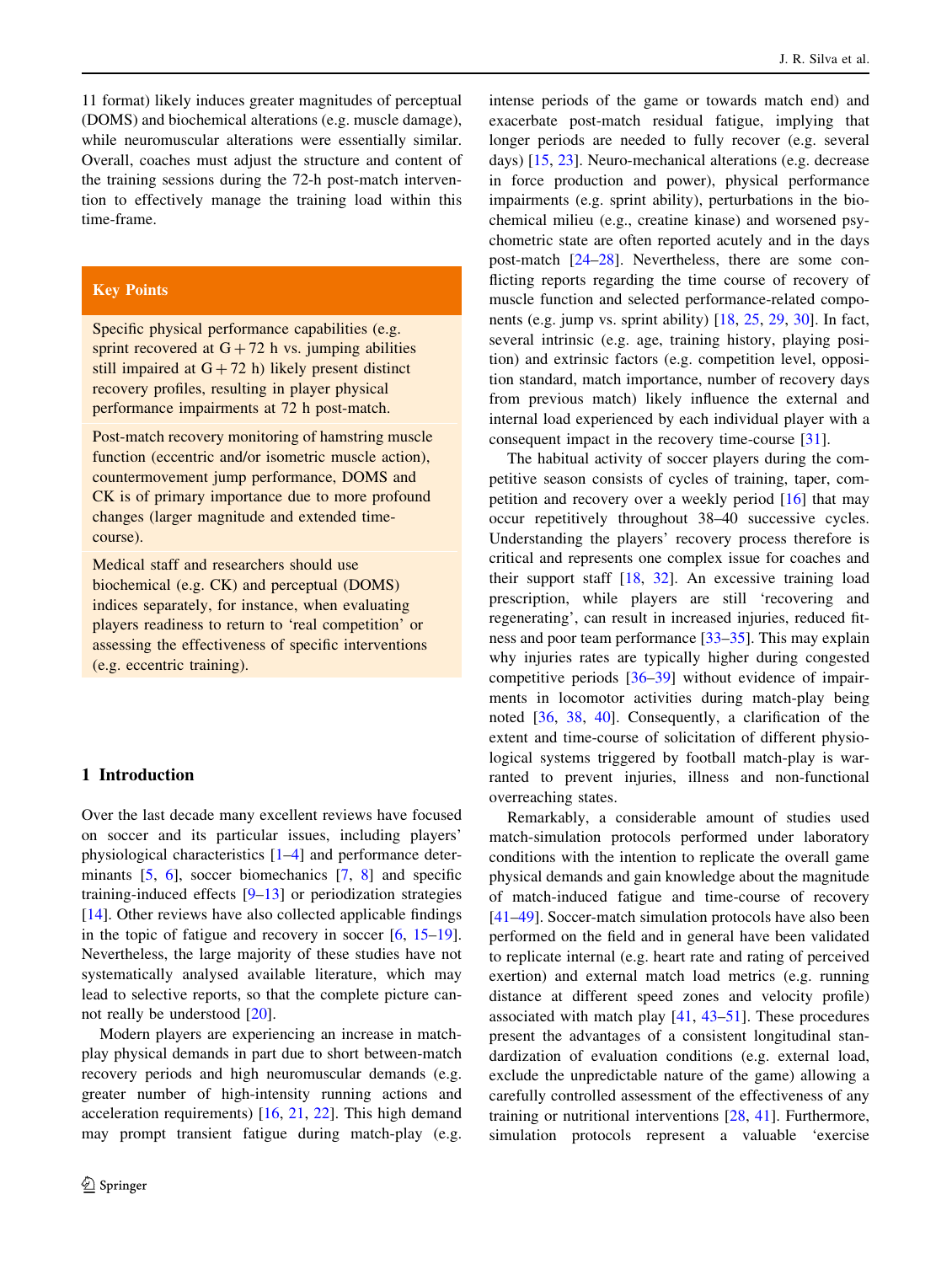strategy' for training optimization since both players and coaches receive an objective feedback on the individual performance capability [[52,](#page-40-0) [53](#page-40-0)]. Another advantage is to assist in the return-to-play process with players experiencing progressive 'real' match physiological strain [\[52](#page-40-0), [53](#page-40-0)]. Nevertheless, several researchers have argued that such protocols may not accurately replicate the neuromechanical load associated with match play [[25,](#page-39-0) [53](#page-40-0), [54](#page-40-0)]. These critics were based on the following observations: (1) the uni-directional nature of the treadmill-based protocols, (2) the unpredictable nature of acceleration/deceleration and impacts occurrence, (3) reduced number of soccerrelated tasks (e.g. kicking and jumping) and absence of directional change movements [[25,](#page-39-0) [28,](#page-39-0) [53–55](#page-40-0)].

Consequently, there is a need for research to thoroughly quantify the importance of fatigue-causing mechanisms and identify the main factors influencing post-match recovery in soccer [[18](#page-39-0)]. Since the last review in this area was published [\[18](#page-39-0)], there have been a large number of studies investigating one of the above mentioned specific areas. Moreover, this review and previous works are 'narrative' in nature, and so have not systematically reviewed the available evidence. To date, there has been no published systematic analysis that determines the timecourse of post-match responses (e.g. variation and effect size of the different outcomes) and the most influencing factors. Therefore, our first intention was to systematically review match-related fatigue development (muscular function, physiological, technical, biochemical and perceptual responses) during actual play and post-match recovery profile in soccer. Another aim was to determine if these responses differ between actual competition and simulation protocols.

# 2 Methods

# 2.1 Research Question

The research questions were defined by the PICOS-model in accordance with the Preferred Reporting Item for systematic reviews and meta-analysis (PRISMA) statement [\[20](#page-39-0), [56\]](#page-40-0): *Population* Male and female soccer players. *In*tervention Soccer-match and/or validated soccer-specific protocol performed on the field or in a laboratory environment. Comparators Changes between pre- (baseline), mid- (half-time) and post-match [match-end (Post) and 24-h intervals including 24-h  $(G + 24 h)$ , 48-h  $(G + 48 h)$ and 72-h  $(G + 72 h)$ ] time points. Similarities between soccer-match protocol formats (11 vs. 11, on-field and laboratory treadmill simulations). Outcomes Metabolic, physical and technical parameters and biochemical and perceptual responses. The different post-match measurements were adjusted to a 24-h period; for instance,  $G + 18$  h measurement was included as a  $G + 24$ -h timepoint. These aforementioned fatigue and recovery-related markers have been extensively used by numerous researches to understand the match-related impact and postmatch recovery profile [[5,](#page-39-0) [16](#page-39-0), [18](#page-39-0), [57,](#page-40-0) [58\]](#page-40-0). Study Design Randomized controlled designs, cohort and case studies investigating the acute and residual fatigue to a soccer match or a validated simulation protocol, performed onfield or in the laboratory on a treadmill.

# 2.2 Literature Search Strategies: Databases and Inclusion Criteria

The selection of studies was performed in two consecutive screening phases. The first phase consisted of identifying articles through a systematic search of the US National Library of Medicine (MEDLINE) through PubMed and the SportDiscus databases multiple times between June 2015 and March 2016. The following keyword 'soccer match' were used in combination with 'technical', 'neuromuscular', 'muscular power', 'jump', 'sprint', 'agility', 'change of direction', 'repeated sprint', 'intermittent', 'hormones', 'muscle damage', 'oxidative stress', 'inflammation', 'immunology', 'fatigue' and 'recovery'. Further search of the relevant literature was performed by using the 'related citations' function of PubMed and by scanning the reference lists. The second phase involved applying the selection criteria to the articles. Studies were chosen if they fulfilled the following six selection criteria:

- 1. The intervention was a soccer game or validated simulation protocols, performed on-field or in the laboratory on a treadmill. Only running-based protocols were selected for analysis.
- 2. The intervention had a duration of  $\sim$  45 min (i.e. half soccer match) or  $\sim$  90 min (i.e. total match).
- 3. The participants were soccer players  $( \geq 18 \text{ years of})$ age).
- 4. The study was published in English.
- 5. The study was published in a peer-reviewed journal.
- 6. The study reported effect sizes (ES), information needed to compute the ES or when ES was obtained from the author(s) of the study.

# 2.3 Independent Variables

Each study was read and coded by two independent investigators. An excel spreadsheet was utilized to extract all relevant information from the different studies.

1. Players characteristics Gender and players' training status. Three distinct levels of training status were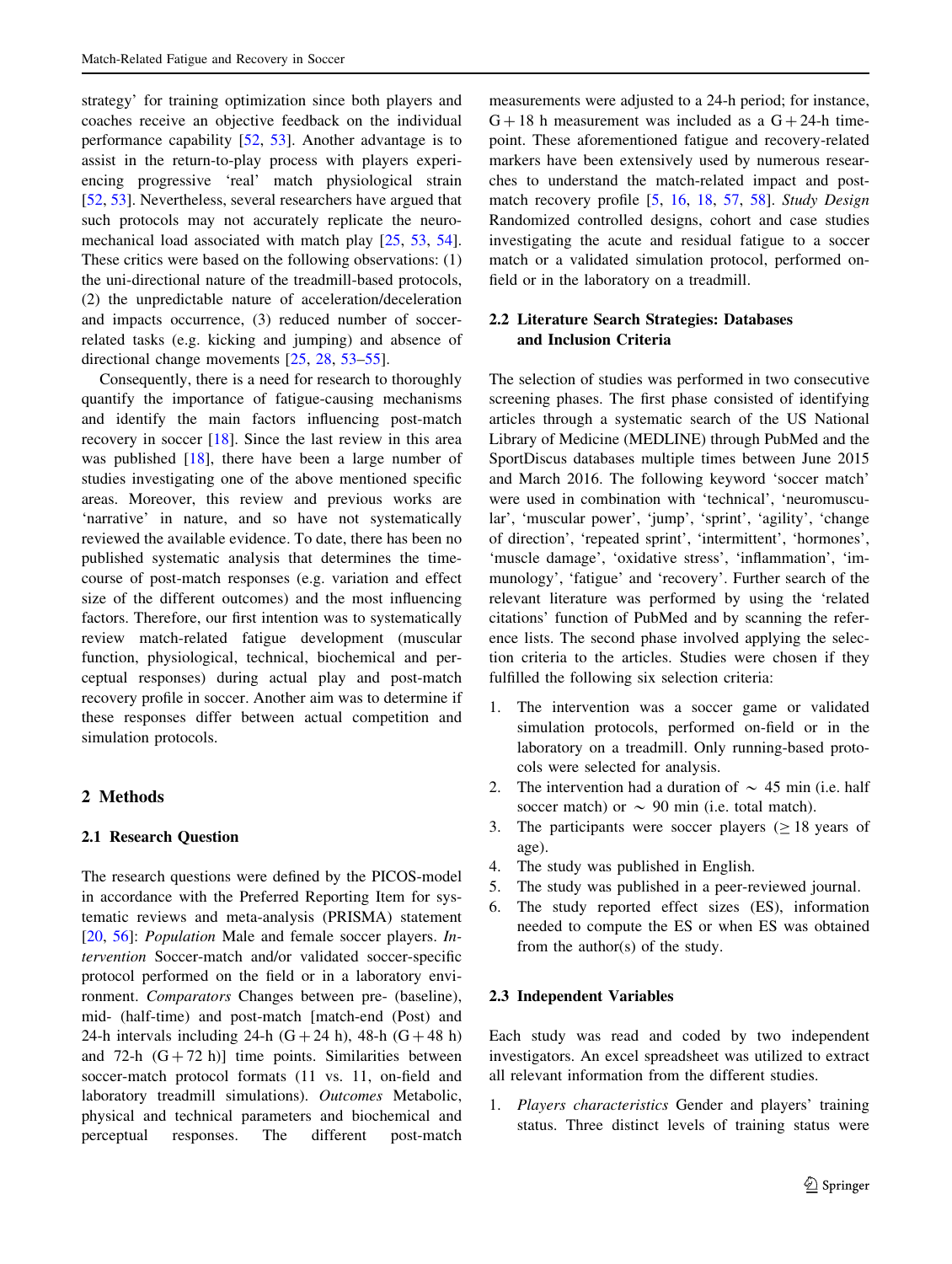considered with number of training hours/sessions per week as units. Player training status was classified as 'Low'  $(<$  4 h/two training sessions per week and one competitive game), 'Moderate' (between 5 and 7 h/ three to four training sessions per week and one competitive game) and 'High' (more than 8 h/five training sessions per week and one competitive game).

2. Methodological elements Playing surface (artificial turf vs. natural grass), environmental temperature and type of protocol. Environmental temperatures were divided in three categories: cold  $(< 15 \degree C)$ , temperate (17–25 °C) and hot ( $>$  27 °C) conditions. The data from the match/simulation protocols that were included in temperate conditions reported relative humidity values below 60% [[59](#page-40-0), [60\]](#page-40-0). The type of protocol was categorized in three distinct levels: (1) 11 vs. 11 (official soccer match and friendly soccer match); (2) on-field simulation protocols [(protocols perform in a naturally-occurring environment involving different locomotor activities and/or unorthodox running patterns (e.g. sideways and backwards running) and/or change of directions)]; (3) laboratory treadmill protocols (protocols performed in a laboratory setting involving straight line running on a treadmill). In this review, the use of the word matchplay/game refers to real (11 vs. 11) or simulated conditions (on-field and/or laboratory treadmill protocols).

# 2.4 Dependent Variables

The dependent variables extracted from the selected studies were grouped in Objective (metabolic, biochemical, physical and technical parameters) and Subjective (perceptual) responses.

# 2.4.1 Metabolic Alterations

Metabolic responses to match play were analysed by records of alteration in blood and muscle substract (glycogen, glucose, triglycerides, free-fatty acids, HDL, LDL), metabolites (lactate, urea, creatinine, uric acid, glycerol, bicarbonate, base excess) and pH at half-time and post-match time-points.

# 2.4.2 Biochemical Parameters

They were divided into five categories.

(a) Redox State: pro-oxidant and antioxidant status. Alterations in oxidant biomarkers [(markers of damage to lipids (malondialdehyde, 8-iso-Prostaglandin F2 $\alpha$ , and reactive oxygen metabolites test) and

proteins (sulfhydryl groups) were recorded. Additionally, total antioxidant status evaluated by different assay techniques and specific measures of the enzymatic (e.g. glutathione peroxidase, glutathione reductase and superoxide dismutase) and non-enzymatic antioxidant component (reduced and total glutathione and uric acid) were recorded. We also considered other relevant markers of oxidative stress (homocysteine) and redox state (oxidized glutathione and reduced to oxidized glutathione ratio).

- (b) Endocrinal responses: testosterone, cortisol and insulin hormones.
- (c) Muscle damage: activity of intracellular enzymes (creatine kinase (CK) and lactate dehydrogenase (LDH)) and circulating concentrations of myoglobin, aspartate aminotransferase and alanine aminotransferase.
- (d) Immunological state: white blood cell counts (leukocytes, lymphocytes, neutrophils and monocyte counts) and immunoglobins concentrations (IgA, IgM and IgG).
- (e) Inflammatory markers: acute-phase proteins (C-reactive protein (CRP)) and anti- (interleukin 6 (IL-6)) and pro-inflammatory cytokines responses (tumour necrosis factor  $(TNF-\alpha)$ ).

# 2.4.3 Physical Performance Markers

These were divided into six categories:

- (a) Neuromuscular performance measures. Lower-limb muscle function was systematically reviewed based on maximal forces/torques values measured by dynamometers, rate of force development, functional (eccentric hamstrings:concentric quadriceps ratio) and traditional muscle force ratios (concentric hamstrings:concentric quadriceps ratios) and peak torque angles of knee flexors, knee extensors and plantar flexors under concentric, eccentric and isometric muscle actions. Furthermore, data were categorized into three muscle contraction velocities ('low'  $\leq 60^{\circ}$  s<sup>-1</sup>, 'moderate' between  $60^{\circ}$  s<sup>-1</sup> and  $150^{\circ}$  s<sup>-1</sup> and 'high'  $\geq 150^{\circ}$  s<sup>-1</sup>) [\[61](#page-40-0)]. Neuro-mechanical measures were systematically review by elucidating alteration in motor output during isometric muscle contractions [(electromyographic activity (EMG) of the aforementioned muscle groups and voluntary activation level)] and intrinsic muscle properties (e.g. nerve stimulation techniques).
- (b) Vertical jump ability. Vertical jump ability included the countermovement jump (CMJ) and the squat jump (SJ). Kinematic (centre of mass displacement) and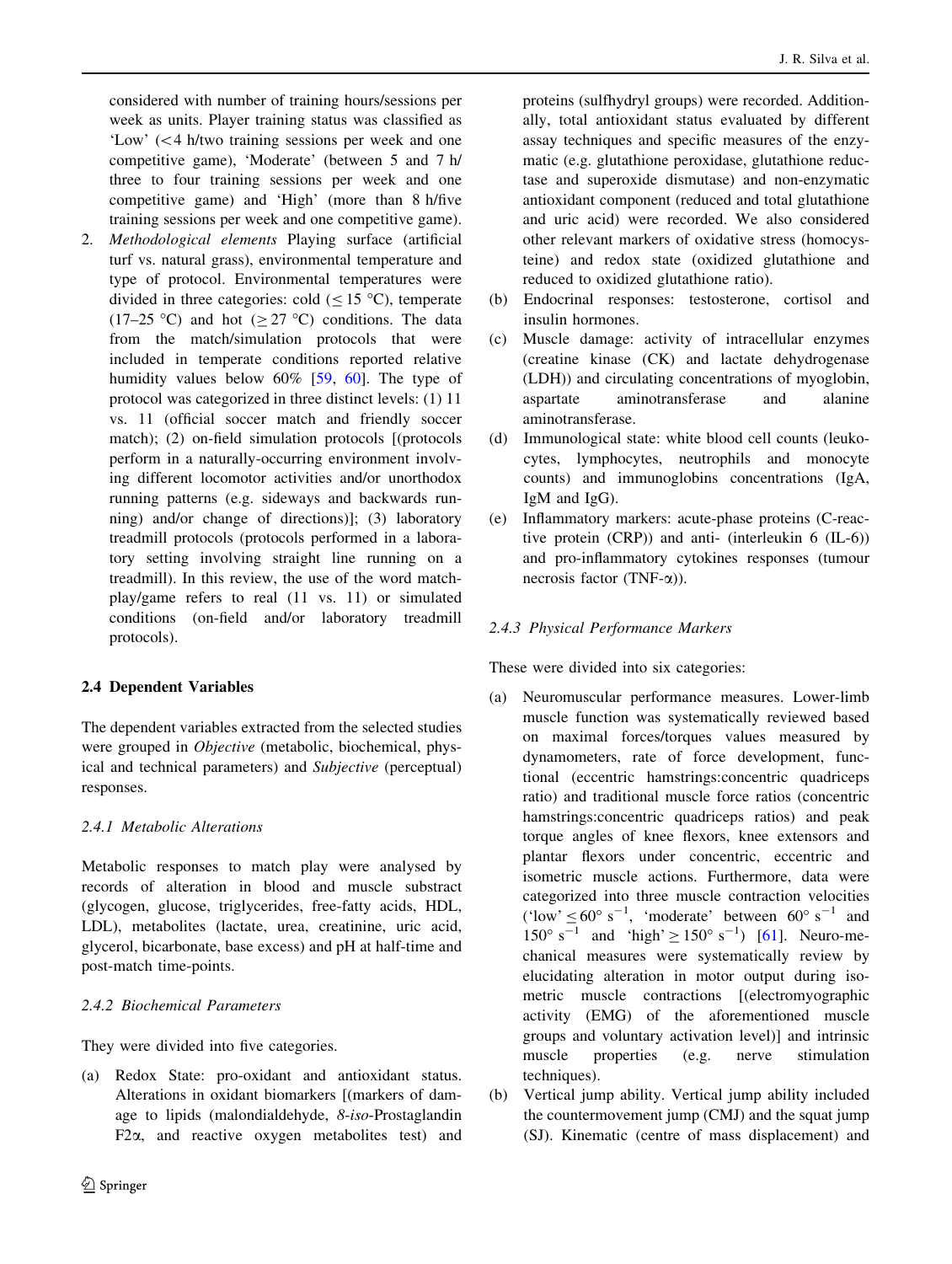<span id="page-4-0"></span>kinetic (peak and mean eccentric and concentric forces and peak power output) variables recorded during jumping tasks were also analysed.

- (c) Straight-line sprint measures (SL, time) for a given distance. Best single sprint performance obtained during repeated-sprint ability test were also included in this category (e.g. fastest time or peak velocity). Kinematic (mean and peak speed, mean power output and hip flexion and extension angles) and kinetic (horizontal power and force production) variables were recorded.
- (d) Sprint time during runs with change of direction (COD) was recorded (e.g. t-tests). In this category, we included all tests that are used to measure COD and shuttle sprint ability. Kinematic (range of motion during knee flexion variables recorded during COD tasks) were also extracted.
- (e) Repeated sprint ability (RSA). Parameters such as the mean and cumulative/total sprint times and fatigue indexes (e.g. mean sprint times during  $5 \times 30$  m sprints with 25 s of recovery) were extracted from RSA protocols. Kinematic (mean speed) and kinetic (mean power output) variables recorded during RSA were also documented.
- (f) Intermittent-running endurance capacity. The capacity to perform high intensity intermittent endurance exercise (total distance covered) was recorded during the Yo–Yo intermittent endurance (YYIE2) and intermittent recovery level two tests (YYIR2).

### 2.4.4 Technical Performance

It was assessed by extracting records of performance (penalty shoots, time to complete a technical performancebased test, total performance, passing and shooting precision) in different technical skills tests (Loughborough soccer passing test and Loughborough soccer shooting test). Kinematic (ankle, knee and hip joint angular position and velocities) and kinetic (ground reaction forces) variables derived from technical skills (e.g. kick) were also extracted.

# 2.4.5 Perceptual Responses

Perceptual responses were systematically reviewed by extracting all relevant data collected by various questionnaires. Perceptual responses consisted mainly of general Delayed-Onset Muscle Soreness (DOMS<sub>General</sub>) assessments (body regions not specified in the studies) or from specific body regions (DOMSlower limbs) and quadriceps muscle groups (DOMS<sub>OUADS</sub>). DOMS was recorded independently of the scale (e.g. 0–7, 0–10 or 0–100 visual

analogue scales) and technique applied (e.g. response to squatting, muscle palpation or simply self-reporting). Recovery (Total quality recovery scale) and well-being sub-categories (Sleep, stress and fatigue) were also systematically reviewed.

### 2.5 Missing Data

The corresponding authors of the selected articles were contacted (email, social medias) requesting missing information including: (i) mean and standard deviation values from the different outcomes; (ii) surface conditions; (iii) environmental conditions; (iv) training background; and (v) other important characteristics that allow to better describe the experimental conditions (i.e. gender, players training status, period of the soccer season).

### 2.6 Analysis and Interpretation of Results

To evaluate the magnitude of the effects, percent change was calculated for each dependent variable for each study using the following equation:

$$
\left[M_{\text{post}} - M_{\text{pre}}\right] / M_{\text{pre}} \times 100,\tag{1}
$$

where  $M_{\text{post}}$  was the post-match mean (e.g. 24 h) and  $M_{\text{pre}}$ the baseline mean. ES (effect size) were computed to present standardized match-related effect on the outcome variables [[62](#page-40-0)]. The different ES within individual studies were calculated with Cohen's d, by dividing the raw ES (difference in means) by the pooled standard deviations, as proposed by Bornstein et al. [[63\]](#page-40-0) as follows (Eq. 1):

$$
ES = g = \frac{(M_{\text{post}} - M_{\text{pre}})}{SD_{\text{pooled}}},
$$
\n(2)

 $SD<sub>pooled</sub>$  is the pooled SD of the measurements and was calculated as follows (Eq. 3):

$$
SD_{pooled} = \sqrt{\frac{((n-1) \times SD_{Pre}^2 + (n-1) \times SD_{Post}^2)}{(2n-2)}},
$$
 (3)

where  $SD<sub>Pre</sub><sup>2</sup>$  is the standard deviation of the performance test completed before the match and  $SD<sub>Post</sub><sup>2</sup>$  is the standard deviation of the performance test completed after the match. To account for possible overestimation of the true population ES were corrected accounting for the magnitude of the sample size of each study [[64\]](#page-40-0). Therefore, a correction factor (CF) was calculated as proposed by Hedges and Olkin [[64\]](#page-40-0):

$$
CF = 1 - \frac{3}{4df - 1},
$$
\n(4)

where  $df = n - 1$ . The corrected ES was calculated as follows: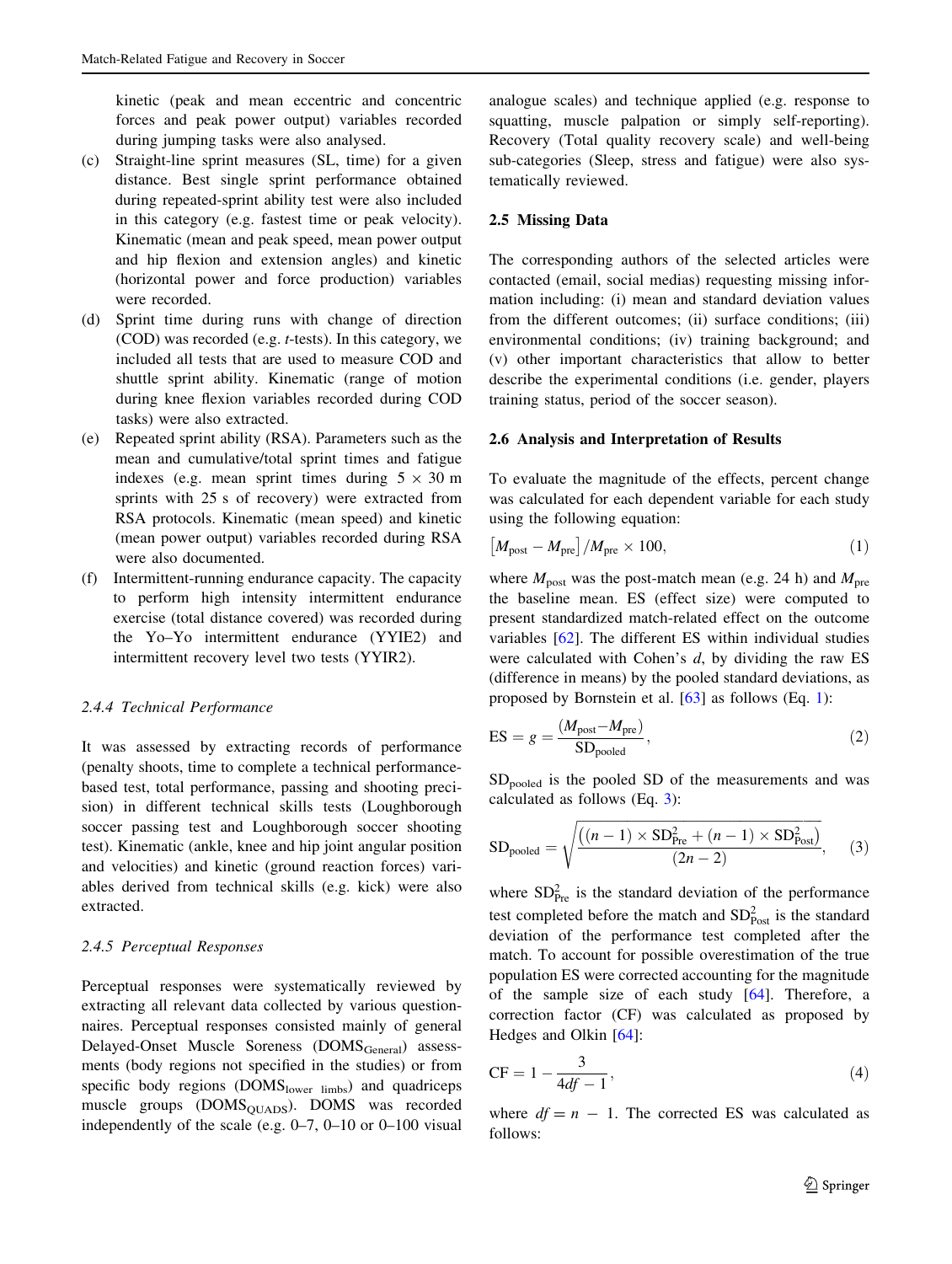$$
Corrected ESc = g \times CF.
$$
 (5)

Threshold values for  $ES_c$  were defined as trivial ( $\langle 0.2 \rangle$ ), small (0.2–0.6), moderate (0.6–1.2), large (1.2–2.0) and very large  $(>2.0)$  [[65\]](#page-40-0). Results for each outcome variable are presented with number of observations  $(N)$  and number of  $ES_c$  (Tables [2](#page-15-0), [3](#page-16-0), [4,](#page-21-0) [5](#page-25-0) and [6\)](#page-29-0).

All data analyses were conducted in Statistical Package for the Social Sciences version 18.0 (SPSS Science, Chicago) software and StatsDirect 3.0.152 (Altrincham, UK) was used for the meta-analysis. Mean percentages of change at different time points extracted from all studies were presented as mean (Range: minimum and maximum) for all parameters (Tables [2](#page-15-0), [3](#page-16-0), [4](#page-21-0), [5](#page-25-0) and [6\)](#page-29-0). In order to investigate differences across protocols we performed meta-analysis for the reported effect sizes at match-end only where sufficient data was available. Pooled data on outcomes were analysed using random-effects meta-analyses as we assumed heterogeneity in the selected protocols and conditions. A significant difference was indicated when the 95% confidence interval (CI) of the ES did not overlap with zero.

### 2.7 Study Qualitative Assessment

We determined 12 criteria using the National Heart Blood Institute (NIH) guidelines for qualitative evaluation of observational cohort and cross-sectional studies and beforeafter (pre-post) studies with no control group. In addition, other versions of currently established scales used in Sports Sciences (e.g. Delphi and PEDRO Scale, Newcastle–Ottawa quality assessment scale, Downs and Black) were considered. Moreover, other relevant methodological issues for bias in the interpretation of the results (i.e. supplementary file) were considered for the creation of the 12 questions that constitute the Qualitative assessment tool. A table detailing the quality assessment criteria is included as a Supplementary file. The quality assessment was based on the reporting of study methods and results with answer categories of 'yes', 'partial' and 'no'. The quality assessment was applied to selected studies based on published information and after receiving the information from the authors (maximal score  $= 1$ ).

# 3 Results

### 3.1 Selected Studies and Characteristics

The flow chart of the search and selection process is presented in Fig. [1](#page-6-0). In summary, the searches identified 413 relevant articles. A further 266 articles were excluded after screening titles and abstracts. Consequently 147 full text articles were assessed for eligibility. Once applying the

selection criteria, 77 studies were finally selected (Fig. [1](#page-6-0)), comprising a sample size of 1105 players, allowing the computation of 1196 ES (Tables  $2, 3, 4, 5$  $2, 3, 4, 5$  $2, 3, 4, 5$  $2, 3, 4, 5$  $2, 3, 4, 5$  $2, 3, 4, 5$  $2, 3, 4, 5$  and [6\)](#page-29-0). Most excluded studies resulted from criteria six (no mean and SD data available to compute ES, 38.5%) and no outcomes of interest being reported (20%).

The average methodological quality of the included articles before and after receiving the information from the authors was  $0.63 \pm 0.12$  and  $0.71 \pm 0.13$ , respectively.

Selected studies (Table [1](#page-7-0)) consisted of 11 vs. 11 protocols (40 studies and 635 players), on-field (27 studies and 346 players) and laboratory simulations protocols (12 studies and 147 players). On-field simulations consisted of studying performance of the Loughborough intermittent shuttle test (LIST, ten studies, 139 players), soccer-specific aerobic field test (SAFT90, six studies, 76 players), a soccer game modeling protocol (one study, eight players), a soccer match simulation (SMS, one study, 16 players) and the Copenhagen soccer test (CST, three studies, 39 players). Laboratory simulations consisted of protocols performed on motorized (11 studies, 139 players) and nonmotorized treadmills (one study, eight players).

Physical performance-related measures were the most assessed variables (39 studies, 514 players, 448 ES), followed by biochemical markers (32 studies, 463 players, 396 ES), metabolic alterations (26 studies, 404 players, 226 ES), perceptual responses (ten studies, 152 players, 77 ES) and technical-related performance parameters (six studies, 92 players, 49 ES). Distribution of studies across time-points was as follows: half-time (22 studies, 476 players, 123 ES), post-match  $(56 \text{ studies}, 976 \text{ players}, 507 \text{ ES}), G + 24 \text{ h} (17 \text{ studies}, 234 \text{).}$ players, 191 ES),  $G + 48$  h (12 studies, 152 players, 154 ES) and  $G + 72$  h (nine studies, 102 players, 103 ES).

### 3.2 Metabolic Alterations

The most frequently examined metabolic markers (Table [2\)](#page-15-0) were carbohydrate (23 studies, 343 players, 169 ES) [\[29](#page-39-0), [43,](#page-40-0) [47,](#page-40-0) [53](#page-40-0), [66–](#page-40-0)[84\]](#page-41-0) followed by lipids (six studies, 96 players, 24 ES) [\[69](#page-40-0), [73–75,](#page-40-0) [81,](#page-41-0) [85\]](#page-41-0), protein (five studies, 102 players, 23 ES) [\[30](#page-39-0), [73](#page-40-0), [75,](#page-40-0) [78,](#page-41-0) [86\]](#page-41-0) and acid–base balance (two studies, 30 players, 10 ES) [[67,](#page-40-0) [73](#page-40-0), [75](#page-40-0)] related markers. Overall, small to very large (half-time) and large to extremely large (Post) changes in the abovementioned metabolic markers were observed.

### 3.3 Biochemical Markers

As depicted in Table [3](#page-16-0), the most common biochemical markers measured in the selected studies were muscle damage (21 studies, 309 players, 103 ES) [\[25](#page-39-0), [30](#page-39-0), [66,](#page-40-0) [71,](#page-40-0) [75](#page-40-0), [78](#page-41-0), [87–101\]](#page-41-0) followed by redox state (13 studies, 178 players, 87 ES)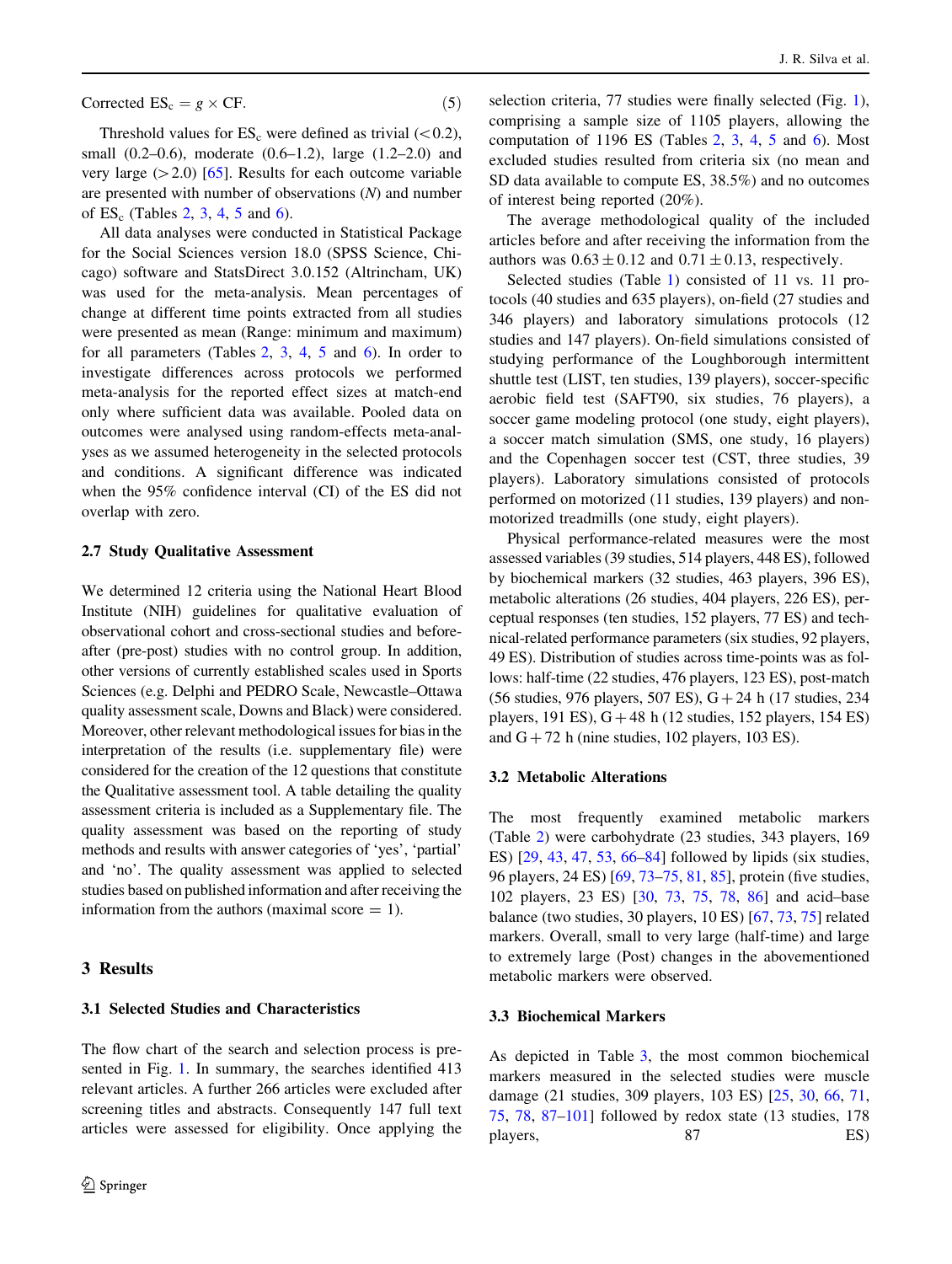<span id="page-6-0"></span>

Fig. 1 Flow chart showing the study selection process

[\[25](#page-39-0), [30,](#page-39-0) [75,](#page-40-0) [78,](#page-41-0) [83](#page-41-0), [86](#page-41-0), [87,](#page-41-0) [94,](#page-41-0) [100,](#page-41-0) [102–105](#page-41-0)], endocrine (ten studies, 128 players, 83 ES) [[25,](#page-39-0) [74](#page-40-0), [75,](#page-40-0) [79–81](#page-41-0), [83,](#page-41-0) [88,](#page-41-0) [90](#page-41-0), [92\]](#page-41-0), immunology (six studies, 71 players, 67 ES) [\[79](#page-41-0), [87,](#page-41-0) [88](#page-41-0), [92](#page-41-0), [96,](#page-41-0) [106](#page-41-0)] and inflammatory biomarkers (seven studies, 130 players, 53 ES) [[25,](#page-39-0) [75,](#page-40-0) [89,](#page-41-0) [90,](#page-41-0) [92,](#page-41-0) [96,](#page-41-0) [106\]](#page-41-0).

### 3.3.1 Muscle Damage

The most monitored serum markers investigating matchinduced muscle injury were CK (21 studies, 284 players, 61 ES) [\[25](#page-39-0), [30,](#page-39-0) [66](#page-40-0), [71,](#page-40-0) [75](#page-40-0), [78,](#page-41-0) [87–101](#page-41-0)], followed by myoglobin (six studies, 72 players, 24 ES) [[25,](#page-39-0) [88,](#page-41-0) [96,](#page-41-0) [97](#page-41-0), [99](#page-41-0), [101](#page-41-0)], LDH (four studies, 66 players, 8 ES) [[75,](#page-40-0) [87,](#page-41-0) [90](#page-41-0), [101](#page-41-0)], AST (three studies, 48 players, 7 ES) [[75,](#page-40-0) [87](#page-41-0), [101\]](#page-41-0) and ALT (two studies, 32 players, 3 ES) [[75,](#page-40-0) [87](#page-41-0)]. These assessments occurred with greater incidence at match-end (43 ES) and  $G + 24$  h (28 ES). Overall, throughout the recovery period and until  $G + 72$  h, there were substantial elevations of muscle damage markers (Fig. [2](#page-20-0)).

### 3.3.2 Redox State

Match-induced redox homeostasis alterations were examined in plasma/serum biological fluids. Investigations measured plasma total antioxidant status (five studies, 67 players, 15 ES) using distinct the assays total antioxidant status (TAS), oxygen radical absorbance capacity

 $(ORAC_{total})$  and ferric reduction antioxidant power (FRAP) [\[25](#page-39-0), [75](#page-40-0), [78](#page-41-0), [83](#page-41-0), [105](#page-41-0)]. Moreover, plasma concentration/activity of specific endogenous antioxidants molecules of non- (UA, GSH and TGSH; nine, two and one studies; 119, 32 and 16 players; 21, six and 2 ES, respectively) [\[25](#page-39-0), [30,](#page-39-0) [75,](#page-40-0) [86,](#page-41-0) [94,](#page-41-0) [100,](#page-41-0) [102,](#page-41-0) [104,](#page-41-0) [105\]](#page-41-0) and enzymatic nature (SOD, GPX, GR; three, two and two studies; 39, 21 and 21 players; five, four and 4 ES, respectively) [\[25](#page-39-0), [75](#page-40-0), [87\]](#page-41-0) have been also investigated. Furthermore, examination of the concentration of specific oxidative stress-related markers such as GSSH (one study, 16 players, 2 ES) [\[104](#page-41-0)], GSH:GSSSH (two studies, 32 players, 6 ES) [\[104](#page-41-0), [105\]](#page-41-0), lipid peroxidation (MDA, 8-iso-PGF2a, D-roms, four studies, 54 players, 7 ES) [\[25](#page-39-0), [78](#page-41-0), [103,](#page-41-0) [104\]](#page-41-0) protein oxidation products (-SH, one study, seven players, 3 ES) [\[25](#page-39-0)] and homocysteine levels (two studies, 37 players, 5 ES) [\[103](#page-41-0), [105](#page-41-0)] were conducted. Generally, redox-related markers returned to near baseline at  $G + 72$  h.

#### 3.3.3 Inflammatory Markers

Inflammatory responses to soccer-specific activity (Table [3\)](#page-16-0) have been extensively investigated by acute phase protein CRP (five studies, 83 players, 14 ES) [\[25](#page-39-0), [75](#page-40-0), [89](#page-41-0), [90](#page-41-0), [92](#page-41-0)], anti-inflammatory (IL-6, five studies, 88 players, 24 ES) [[89,](#page-41-0) [90](#page-41-0), [92,](#page-41-0) [96](#page-41-0), [106\]](#page-41-0) and pro-inflammatory cytokines (TNF- $\alpha$ , three studies, 50 players, 15 ES) monitoring [\[89](#page-41-0), [90](#page-41-0), [105](#page-41-0)]. These assessments occurred more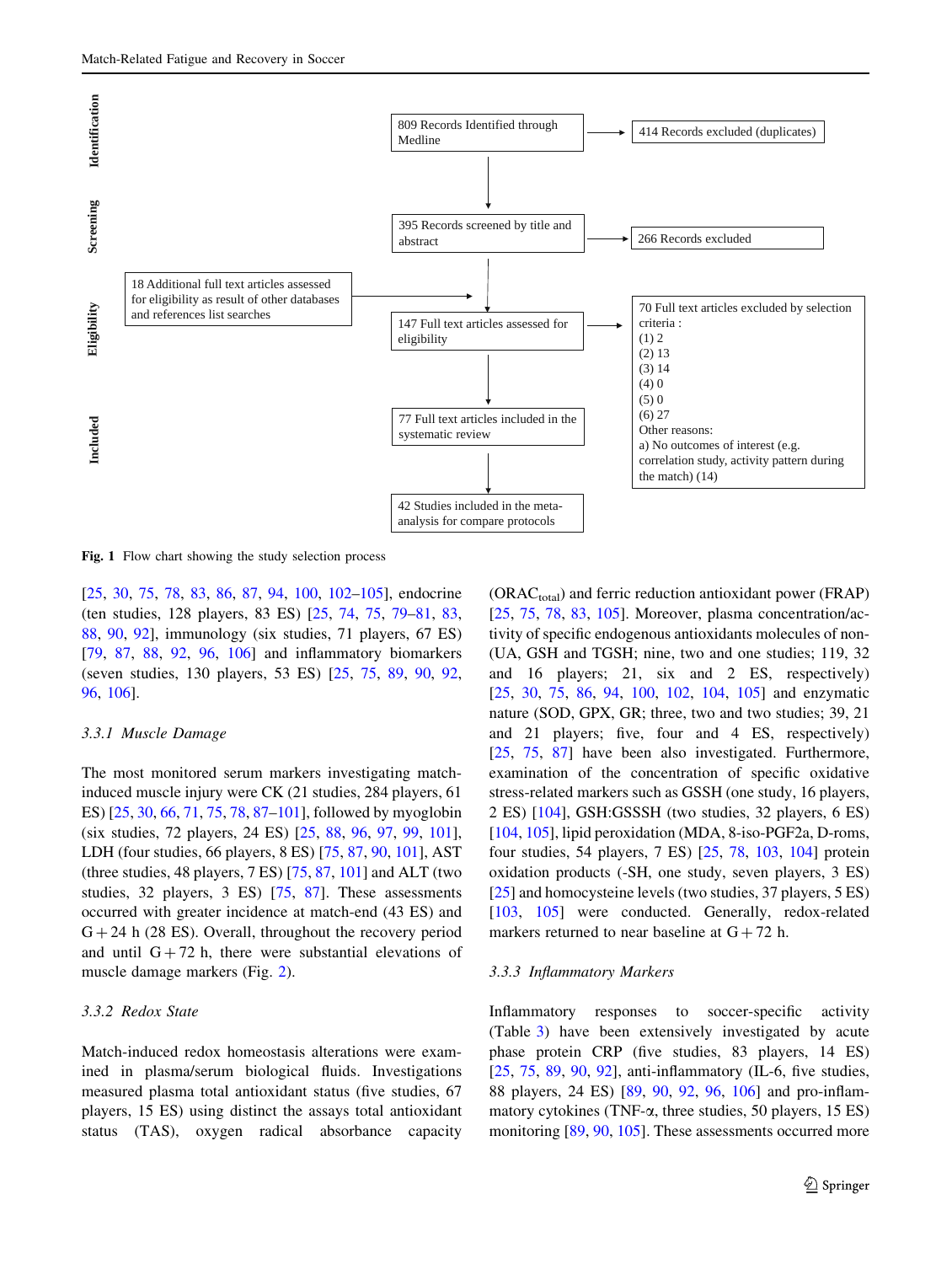<span id="page-7-0"></span>

| Table 1 Description of the studies included in the systematic review |       |                 |                                   |                           |                         |                                                                                                                                                                                                                                                                                                                                                           |             |                    |                                       |              |      |          |       |
|----------------------------------------------------------------------|-------|-----------------|-----------------------------------|---------------------------|-------------------------|-----------------------------------------------------------------------------------------------------------------------------------------------------------------------------------------------------------------------------------------------------------------------------------------------------------------------------------------------------------|-------------|--------------------|---------------------------------------|--------------|------|----------|-------|
| Study                                                                | $\Im$ | $\geq$          | Anthropometric<br>characteristics |                           |                         | Conditions                                                                                                                                                                                                                                                                                                                                                | Description |                    |                                       |              |      |          |       |
|                                                                      |       |                 | (years)<br>Age                    | Height<br>$\binom{cm}{c}$ | Weight<br>$(\text{kg})$ |                                                                                                                                                                                                                                                                                                                                                           | Level       | Period             | Protocol                              | Gender       | ΣJ   | Surf.    | $E$ C |
| $\vec{a}$<br>Abbey et<br>[83]                                        | 0.8   | $\overline{10}$ | $\odot$<br>23                     | 177(5)                    | 74 (6)                  | Randomized crossover design, ergogenic intervention (honey<br>plus 6% carbohydrate enriched drink vs. sport drink vs.<br>Placebo)                                                                                                                                                                                                                         | NCAA        | ΡS                 | On-field<br>(LIST)                    | Σ            | SN   | ĀТ       | SN    |
| Alghannam <sup>[82]</sup>                                            | 0.7   | $\circ$         | $26(2)$                           | $180~(7)$                 | $71(5)$                 | Ergogenic intervention. Players take part in 3 experiments<br>ingested 15 min prior to the exercise protocol and durin g<br>Randomized, blinded and controlled cross-over design.<br>(placebo (PLC), CHO-P, or isocaloric CHO beverages<br>half-time interval)                                                                                            | 4           | SN                 | Lab. T.                               | Σ            | Low  | ⊢        | Temp  |
| al.,<br>Akkurt et<br>$[101]$                                         | 0.8   | $\overline{16}$ | 22                                | 176                       | $\overline{7}$          | Cohort Study, same group of players perform a match under<br>two Surface conditions (AT vs. G)                                                                                                                                                                                                                                                            | ⋖           | SO                 | Match                                 | Σ            | Mod  | AT/<br>ゥ | Temp  |
| Ali et al. [80]                                                      | 0.8   | 16              | $\odot$<br>$\overline{21}$        | $180(7)$                  | 75(7)                   | Randomized crossover design, Ergogenic interventions<br>(6.4% CHO sport drink vs. Placebo)                                                                                                                                                                                                                                                                | ⋖           | CS                 | On-field<br>(LIST)                    | Σ            | Low  | S        | Cold  |
| Ali et al. [81]                                                      | 0.8   | $\overline{17}$ | $\odot$<br>$\overline{c}$         | 174(5)                    | 72(5)                   | Randomized crossover design, ergogenic intervention (sport<br>drink vs. placebo)                                                                                                                                                                                                                                                                          | ⋖           | පි                 | On-field<br>(LIST)                    | Σ            | Low  | S        | Cold  |
| $\overline{a}$<br>Andersson et<br>[30]                               | 0.8   | $\overline{17}$ | 23(4)                             | 167(5)                    | $\mathcal{L}$<br>65     | 8) vs.<br>Randomized cohort study, active recovery group $(n =$<br>passive recovery group $(n = 9)$                                                                                                                                                                                                                                                       | Щ           | break<br><b>NS</b> | Match                                 | $\mathbf{L}$ | High | ĀТ       | Cold  |
| ੜ<br>Andersson et<br>[104]                                           | 0.7   | $\overline{16}$ | 23(4)                             | 167(6)                    | 65 <sub>(7)</sub>       |                                                                                                                                                                                                                                                                                                                                                           | Щ           | break<br><b>NS</b> | Match                                 | щ            | High | AT       | Cold  |
| ੜਂ<br>Andersson et<br>[105]                                          | 0.8   | $\overline{16}$ | 22(3)                             | 167(5)                    | 64 (2)                  |                                                                                                                                                                                                                                                                                                                                                           | $_{\rm SP}$ | පි                 | Match                                 | Щ            | High | ĀТ       | Cold  |
| $\vec{a}$<br>Andersson et<br>[106]                                   | 0.7   | $\overline{10}$ | 23(3)                             | 167(5)                    | 64 (8)                  | Randomized cohort study, active recovery group $(n = 8)$ vs.<br>passive recovery group $(n = 9)$                                                                                                                                                                                                                                                          | Щ           | break<br>SM        | Match                                 | Щ            | High | ĀТ       | Cold  |
| Apostolidis<br>et al. [85]                                           | 0.6   | $\overline{c}$  | 26(3)                             | 178(5)                    | 76(4)                   |                                                                                                                                                                                                                                                                                                                                                           | ⋖           | $_{\rm{PS}}$       | Match                                 | Σ            | High | O        | Temp  |
| Bendiksen [84]                                                       | 0.5   | $\equiv$        | $\widehat{c}$<br>$\overline{21}$  | 169 (6)                   | 59 (6)                  |                                                                                                                                                                                                                                                                                                                                                           | Щ           | SN                 | $On-field$<br>$\overline{\text{CST}}$ | щ            | SN   | SN       | SN    |
| Bendiksen [47]                                                       | 0.6   | 12              | 24(5)                             | 181 $(7)$                 | $80\ (8)$               |                                                                                                                                                                                                                                                                                                                                                           | $_{\rm{S}}$ | SN                 | On-field<br>$\left($ CST $\right)$    |              | SN   | SN       | SN    |
| ಸ<br>Bishop et<br>[79]                                               | 0.7   | $^{\circ}$      | $\odot$<br>$\overline{21}$        | 183 (6)                   | $78(7)$                 | exercise; a further 150 ml of this solution was consumed 14<br>lemon-flavored glucose solution (6% w/v) 10 min before<br>carbohydrate drink participants consumed 400 ml of a<br>the start of each 45 min of exercise and at 5 min post-<br>and 29.5 min into each period of exercise vs. placebo)<br>Randomized crossover design, ergogenic intervention | $\prec$     | SN                 | (SSEP)<br>On-field                    | Σ            | SN   | SN       | Temp  |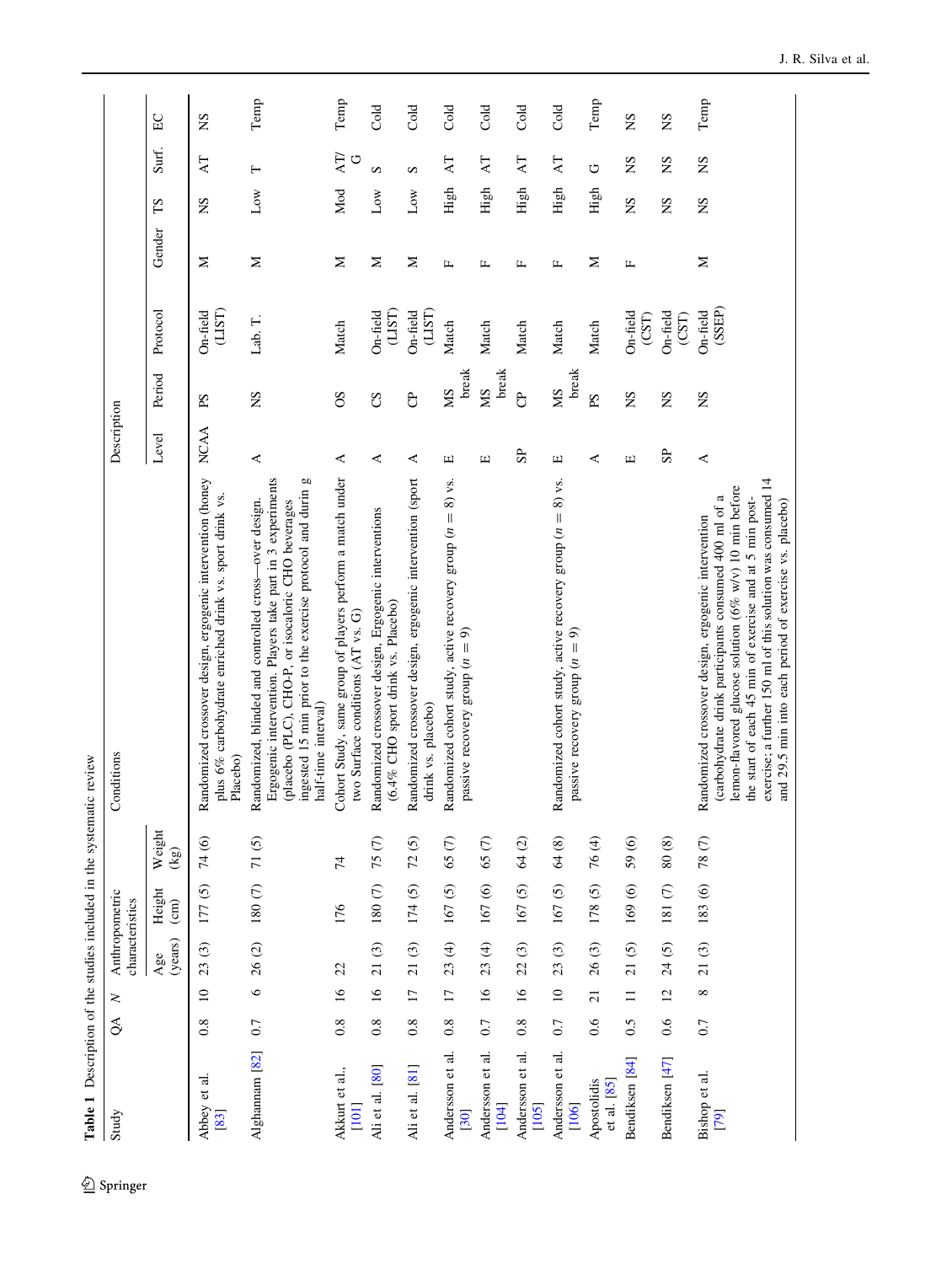| Table 1 continued                                    |                             |                 |                 |                |                |                                                                                                                                                                                                                                                                                                                                                              |                                                                                                                                                                                                                                                                                                                                                                                                                                                                                                                                                                                                             |               |                      |              |                 |               |                    |
|------------------------------------------------------|-----------------------------|-----------------|-----------------|----------------|----------------|--------------------------------------------------------------------------------------------------------------------------------------------------------------------------------------------------------------------------------------------------------------------------------------------------------------------------------------------------------------|-------------------------------------------------------------------------------------------------------------------------------------------------------------------------------------------------------------------------------------------------------------------------------------------------------------------------------------------------------------------------------------------------------------------------------------------------------------------------------------------------------------------------------------------------------------------------------------------------------------|---------------|----------------------|--------------|-----------------|---------------|--------------------|
| Study                                                | $\mathcal{S}^{\mathcal{A}}$ | $\geq$          | characteristics | Anthropometric |                | Conditions                                                                                                                                                                                                                                                                                                                                                   | Description                                                                                                                                                                                                                                                                                                                                                                                                                                                                                                                                                                                                 |               |                      |              |                 |               |                    |
|                                                      |                             |                 | (years)<br>Age  | Height         | Weight<br>(kg) |                                                                                                                                                                                                                                                                                                                                                              | Level                                                                                                                                                                                                                                                                                                                                                                                                                                                                                                                                                                                                       | Period        | Protocol             | Gender       | SJ              | Surf.         | E                  |
| Brito et al. [129]                                   | 0.8                         | $\Xi$           | $18(1)$         | 173(4)         | 68(4)          |                                                                                                                                                                                                                                                                                                                                                              | ≺                                                                                                                                                                                                                                                                                                                                                                                                                                                                                                                                                                                                           | SO            | Match                | Σ            | Mod             | ゥ             | Temp               |
| Camarda et al.<br>[109]                              | 0.8                         | $\overline{c}$  | 23(4)           | $179(7)$       | 74 (8)         | into one of two groups in accordance to their conventional<br>Heon:Qcon (BG = Heon:Qcon > 0.60; unbalanced group,<br>Randomized crossover design, the players were allocated<br>$UNBG = \text{Hcon:} \text{Qcon} < 0.60)$                                                                                                                                    | $\boxed{\underline{\phantom{a}}}% =\qquad\qquad \frac{\underline{\phantom{a}}}{\underline{\phantom{a}}}% =\qquad\qquad \frac{\underline{\phantom{a}}}{\underline{\phantom{a}}}% =\qquad\qquad \frac{\underline{\phantom{a}}}{\underline{\phantom{a}}}% =\qquad\qquad \frac{\underline{\phantom{a}}}{\underline{\phantom{a}}}% =\qquad\qquad \frac{\underline{\phantom{a}}}{\underline{\phantom{a}}}% =\qquad\qquad \frac{\underline{\phantom{a}}}{\underline{\phantom{a}}}% =\qquad\qquad \frac{\underline{\phantom{a}}}{\underline{\phantom{a}}}% =\qquad\qquad \frac{\underline{\phantom{a}}}{\underline$ | SN            | Lab. T.              | $\geq$       | Mod             | Н             | SN                 |
| Costa et al. [78]                                    | 0.7                         | $\overline{a}$  | 18(1)           | 176 (7)        | 74 (7)         |                                                                                                                                                                                                                                                                                                                                                              | П                                                                                                                                                                                                                                                                                                                                                                                                                                                                                                                                                                                                           | පි            | $On-field$<br>(LIST) | Σ            | High            | ت             | Hot                |
| Cohen et al.<br>[108]                                | 0.6                         | G               | 25(1)           | 179(3)         | 77(4)          |                                                                                                                                                                                                                                                                                                                                                              | $_{\rm SP}$                                                                                                                                                                                                                                                                                                                                                                                                                                                                                                                                                                                                 |               | On-field<br>(LIST)   | Σ            | $_{\text{Low}}$ | SN            | SN                 |
| Colombini et al.<br>[86]                             | 0.7                         | $\overline{19}$ | 27(4)           | 178(3)         | 78(9)          |                                                                                                                                                                                                                                                                                                                                                              | Щ                                                                                                                                                                                                                                                                                                                                                                                                                                                                                                                                                                                                           | $_{\rm{PS}}$  | Match                | Σ            | High            | O             | Hot                |
| ನ<br>Coratella et<br>$[116]$                         | $0.\overline{8}$            | 22              | $20\ (2)$       | 177 (9)        | 78(3)          |                                                                                                                                                                                                                                                                                                                                                              | ≺                                                                                                                                                                                                                                                                                                                                                                                                                                                                                                                                                                                                           | break<br>SM   | On-field<br>(LIST)   | Σ            | Mod             | S             | SN                 |
| Delextrat et al.<br>$[110]$                          | 0.9                         | $\overline{1}$  | 26(5)           | (12)<br>168    | 63(6)          |                                                                                                                                                                                                                                                                                                                                                              | ⋖                                                                                                                                                                                                                                                                                                                                                                                                                                                                                                                                                                                                           | $\mathbf{S}$  | On-field<br>(LIST)   | $\mathbf{L}$ | $_{\rm Low}$    | S             | Temp               |
| Edholm et al.<br>[124]                               | 0.7                         | $\overline{17}$ | 25              | 182            | 78.6           | Cross-over design, ergogenic intervention (effects of a half-<br>time re-warm up on performance and movement patterns in<br>soccer match play)                                                                                                                                                                                                               | $\sim$                                                                                                                                                                                                                                                                                                                                                                                                                                                                                                                                                                                                      | ΡS            | Match                | Σ            | High            | AT            | Cold               |
| Edwards et al.<br>$\begin{bmatrix} 77 \end{bmatrix}$ | 0.5                         | $\overline{ }$  | 24(3)           | 179 (4)        | 74 (4)         |                                                                                                                                                                                                                                                                                                                                                              | ⋖                                                                                                                                                                                                                                                                                                                                                                                                                                                                                                                                                                                                           | SN            | Match                | Σ            | SN              | SN            | Temp               |
| ನ<br>Fatouros et<br>[76]                             | 0.9                         | 20              | 20(1)           | 177(1)         | 75(3)          |                                                                                                                                                                                                                                                                                                                                                              | S <sub>P</sub>                                                                                                                                                                                                                                                                                                                                                                                                                                                                                                                                                                                              | 8O            | Match                | Σ            | High            | O             | Temp               |
| Gant et al. [132]                                    | 0.6                         | 15              | $21(3)$         |                | 73(8)          | carbohydrate or a similar solution with added caffeine<br>intervention (carbohydrate electrolyte solution (CON)<br>Randomized double-blind crossover design, ergogenic<br>providin g a total of 1.8 g/k g body mass (BM) of<br>(CAF; 3.7 mg/k g BM)                                                                                                          | $S_{N}$                                                                                                                                                                                                                                                                                                                                                                                                                                                                                                                                                                                                     |               | On-field<br>(LIST)   | Σ            | SN              | S             | Temp               |
| Gatterer et al.<br>[100]                             | 0.7                         | $\overline{10}$ | 27(5)           | $180(7)$       | 77(7)          | either at a simulated altitude of 4000 m (FIO2 of 13.5%) or<br>under placebo conditions in a normobaric hypoxic chamber<br>(30 min passive exposure followed by 30 min of massage)<br>normoxia). 15 h after each game players rested for 1 h<br>Single-blinded placebo-controlled crossover, ergogenic<br>intervention (post-match massage under hypoxia vs. | $\mathbf{r}$                                                                                                                                                                                                                                                                                                                                                                                                                                                                                                                                                                                                | පි            | Match                | Σ            | High            | O             | $^{2}S$            |
| Girard et al. [27]                                   | 0.8                         | $\overline{17}$ | 27(1)           | 184(1)         | $80(2)$        | Cohort Study, environmental conditions (temperate vs. hot)<br>temperate ( $\sim$ 20 °C and 55% rH) and hot ( $\sim$ 43 °C and<br>17 male players perform two 90-min football matches in<br>$20\%$ r<br>H) environments                                                                                                                                       | $\hfill \square$                                                                                                                                                                                                                                                                                                                                                                                                                                                                                                                                                                                            | $\mathcal{C}$ | Match                | Σ            | SN              | $\mathsf{AT}$ | Temp<br>Hot<br>ys. |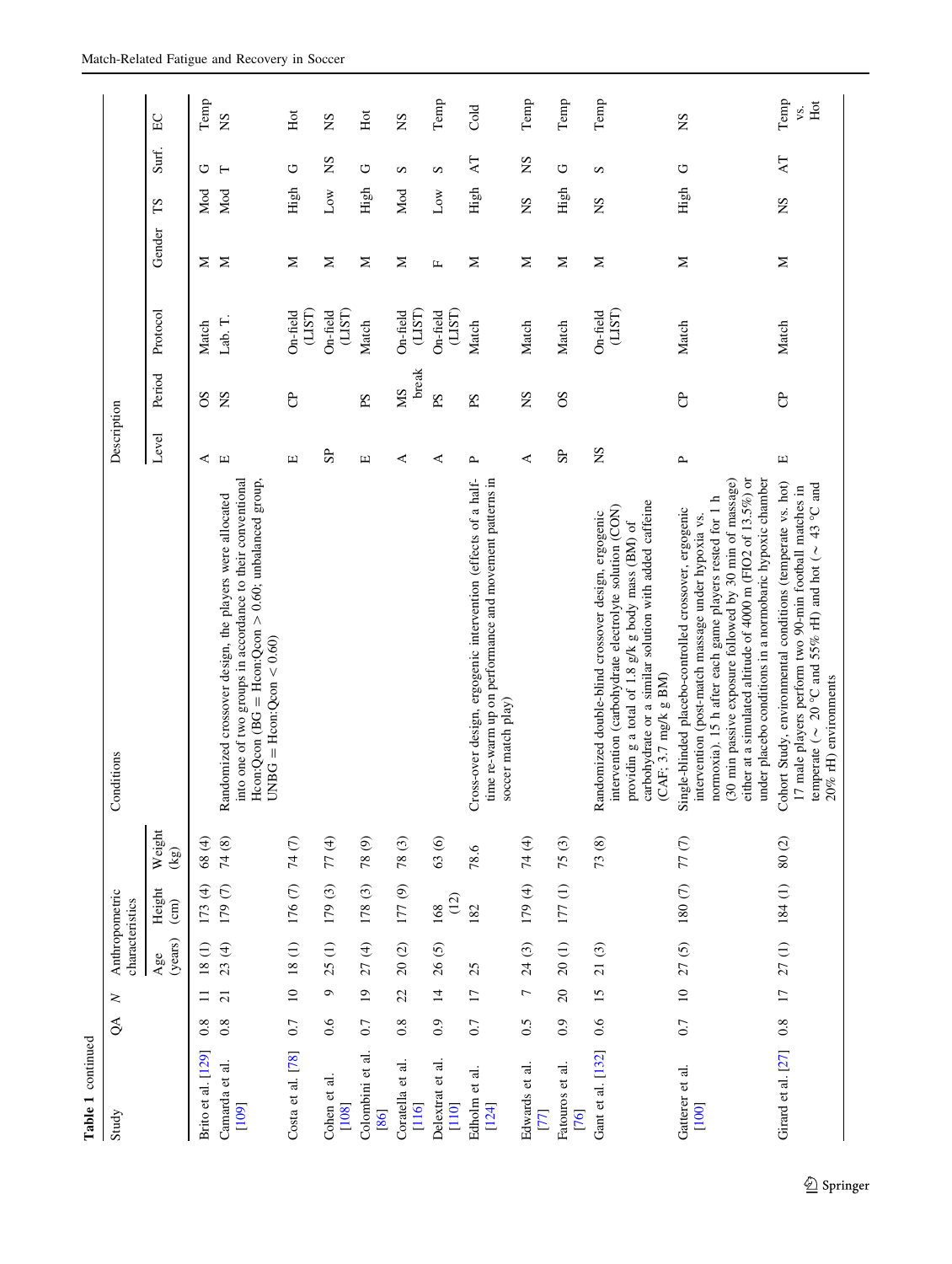| Table 1 continued         |                             |                 |                   |                           |                                                       |                                                                                                                                                                                                                                                                                                                                                                                            |                                       |             |                              |              |         |                      |             |
|---------------------------|-----------------------------|-----------------|-------------------|---------------------------|-------------------------------------------------------|--------------------------------------------------------------------------------------------------------------------------------------------------------------------------------------------------------------------------------------------------------------------------------------------------------------------------------------------------------------------------------------------|---------------------------------------|-------------|------------------------------|--------------|---------|----------------------|-------------|
| Study                     | $\mathcal{S}^{\mathcal{A}}$ | $\geq$          | characteristics   | Anthropometric            |                                                       | Conditions                                                                                                                                                                                                                                                                                                                                                                                 | Description                           |             |                              |              |         |                      |             |
|                           |                             |                 | (years)<br>Age    | Height<br>$\binom{cm}{c}$ | Weight<br>(kg)                                        |                                                                                                                                                                                                                                                                                                                                                                                            | Level                                 | Period      | Protocol                     | Gender       | ТS      | Surf.                | E           |
| Gleeson et al.<br>$[111]$ | 0.9                         | ${}^{\circ}$    | 23(4)             | 176(5)                    | 72(11)                                                |                                                                                                                                                                                                                                                                                                                                                                                            | $S_{\rm P}$                           | SO          | (PIHSR)<br>On-field          | Σ            | Mod     | AT                   | Temp        |
| Gravina et al.<br>$[75]$  | 0.4                         | $\overline{1}$  | 25(5)             |                           | $62(7)$                                               |                                                                                                                                                                                                                                                                                                                                                                                            | S <sub>P</sub><br>$_{\mathsf{P}}^{+}$ | පි          | Match                        | $\mathbf{L}$ | SN      | SN                   | $S_{\rm N}$ |
| Greco et al.<br>$[112]$   | 0.8                         | 22              | 23(3)             | 178 (8)                   | 73(7)                                                 |                                                                                                                                                                                                                                                                                                                                                                                            | $\sim$                                | $_{\rm eq}$ | Lab. T.                      | Σ            | Mod     | Н                    | SN          |
| Greig et al.<br>$[127]$   | 0.6                         | $\overline{10}$ | $\bigoplus$<br>25 |                           | 77(6)                                                 |                                                                                                                                                                                                                                                                                                                                                                                            | $\sim$                                | SN          | $\vdash$<br>Lab.             | $\geq$       | SN      | $\vdash$             | SN          |
| Greig [118]               | 0.6                         | $\overline{10}$ | 25(4)             |                           |                                                       |                                                                                                                                                                                                                                                                                                                                                                                            | д                                     | SN          | Lab. T.                      | Σ            | $^{2}S$ | ⊢                    | SN          |
| Greig et al.<br>$[120]$   | 0.6                         | $\overline{10}$ | 25(4)             |                           | $\begin{array}{c} 77 \; (6) \\ 77 \; (6) \end{array}$ |                                                                                                                                                                                                                                                                                                                                                                                            | $\sim$                                | SN          | Lab. T.                      | $\geq$       | SN      | $\vdash$             | SN          |
| Greig et al.<br>[128]     | 0.6                         | $\overline{10}$ | 25(4)             |                           | $77(6)$                                               |                                                                                                                                                                                                                                                                                                                                                                                            | ≏                                     | SN          | Lab. T.                      | Σ            | SN      | ⊢                    | SN          |
| Greig [125]               | 0.5                         | $\overline{10}$ | 25(4)             |                           | 77(6)                                                 |                                                                                                                                                                                                                                                                                                                                                                                            | $\mathbf{r}$                          | SN          | Lab. T.                      | Σ            | SN      | $\vdash$             | SN          |
| Gunnarsson<br>et al. [98] | 0.5                         | $\overline{16}$ | $24(4)$           | 182(4)                    | 81 $(7)$                                              | Ergogenic intervention. Players were randomly assigned to a<br>8E%, respectively; high content of carbohydrates and whey<br>protein (HCP), $n = 9$ ] or a group ingesting a normal diet<br>(55, 18, and 26E%; control [CON], $n = 7$ ) during a 48-h<br>protein [CHO, protein, and fat content was 71, 21, and<br>group ingesting a diet rich in carbohydrates and whey<br>recovery period | $\mathbf{r}$                          | SN          | Match $+$ On-<br>field (CST) | $\geq$       | SN      | SN                   | SN          |
| Hughes et al.<br>$[123]$  | 0.8                         | $\overline{17}$ | 22(2)             | 179(5)                    | 76(6)                                                 | Randomized crossover design. Player performed a football<br>match simulation on high-quality artificial and natural<br>surfaces                                                                                                                                                                                                                                                            | S <sub>2</sub>                        | 8O          | On-field<br>(SSP)            | Σ            | Mod     | ys.<br>$\circ$<br>AT | SN          |
| Hulton et al.<br>[74]     | 0.6                         | G               | 21(3)             | 180(8)                    | 74 (4)                                                | intervention (pre-match HGI meal group vs. pre-match LGI<br>Counterbalanced randomized crossover design, ergogenic<br>meal group)                                                                                                                                                                                                                                                          | 4                                     | පි          | Lab. T.                      | Σ            | SN      | $\vdash$             | SN          |
| Ispirlidis et al.<br>[29] | 0.5                         | $\overline{1}$  | 20(1)             | 178 (8)                   | 75(7)                                                 |                                                                                                                                                                                                                                                                                                                                                                                            | Щ                                     | SN          | Match                        | Σ            | SN      | ت                    | SN          |
| Jamurtas et al.<br>[98]   | $\overline{ }$              | $10$            | $\odot$<br>23     | 179 (4)                   | 76(5)                                                 |                                                                                                                                                                                                                                                                                                                                                                                            | S <sub>P</sub>                        | 80          | Match                        | Σ            | High    | O                    | Temp        |
| Jones et al.<br>$[113]$   | 0.7                         | $20\,$          | $\odot$<br>22     | 172 (6)                   | 68(9)                                                 |                                                                                                                                                                                                                                                                                                                                                                                            | ⋖                                     |             | (SAFT90)<br>On-field         | $\geq$       | Mod     | S                    | $S_{N}$     |
| ನ<br>Kellis et<br>[134]   | 0.7                         | $\overline{10}$ | 23(2)             | 178 (6)                   | $70\ (8)$                                             |                                                                                                                                                                                                                                                                                                                                                                                            | ⋖                                     | SN          | On-field<br>(LIST)           | Σ            | SN      | AT                   | SN          |
| Krustrup et al.           | 0.5                         | $\overline{31}$ | 28                | 179                       | $76$ (NS)                                             |                                                                                                                                                                                                                                                                                                                                                                                            | ⋖                                     | SN          | Match                        | $\geq$       | SN      | SN                   | SN          |

Temp

 $\mbox{Temp}$ 

[[134](#page-42-0)]<br>[13]<br>[[73](#page-40-0)]

 $\frac{28}{\text{N}}$ 

179 (NS)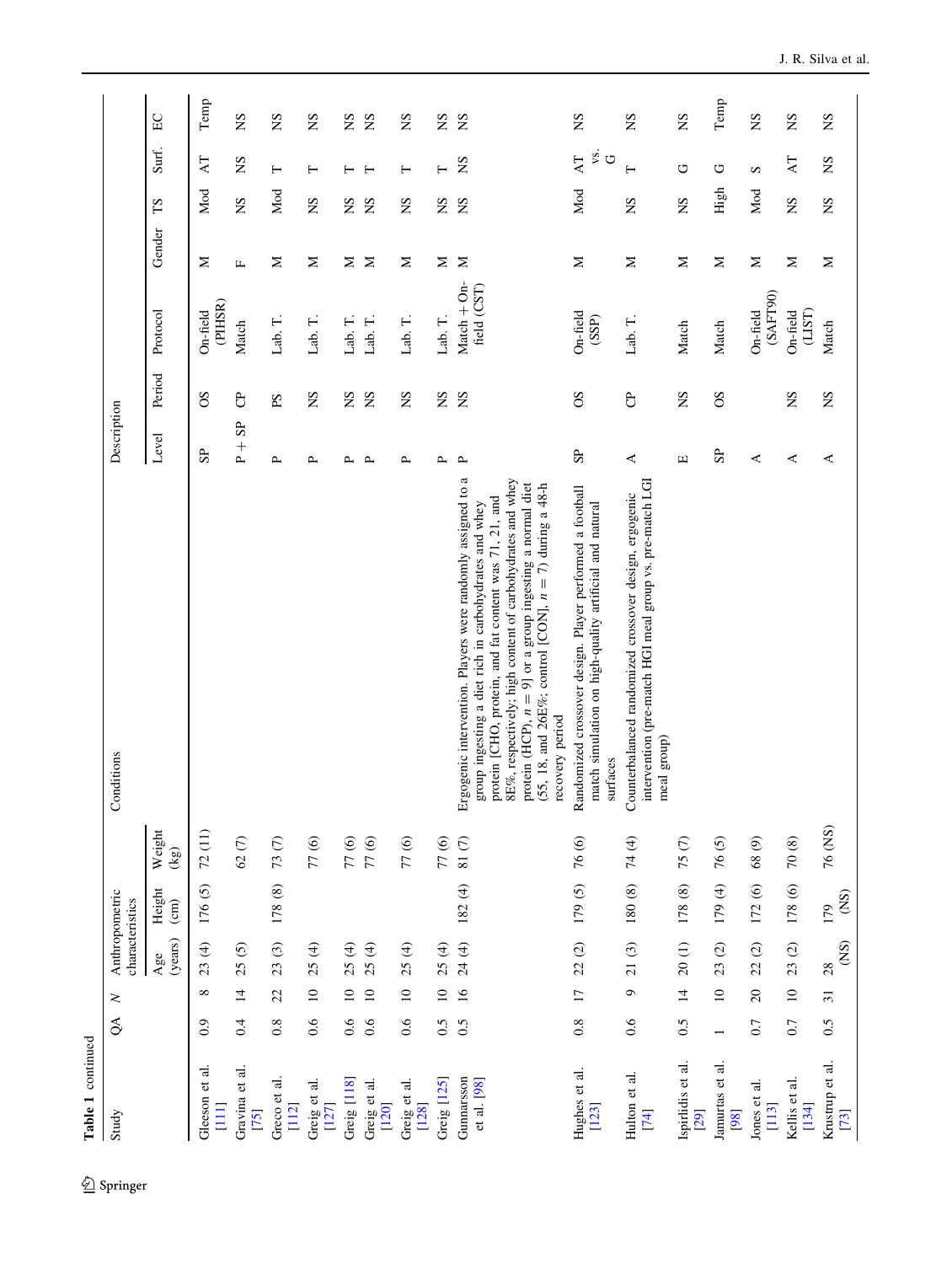| Table 1 continued                    |                             |                 |                                   |                           |                     |                                                                                                                                                                                                                                                                                                     |                      |              |                      |        |                 |                      |             |
|--------------------------------------|-----------------------------|-----------------|-----------------------------------|---------------------------|---------------------|-----------------------------------------------------------------------------------------------------------------------------------------------------------------------------------------------------------------------------------------------------------------------------------------------------|----------------------|--------------|----------------------|--------|-----------------|----------------------|-------------|
| Study                                | $\mathcal{S}^{\mathcal{A}}$ | $\geq$          | Anthropometric<br>characteristics |                           |                     | Conditions                                                                                                                                                                                                                                                                                          | Description          |              |                      |        |                 |                      |             |
|                                      |                             |                 | (years)<br>Age                    | Height<br>$\binom{cm}{c}$ | Weight<br>(kg)      |                                                                                                                                                                                                                                                                                                     | Level                | Period       | Protocol             | Gender | ΣJ              | Surf.                | $E$ C       |
| Krustrup et al.<br>[72]              | $0.\overline{8}$            | 23              | 23                                | 170                       | $\pmb{\mathcal{S}}$ |                                                                                                                                                                                                                                                                                                     | Щ                    |              | Match                | Щ      | Mod             | SN                   | SN          |
| Krustrup et al.<br>[97]              | 0.7                         | $\overline{ }$  | 27(3)                             | 180(8)                    | $80(6)$             |                                                                                                                                                                                                                                                                                                     | $\sim$               | පි           | Match                | Σ      | SN              | $^{2}S$              | SN          |
| $\vec{a}$<br>Lovell et<br>[114]      | 0.9                         | $10$            | $21(1)$                           | 183(9)                    | $80(7)$             | Randomized trial, one group under three different ergogenic<br>interventions, each of 5 min duration during half-time<br>(control vs. whole body vibration vs. agility)                                                                                                                             | 5P                   | පි           | (SAFT90)<br>On-field | Σ      | $_{\text{Low}}$ | SN                   | SN          |
| Marshall et al.<br>[119]             | 0.9                         | $\infty$        | 22(5)                             | 18(6)                     | 76 (10)             |                                                                                                                                                                                                                                                                                                     | ⋖                    | SO           | (SAFT90)<br>On-field | Σ      | $_{\text{Low}}$ | S                    | Temp        |
| Mohr et al.<br>$[130]$               | 0.5                         | $\overline{16}$ | 26(4)                             | 183 (5)                   | 77(9)               | Randomized design, ergogenic intervention during half-time<br>the game vs. one group that stay passive during half-time)<br>beats min 1 or 70% of the peak heart rate reached during<br>exercises at a moderate intensity (average heart rate 135<br>(one warm-up group performed running and other | $\prec$              | SN           | Match                | Σ      | SN              | SN                   | SN          |
| Mohr et al.<br>$[126]$               | 0.6                         | $\overline{10}$ | 19(1)                             |                           |                     |                                                                                                                                                                                                                                                                                                     | $\sim$               | SN           | Match                | Щ      | SN              | SN                   | Hot         |
| Mohr et al. [70]                     | 0.7                         | $\overline{17}$ | 27(5)                             | 184 (4)                   | $80(5)$             | The effect of match-play in temperate vs. hot conditions                                                                                                                                                                                                                                            | $\Xi$                | SN           | Match                | Σ      | SN              | AT)<br>O             | Temp<br>Hot |
| Mohr et al. [71]                     | 0.8                         | $\overline{19}$ | 26(4)                             |                           | $80(7)$             |                                                                                                                                                                                                                                                                                                     | ${\bf S}$            | SN           | Match                | Σ      | High            | Ù                    | SN          |
| $\vec{a}$<br>Naclerio et<br>[96]     |                             | $\geq$          | 24. (4)                           | $181(1)$                  | $78(9)$             | Multi-ingredient (53 g carbohydrate, 14.5 g whey protein,<br>5 g glutamine, 1.5 g L-carnitine-L-tartrate) supplement,<br>design. One group under three ergogenic interventions.<br>Double-blind, randomized, counter-balance, crossover<br>carbohydrate only (69.5 g), or placebo)                  | $\blacktriangleleft$ | 8O           | On-field<br>(LIST)   | $\geq$ | $_{\rm Low}$    | O                    | Temp        |
| Nagahara et al.<br>[122]             | 0.9                         | 13              | 20(1)                             | 173 (5)                   | 70(5)               |                                                                                                                                                                                                                                                                                                     | ⋖                    | $_{\rm eq}$  | Match                | $\geq$ | Mod             | $\Delta T$           | Temp        |
| $\overline{a}$<br>Nedelec et<br>[94] | 0.6                         | ${}^{\circ}$    | 18(1)                             | 182(5)                    | $78(4)$             |                                                                                                                                                                                                                                                                                                     | $\mathbf{r}$         | $S_{\rm N}$  | Lab. T.              | Σ      | ΧN              | Н                    | Temp        |
| ನ<br>J<br>Nedelec<br>[121]           | 0.7                         | 13              | $18(1)$                           | 180 (6)                   | 72(7)               | Randomized crossover design, players perform a match<br>under two Surface conditions (artificial turf vs. grass)                                                                                                                                                                                    | ≏                    | SN           | (SAFT90)<br>On-field | Σ      | High            | γs.<br>$\circ$<br>AT | Cold        |
| Nedelec et al.<br>[95]               | 0.7                         | $\overline{a}$  | 22(3)                             | 178(5)                    | $77(8)$             |                                                                                                                                                                                                                                                                                                     | $\sim$               | SN           | Match                | Σ      | High            | SN                   | SN          |
| Ostojic et al.<br>[69]               | 0.9                         | 22              | $24(2)$                           | $185(7)$                  | $78(7)$             | Counterbalanced randomized design. Ergogenic intervention<br>(carbohydrate-electrolyte (CHOE) drink (carbohydrates<br>and<br>potassium 3 mmol 1 <sup>-1</sup> ) vs. placebo (plain water)<br>chloride 12 mmol $1^{-1}$<br>7%, sodium 24 mmol $I^{-1}$ ,                                             | $\mathbf{r}$         | $_{\rm{PS}}$ | Match                | Щ      | High            | U                    | Temp        |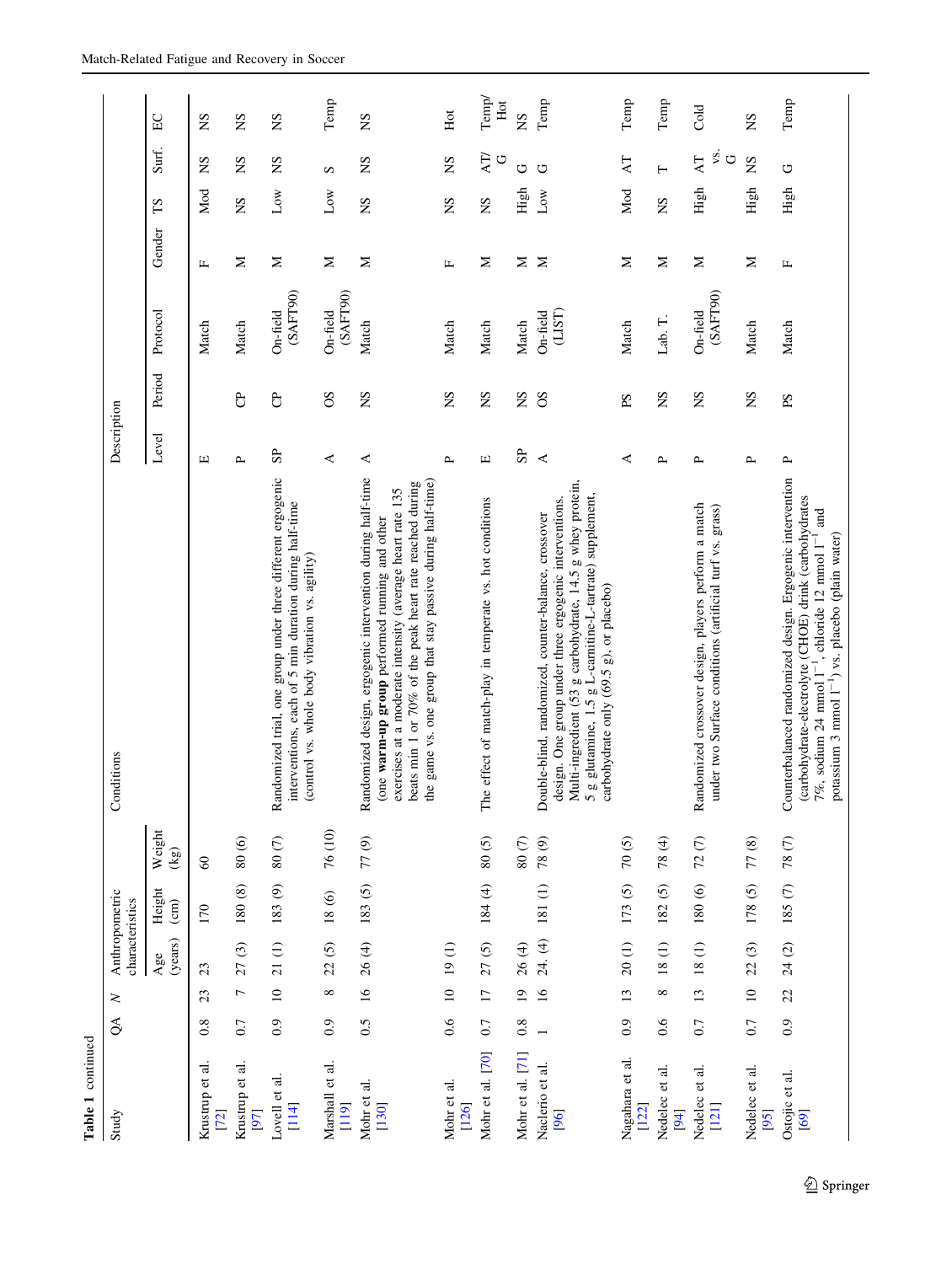| Table 1 continued               |          |                 |                                  |                                    |                             |                                                                                                                                                                                                  |                                  |               |                      |            |              |               |               |
|---------------------------------|----------|-----------------|----------------------------------|------------------------------------|-----------------------------|--------------------------------------------------------------------------------------------------------------------------------------------------------------------------------------------------|----------------------------------|---------------|----------------------|------------|--------------|---------------|---------------|
| Study                           | $\infty$ | $\geq$          | characteristics                  | Anthropometric                     |                             | Conditions                                                                                                                                                                                       | Description                      |               |                      |            |              |               |               |
|                                 |          |                 | (years)<br>Age                   | Height<br>$\epsilon$               | Weight<br>$(\mathbf{kg})$   |                                                                                                                                                                                                  | Level                            | Period        | Protocol             | Gender     | $\Gamma S$   | Surf.         | E             |
| Page et al. [53]                | 0.8      | $\overline{18}$ | 23(4)                            | $177(7)$                           | $77\ (7)$                   |                                                                                                                                                                                                  | S <sub>P</sub>                   | 8O            | Lab. T.              | Σ          | Low          | ⊢             | $\mbox{Temp}$ |
| Papapanagiotou<br>et al. [103]  | 0.4      | 21              | 22(4)                            | 179 (4)                            | 75(8)                       |                                                                                                                                                                                                  | SN                               | SN            | Match                | Σ          | Mod          | SN            | SN            |
| Pettersen et al.<br>[68]        | 0.5      | $\overline{19}$ | $18(1)$                          |                                    | 72(7)                       | 6 m g $kg^{-1}$ b.w. caffeine or placebo (dextrose) 65 min<br>Randomized double bind cross -over design. Ergogenic<br>intervention. Players ingested either a capsule of<br>prior to the matches | $\boxed{\underline{\mathbf{L}}}$ | SN            | Match                | Σ          | SN           | $S_{\rm N}$   | Cold          |
| Rahnama et al.<br>$[115]$       | 0.6      | 13              | 23(4)                            | 178(5)                             | 75(4)                       |                                                                                                                                                                                                  | ≺                                | SN            | Lab. T.              | Σ          | SN           | $\vdash$      | SN            |
| Rampinini et al.<br>$[133]$     | 0.8      | 15              | $18(1)$                          | $174(7)$                           | $67(6)$                     |                                                                                                                                                                                                  | П                                | $\mathcal{C}$ | Match                | Σ          | Mod          | O             | Cold          |
| Rampinini et al.<br>[93]        | 0.8      | $\overline{1}$  | 19(1)                            | 181(5)                             | 73(7)                       |                                                                                                                                                                                                  | ≏                                | පි            | Match                | Σ          | High         | AТ            | Temp          |
| ನ<br>Robineau et<br>[49]        | 0.5      | ${}^{\circ}$    | 20(1)                            | 175(5)                             | $70\ (7)$                   |                                                                                                                                                                                                  | ⋖                                | 8O            | (SGM)<br>On-field    | Σ          | Mod          | O             | SN            |
| Romagnoli et al.<br>[92]        | 0.8      | 22              | 19(1)                            | $181(5)$                           | 73(7)                       |                                                                                                                                                                                                  | $\mathbf{r}$                     | පි            | Match                | Σ          | High         | $\mathsf{AT}$ | Temp          |
| Russel et al.<br>[67]           | 0.8      | $\overline{16}$ | $18(1)$                          | 177(1)                             | $71\ (2)$                   |                                                                                                                                                                                                  | Щ                                | පි            | On-field<br>(SMS)    | Σ          | High         | S             | Temp          |
| Russel et al.<br>[9]            | 0.7      | $\overline{4}$  | 20(1)                            |                                    |                             |                                                                                                                                                                                                  | ≏                                | පි            | Match                | Σ          | High         | U             | SN            |
| Sanchis-Gomar<br>et al. $[102]$ | 0.8      | 12              | 25(2)                            | (10)<br>180                        | 75(8)                       |                                                                                                                                                                                                  | $\boxed{\phantom{1}}$            | පි            | Match                | Σ          | High         | O             | SN            |
| Silva et al. [25]               | 0.8      | Γ               | 30(2)                            | 181 $(9)$                          | $81~(11)$                   |                                                                                                                                                                                                  | $\boxed{\underline{\mathbf{L}}}$ | පි            | Match                | Σ          | $\rm High$   | $\circ$       | Temp          |
| Small et al. [44]               | 0.5      | ٥               | 21(3)                            | 185 (9)                            | 82(6)                       |                                                                                                                                                                                                  | ${\bf S} {\bf P}$                | $\mathcal{C}$ | (SAFT90)<br>On-field | $\geq$     | SN           | SN            | SN            |
| Small et al. [54]               | 0.6      | $\overline{16}$ | 21(3)                            | 185 (9)                            |                             |                                                                                                                                                                                                  | S <sub>2</sub>                   | පි            | (SAFT90)<br>On-field | Σ          | $_{\rm Low}$ | SN            | SN            |
| Souglis et al.<br>[90]          | 0.6      | $18\,$          | 26(3)                            | 181 (6)                            | 76(6)                       |                                                                                                                                                                                                  | $\mathbf{r}$                     | $\mathcal{C}$ | Match                | $\geq$     | High         | U             | Temp          |
| Souglis et al.<br>[89]          | 0.6      | 43              | $(3)$ F<br>M 23<br>$\odot$<br>23 | $(6)$ F<br>M 181<br>168<br>$\odot$ | 61 $(4)$<br>$(6)$ F<br>M 76 | Compares the inflammatory responses between male<br>$(n = 22)$ and female $(n = 21)$ soccer players                                                                                              | Щ                                | පි            | Match                | M vs.<br>щ | High         | U             | Temp          |
| Stone et al. [43]               | 0.7      | 12              | 21(2)                            | $179(7)$                           | 75(7)                       |                                                                                                                                                                                                  | $S_{\rm P}$                      | SN            | On-field<br>(SSP)    | Σ          | SN           | $\mathsf{AT}$ | SN            |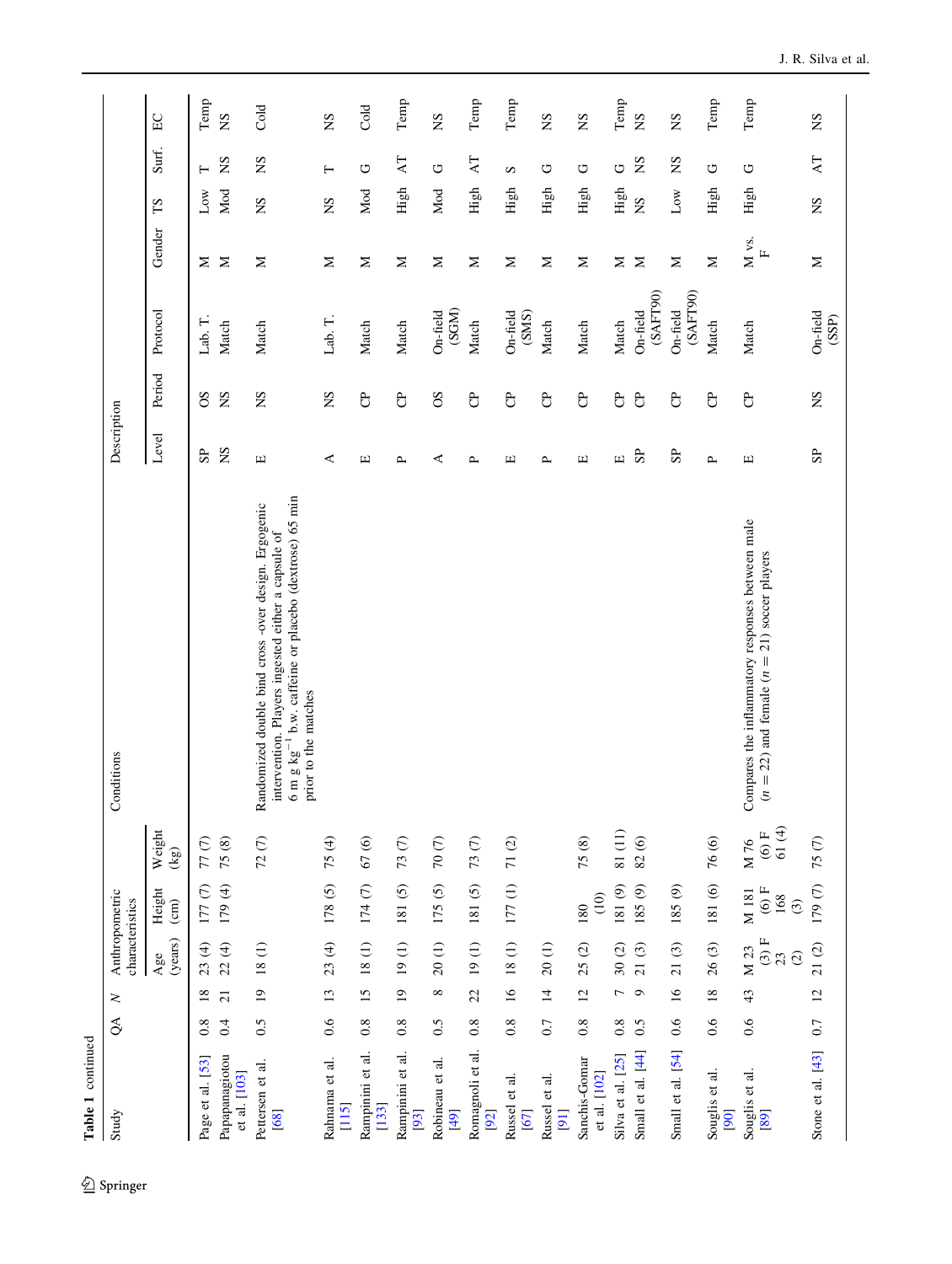| Table 1 continued          |          |                |                                   |                                  |                 |            |          |                       |                                                           |         |                |              |                       |         |                        |                                  |         |
|----------------------------|----------|----------------|-----------------------------------|----------------------------------|-----------------|------------|----------|-----------------------|-----------------------------------------------------------|---------|----------------|--------------|-----------------------|---------|------------------------|----------------------------------|---------|
| Study                      | $\infty$ | $\geq$         | Anthropometric<br>characteristics |                                  |                 | Conditions |          |                       |                                                           |         | Description    |              |                       |         |                        |                                  |         |
|                            |          |                | (years)<br>Age                    | Height<br>$\overline{\text{cm}}$ | Weight<br>(kg)  |            |          |                       |                                                           |         | Level          | Period       | Protocol              | Gender  | $\mathbf{S}\mathbf{I}$ | Surf.                            | E       |
| Stone et al. [66]          | 0.5      | ${}^{\circ}$   | 20(1)                             | 177 (8)                          | 73(7)           | grass)     |          |                       | Randomized crossover design, surface (artificial turf vs. |         | S <sub>P</sub> | $_{\rm{PS}}$ | On-field<br>(SSP)     | Σ       | $_{\text{Low}}$        | γs.<br>$\circlearrowright$<br>AT | Temp    |
| Thorlund et al.<br>$[117]$ | 0.5      | $\circ$        | 18(1)                             | 180(3)                           | 73(3)           |            |          |                       |                                                           |         | ≺              | පි           | Match                 | Σ       | Mod                    | O                                | Cold    |
| Thorpe et al.<br>[88]      | 0.9      | $\overline{ }$ | 25(6)                             | 179 (6)                          | 75.3(5)         |            |          |                       |                                                           |         | $S_{\rm P}$    | පි           | Match                 | $\geq$  | $_{\rm Low}$           | C                                | Cold    |
| Tsubakihara<br>et al. [87] | 0.5      | 18             |                                   | 161 (4)                          | 56(5)           |            |          |                       |                                                           |         | ⋖              | SN           | Match                 | Щ       | High                   | SN                               | SN      |
| Study                      |          |                |                                   | $\infty$                         | $\geq$          | Outcomes   |          |                       |                                                           |         |                | Time-points  |                       |         |                        |                                  |         |
|                            |          |                |                                   |                                  |                 | Met        | ŠК       | Bio                   | Tech                                                      | Perc    |                | H            | Post                  | 24 h    | 48                     | $\mathbf{r}$                     | ᅩ<br>72 |
| Abbey et al. [83]          |          |                |                                   | 0.8                              | $\overline{10}$ | ×          |          | ×                     |                                                           |         |                |              | ×                     |         |                        |                                  |         |
| Alghannam <sup>[82]</sup>  |          |                |                                   | 0.7                              | $\circ$         | ×          |          |                       |                                                           |         |                |              |                       |         |                        |                                  |         |
| Akkurt et al., [101]       |          |                |                                   | $0.8\,$                          | $\overline{16}$ |            |          | ×                     |                                                           | ×       |                |              | ×                     |         |                        |                                  | ×       |
| Ali et al. [80]            |          |                |                                   | 0.8                              | $\overline{16}$ | ×          |          | ×                     | $\times$                                                  |         |                |              | ×                     |         |                        |                                  |         |
| Ali et al. [81]            |          |                |                                   | 0.8                              | $\overline{1}$  | $\Join$    |          | $\times$              | $\mathbb{R}$                                              |         |                | ×            | $\times$              |         |                        |                                  |         |
| Andersson et al. [30]      |          |                |                                   | 0.8                              | $\overline{17}$ | ×          | ×        | $\times$              |                                                           | $\Join$ |                |              | $\,\asymp\,$          |         |                        |                                  | ×       |
| Andersson et al. [104]     |          |                |                                   | $0.7\,$                          | $\overline{16}$ |            |          | ×                     |                                                           |         |                |              | ×                     |         |                        |                                  | ×       |
| Andersson et al. [105]     |          |                |                                   | 0.8                              | $\tilde{16}$    |            |          | ×                     |                                                           |         |                |              | ×                     | ×       |                        |                                  |         |
| Andersson et al. [106]     |          |                |                                   | 0.7                              | $\Xi$           |            |          | $\boldsymbol{\times}$ |                                                           |         |                |              | ×                     | $\Join$ | ×                      |                                  | ×       |
| Apostolidis et al. [85]    |          |                |                                   | 0.6                              | $\overline{c}$  | ×          |          |                       |                                                           |         |                |              |                       |         |                        |                                  |         |
| Bendiksen [84]             |          |                |                                   | 0.5                              | $\Xi$           | ×          |          |                       |                                                           |         |                |              |                       |         |                        |                                  |         |
| Bendiksen [47]             |          |                |                                   | 0.6                              | $\overline{c}$  | ×          |          |                       |                                                           |         |                |              |                       |         |                        |                                  |         |
| Bishop et al. [79]         |          |                |                                   | 0.7                              | $^{\circ}$      | ×          |          | ×                     |                                                           |         |                | $\Join$      | ×                     |         |                        |                                  |         |
| Brito et al. [129]         |          |                |                                   | 0.8                              | $\equiv$        |            | ×        |                       |                                                           |         |                |              | ×                     |         |                        |                                  |         |
| Camarda et al. [109]       |          |                |                                   | 0.8                              | $\overline{c}$  |            | ×        |                       |                                                           |         |                |              | $\,\asymp\,$          |         |                        |                                  |         |
| Costa et al. [78]          |          |                |                                   | $0.7\,$                          | $\overline{10}$ |            |          | ×                     |                                                           |         |                |              | $\Join$               |         |                        |                                  |         |
| Cohen et al. [108]         |          |                |                                   | 0.6                              | $\circ$         |            | ×        |                       |                                                           |         |                |              | ×                     |         |                        |                                  |         |
| Colombini et al. [86]      |          |                |                                   | 0.7                              | $\Xi$           | ×          |          | ×                     |                                                           |         |                |              | ×                     |         |                        |                                  |         |
| Coratella et al. [116]     |          |                |                                   | 0.8                              | $\mathfrak{L}$  |            | ×        |                       |                                                           |         |                |              | $\Join$               |         |                        |                                  |         |
| Delextrat et al. [110]     |          |                |                                   | 0.9                              | $\overline{4}$  |            | $\times$ |                       |                                                           |         |                |              | $\boldsymbol{\times}$ |         |                        |                                  |         |
| Edholm et al. [124]        |          |                |                                   | 0.7                              | $\overline{17}$ |            | $\Join$  |                       |                                                           |         |                | ×            |                       |         |                        |                                  |         |
| Edwards et al. [77]        |          |                |                                   | 0.5                              | $\overline{r}$  | ×          |          |                       |                                                           |         |                |              | ×                     |         |                        |                                  |         |

# Match-Related Fatigue and Recovery in Soccer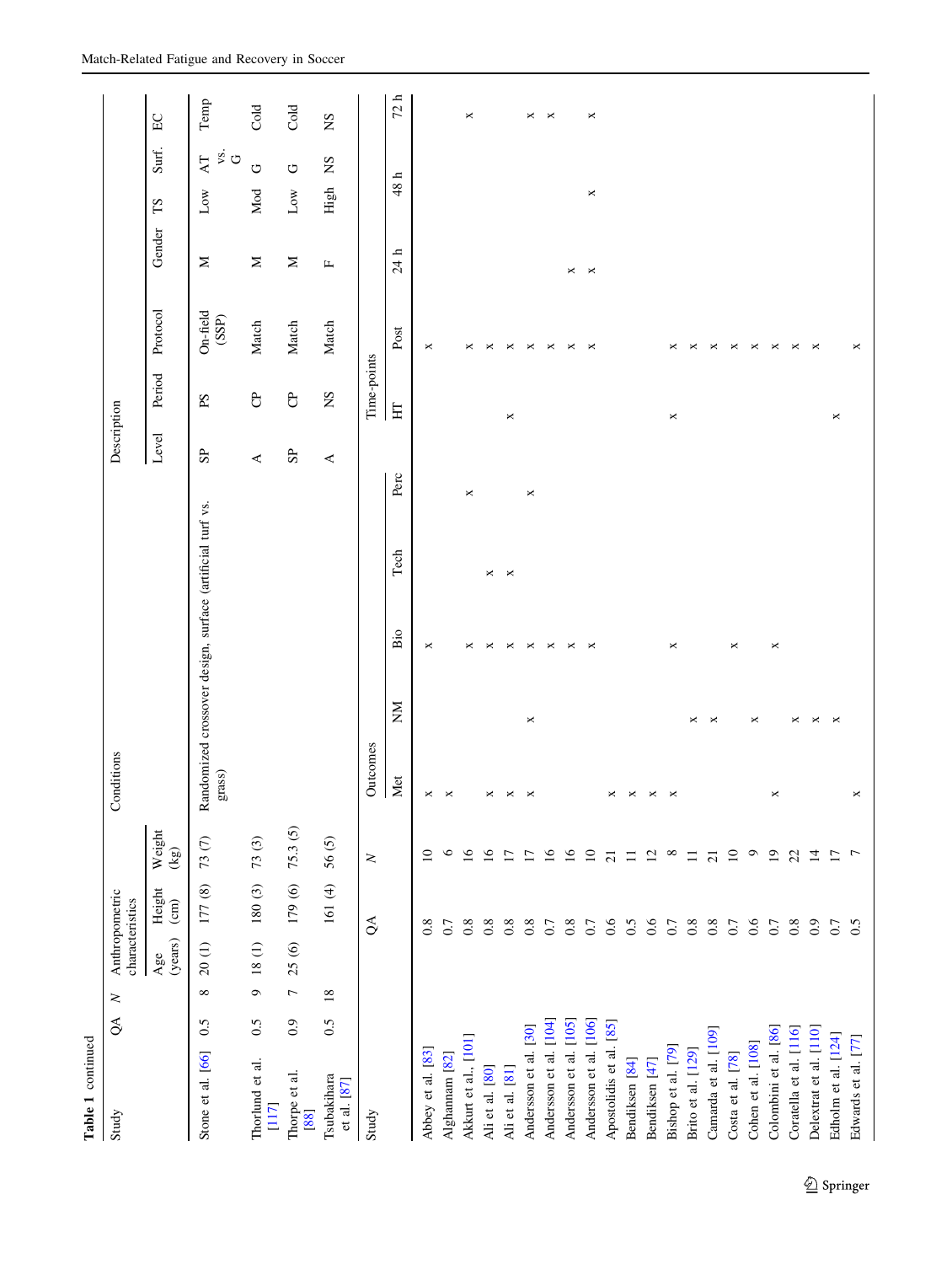| Table 1 continued      |                |                           |          |          |          |         |      |             |                       |                      |                 |         |
|------------------------|----------------|---------------------------|----------|----------|----------|---------|------|-------------|-----------------------|----------------------|-----------------|---------|
| Study                  | $\delta$       | $\geq$                    | Outcomes |          |          |         |      | Time-points |                       |                      |                 |         |
|                        |                |                           | Met      | ŠК       | Bio      | Tech    | Perc | H           | Post                  | ᅩ<br>$\overline{24}$ | $48~\mathrm{h}$ | ᅩ<br>72 |
| Fatouros et al. [76]   | $_{0.9}$       | $\Omega$                  | ×        |          |          |         |      |             |                       |                      |                 |         |
| Gant et al. [132]      | 0.6            | 15                        |          |          |          | ×       |      | ×           | ×                     |                      |                 |         |
| Gatterer et al. [100]  | 0.7            | $\overline{10}$           |          |          | ×        |         |      |             |                       |                      |                 |         |
| Girard et al. [27]     | 0.8            | $\overline{1}$            |          | ×        |          |         |      |             | ×                     | ×                    |                 |         |
| Gleeson et al. [111]   | 0.9            | $\infty$                  |          | ×        |          |         |      |             | ×                     |                      |                 |         |
| Gravina et al. [75]    | 0.4            | $\overline{1}$            | ×        |          | ×        |         |      |             | ×                     | ×                    |                 |         |
| Greco et al. [112]     | 0.8            | 22                        |          | ×        |          |         |      |             | ×                     |                      |                 |         |
| Greig et al. [127]     | 0.6            | $\overline{10}$           |          | ×        |          |         |      |             | ×                     |                      |                 |         |
| Greig [118]            | 0.6            | $\overline{10}$           |          |          |          |         |      |             | ×                     |                      |                 |         |
| Greig et al. [120]     | 0.6            | $\overline{10}$           |          |          |          |         |      | ×           | $\times$              |                      |                 |         |
| Greig et al. [128]     | 0.6            | $\overline{10}$           |          |          |          |         |      |             |                       |                      |                 |         |
| Greig [125]            | 0.5            | $\overline{10}$           |          | ×        |          |         |      | ×           | ×                     |                      |                 |         |
| Gunnarsson et al. [98] | 0.5            | $\widetilde{\phantom{a}}$ |          |          | ×        |         |      |             | ×                     | ×                    | ×               |         |
| Hughes et al. [123]    | $0.8\,$        | $\overline{1}$            |          | ×        |          |         |      |             | ×                     |                      |                 |         |
| Hulton et al. [74]     | 0.6            | $\circ$                   | ×        |          | ×        |         |      | ×           | ×                     |                      |                 |         |
| Ispirlidis et al. [29] | 0.5            | $\overline{1}$            |          |          |          |         |      |             |                       |                      |                 |         |
| Jamurtas et al. [98]   | $\overline{a}$ | $\overline{10}$           |          | ×        | ×        |         | ×    |             | ×                     |                      |                 | ×       |
| Jones et al. [113]     | 0.7            | $\Omega$                  |          | ×        |          |         |      | ×           | ×                     |                      |                 |         |
| Kellis et al. [134]    | 0.7            | $\Box$                    |          |          |          | $\Join$ |      |             |                       |                      |                 |         |
| Krustrup et al. [73]   | 0.5            | $\overline{31}$           | ×        |          |          |         |      |             |                       |                      |                 |         |
| Krustrup et al. [72]   | 0.8            | 23                        | ×        | ×        |          |         |      |             | ×                     |                      |                 |         |
| Krustrup et al. [97]   | 0.7            | Γ                         |          | ×        | ×        |         | ×    |             | ×                     | ×                    | ×               | ×       |
| Lovell et al. [114]    | 0.9            | $\overline{10}$           |          | ×        |          |         |      | ×           | ×                     |                      |                 |         |
| Marshall et al. [119]  | 0.9            | $\infty$                  |          | ×        |          |         |      | ×           | ×                     |                      |                 |         |
| Mohr et al. [130]      | 0.5            | $\overline{16}$           |          | ×        |          |         |      | ×           | ×                     |                      |                 |         |
| Mohr et al. [126]      | 0.6            | $\overline{10}$           |          | ×        |          |         |      |             | ×                     |                      |                 |         |
| Mohr et al. [70]       | 0.7            | $\overline{1}$            | ×        |          |          |         |      |             |                       |                      |                 |         |
| Mohr et al. [71]       | 0.8            | $\overline{19}$           | ×        |          | ×        |         |      |             |                       | ×                    |                 |         |
| Naclerio et al. [96]   | $\overline{1}$ | $\overline{16}$           |          |          | ×        |         |      |             | ×                     | ×                    |                 |         |
| Nagahara et al. [122]  | 0.9            | $\mathbf{L}$              |          | ×        |          |         |      |             | ×                     |                      |                 |         |
| Nedelec et al. [94]    | 0.6            | $^{\circ}$                |          | ×        | ×        |         | ×    | ×           | ×                     | ×                    | ×               | ×       |
| Nedelec et al. [121]   | 0.7            | $\mathbf{r}$              |          | ×        |          |         | ×    | ×           | $\boldsymbol{\times}$ | ×                    | ×               |         |
| Nedelec et al. [95]    | 0.7            | $\overline{10}$           |          | $\times$ | $\times$ |         | ×    |             |                       | $\times$             | $\times$        | ×       |
| Ostojic et al. [69]    | 0.9            | 22                        |          |          |          |         | ×    | ×           | ×                     |                      |                 |         |
| Page et al. [53]       | 0.8            | 18                        |          |          |          |         |      |             |                       |                      |                 |         |

 $\underline{\textcircled{\tiny 2}}$  Springer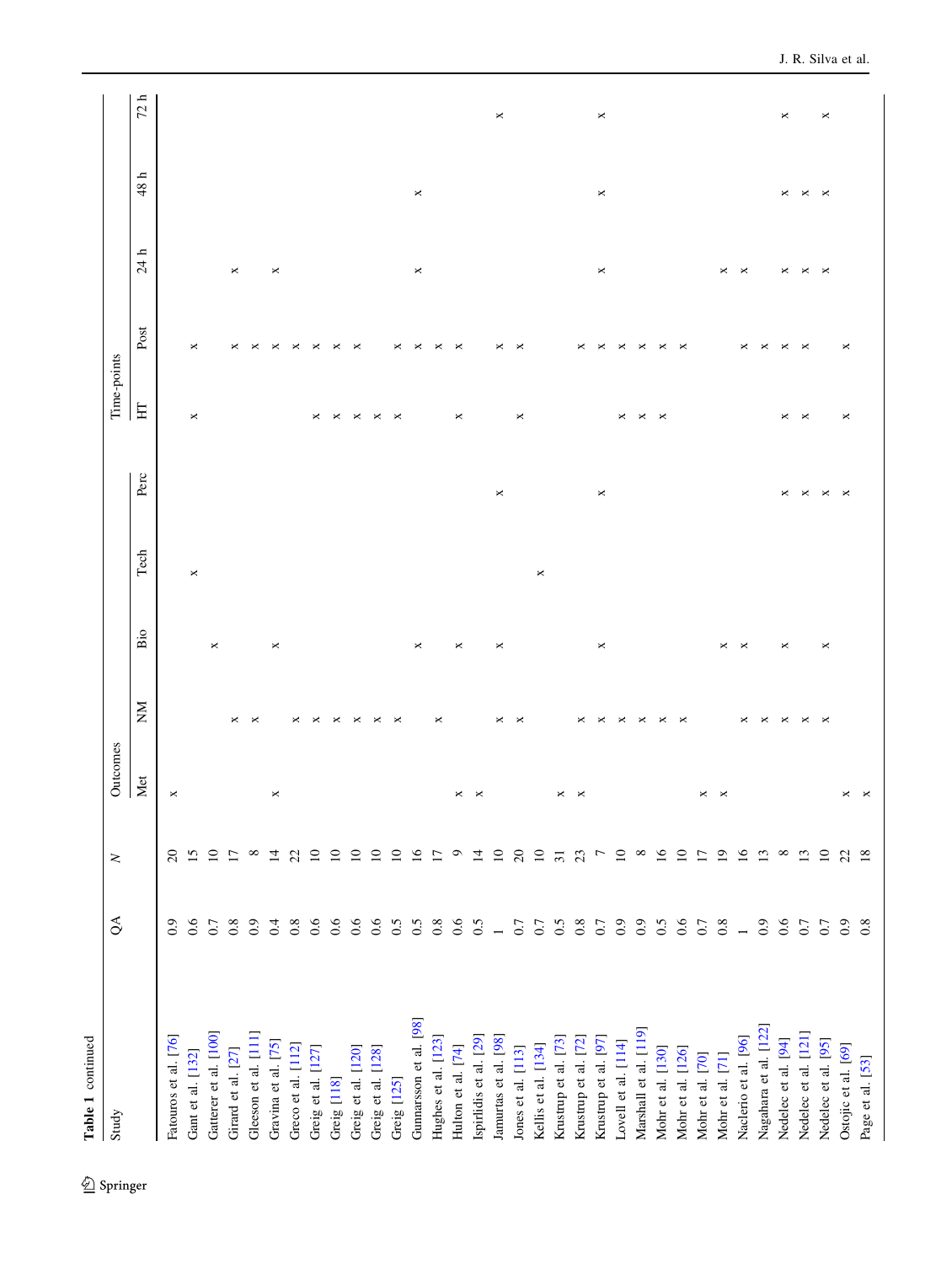| Table 1 continued           |                  |        |          |    |     |      |      |             |      |      |      |      |
|-----------------------------|------------------|--------|----------|----|-----|------|------|-------------|------|------|------|------|
| Study                       | $\mathcal{L}$    | $\geq$ | Outcomes |    |     |      |      | Time-points |      |      |      |      |
|                             |                  |        | Met      | ŠМ | Bio | Tech | Perc | E           | Post | 24 h | 48 h | 72 h |
| Papapanagiotou et al. [103] | $\overline{0.4}$ |        |          |    | ×   |      |      |             | ×    |      |      |      |
| Pettersen et al. [68]       | 0.5              |        | ×        |    |     |      |      |             |      |      |      |      |
| Rahnama et al. [115]        | 0.6              |        |          | ×  |     |      |      | ×           | ×    |      |      |      |
| Rampinini et al. [133]      | $0.8\,$          |        |          |    |     | ×    |      | ×           | ×    |      |      |      |
| Rampinini et al. [93]       | $0.8\,$          |        |          | ×  | ×   | ×    | ×    |             | ×    | ×    | ×    |      |
| Robineau et al. [49]        | 0.5              |        |          |    |     |      |      | ×           | ×    |      |      |      |
| Romagnoli et al. [92]       | $0.8\,$          |        |          | ×  | ×   |      | ×    |             | ×    | ×    | ×    |      |
| Russel et al. [67]          | $0.8\,$          | ٩      | ×        |    |     |      |      |             |      |      |      |      |
| Russel et al. [91]          | $0.7\,$          |        |          | ×  | ×   |      |      |             |      | ×    | ×    |      |
| Sanchis-Gomar et al. [102]  | 0.8              |        |          |    | ×   |      |      |             |      |      |      |      |
| Silva et al. [25]           | $0.8\,$          |        |          | ×  | ×   |      |      |             | ×    | ×    | ×    | ×    |
| Small et al. [44]           | 0.5              |        |          |    |     |      |      | ×           | ×    |      |      |      |
| Small et al. [54]           | 0.6              | ≗      |          | ×  |     |      |      | ×           | ×    |      |      |      |
| Souglis et al. [90]         | 0.6              | ≌      | ×        |    | ×   |      |      |             | ×    | ×    | ×    |      |
| Souglis et al. [89]         | 0.6              | 43     |          |    | ×   |      |      |             |      |      |      |      |
| Stone et al. [43]           | $0.7\,$          | ₫      | ×        |    |     |      |      |             |      |      |      |      |
| Stone et al. [66]           | $0.5$<br>0.5     | ∞      | ×        | ×  | ×   |      | ×    |             | ×    | ×    | ×    |      |
| Thorlund et al. [117]       |                  | ా      |          | ×  |     |      |      |             | ×    |      |      |      |
| Thorpe et al. [88]          | $_{0.9}$         |        |          |    |     |      |      |             | ×    |      |      |      |
| Tsubakihara et al. [87]     | 0.5              | ≌      |          |    | ×   |      |      |             | ×    |      |      |      |
|                             |                  |        |          |    |     |      |      |             |      |      |      |      |

Age, height and weight are given as mean (SD) Age, height and weight are given as mean (SD)

QA qualitative assessment after receiving information from authors, N sample size, TS training status, Surf surface, EC environmental conditions, Met metabolic, NM neuromuscular, Bio<br>biochemical, Tech technical, Perc perc P professional, NCAA university players, PS-preseason, OS off-season, CP competitive period, MS mid-season, Lab T laboratory treadmill protocol, M male, F female, Mod moderate, AT QA qualitative assessment after receiving information from authors, N sample size, TS training status, Surf surface, EC environmental conditions, Met metabolic, NM neuromuscular, Bio biochemical, Tech technical, Perc perceptual, HT half-time, Post post-match, 24 h 24 h post-match, 48 h 48 h post-match, 72 h 72 h post-match, A amateurs, E elite, SP semi-professional, artificial grass, S synthetic, G natural grass, Temp temperate conditions, NS not specified, LIST Loughborough intermittent shuttle test, SAFT90 soccer-specific aerobic field test, SGM soccergame modeling protocol, SMS soccer match simulation, CST Copenhagen soccer test, PIHSR prolonged intermittent high intensity shuttle run protocol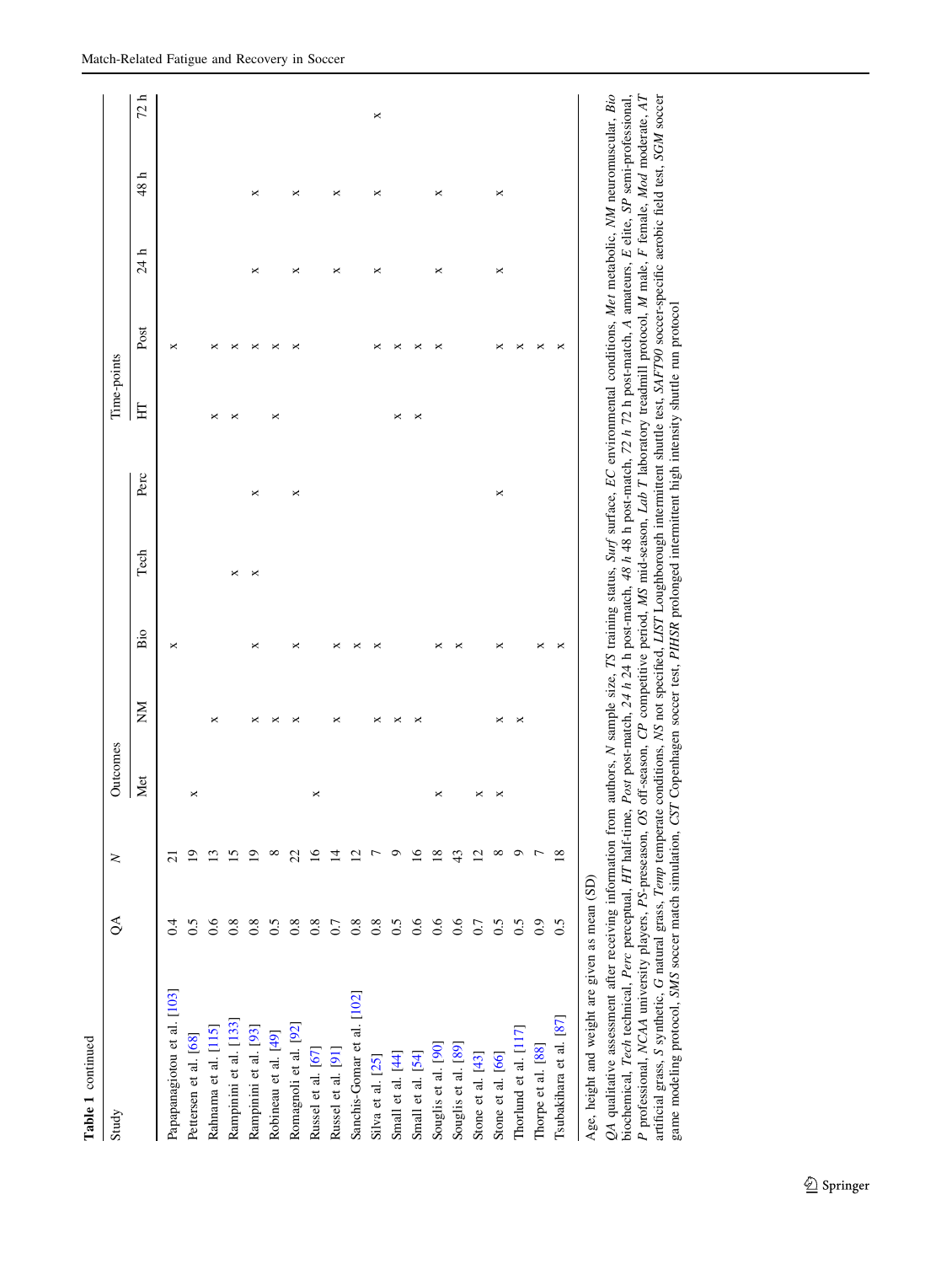<span id="page-15-0"></span>Table 2 Metabolic alterations during and at post-match for all the three types of protocols

| Marker                     |                  | Baseline-half |                              |                        |                  | Baseline-post |                                |                             |
|----------------------------|------------------|---------------|------------------------------|------------------------|------------------|---------------|--------------------------------|-----------------------------|
|                            | $\boldsymbol{N}$ | ES            | $\Delta\%$ (range)           | ES (range)             | $\boldsymbol{N}$ |               | ES $\Delta\%$ (range)          | ES (range)                  |
| Carbohydrate<br>metabolism |                  |               |                              |                        |                  |               |                                |                             |
| Lactate plasma             | 207              | 17            | 174.6(30.1; 467.9)           | 2.7(0.7; 7.6)          | 366              | 26            | 246.2 (49.6; 554.7)            | 4.2(0.9; 32.2)              |
| Lactate muscle             |                  |               |                              |                        |                  | 1             | 210                            | 2.2                         |
| Glycogen                   |                  |               |                              |                        | 41               | 3             | $-45.0$ ( $-48.8$ ;<br>$-39.8$ | $-4.7$ ( $-9.5$ ;<br>$-1.9$ |
| Glucose                    | 106              | 8             | $9.1 (-8.9; 19.5)$           | $0.8$ ( $-0.5$ ; 1.8)  | 283              | 18            | $12.3 (-16.2; 36.0)$           | $1.2 (-0.9; 9.7)$           |
| <b>Protein metabolism</b>  |                  |               |                              |                        |                  |               |                                |                             |
| Creatinine                 |                  |               |                              |                        | 43               | 3             | 29.0 (25.9; 31.0)              | 1.7(1.5; 2.1)               |
| Urea                       |                  |               |                              |                        | 78               | 6             | $15.6$ ( $-13.3$ ; 69.2)       | $2.4 (-1.0; 13.2)$          |
| Urea/creatinine            |                  |               |                              |                        | 33               | 2             | $-17.3$ ( $-19.1$ ;<br>$-15.6$ | $-0.9(-0.9;$<br>$-0.8$      |
| Ammonia                    | 24               | 1             | 116.9                        | 1.3                    | 61               | 3             | 269.5 (59.2; 511.9)            | 4.0(1.4; 8.8)               |
| <b>UA</b>                  |                  |               |                              |                        | 106              | 8             | 16.0(0.1; 49.4)                | 0.6(0.0; 1.7)               |
| Lipid metabolism           |                  |               |                              |                        |                  |               |                                |                             |
| Triglycerides              |                  |               |                              |                        | 35               | 2             | $-0.1$ (-9.7; 9.6)             | $-0.4$ ( $-1.1$ ; 0.3)      |
| Glycerol                   | 22               | 2             | 342.0 (313.1; 370.8)         | 12.5(11.9; 13.1)       | 22               | 2             | 544.0 (527.5; 560.5)           | 12.9(9.9; 16.0)             |
| Plasma FFA                 | 62               | 5             | $118.4 (-20.0;$<br>400.0     | $0.5$ ( $-0.9$ ; 1.9)  | 74               | 5             | 530.1 (70.0; 1590.0)           | 1.9(1.0; 2.6)               |
| <b>HDL</b>                 |                  |               |                              |                        | 35               | 2             | 10.8(9.1; 12.4)                | 1.0(0.6; 1.5)               |
| <b>LDL</b>                 |                  |               |                              |                        | 35               |               | 2 $-4.8$ $(-6.7; -3.0)$        | $-0.5$ ( $-0.9$ ;<br>$-0.1$ |
| <b>Acid base</b>           |                  |               |                              |                        |                  |               |                                |                             |
| Bicarbonate                | 32               | 2             | $-7.6$ ( $-10.0$ ;<br>$-5.2$ | $-0.9(-0.9)$<br>$-0.9$ | 46               | 3             | $-15.4$ ( $-23.2$ ;<br>$-11.0$ | $-1.6$ ( $-2.0$ ;<br>$-1.0$ |
| Base excess                | 16               | 1             | $-71$                        | $-1$                   | 16               | $\mathbf{1}$  | $-165$                         | $-2$                        |
| Blood pH                   | 16               | $\mathbf{1}$  | $-0.4$                       | $-0.7$                 | 16               | $\mathbf{1}$  | $-0.7$                         | $-1.2$                      |
| Muscle pH                  |                  |               |                              |                        | 5                | $\mathbf{1}$  | $-2.3$                         | $-3.4$                      |

N number of observations, ES corrected effect size, UA uric acid, FFA free fatty acids, HDL high-density lipoprotein, LDL low-density lipoprotein

frequently at post-match (19 ES) and  $G + 24$  h (16 ES). Overall, throughout the recovery period and until  $G + 72$  h, there were substantial elevations of inflammatory markers.

### 3.3.4 Immunological Markers

Research examined the number of circulating leukocytes (three studies, 36 players, 12 ES) [[79,](#page-41-0) [87,](#page-41-0) [92](#page-41-0), [106\]](#page-41-0), neutrophils (five studies, 74 players, 18 ES) [\[79](#page-41-0), [87](#page-41-0), [92](#page-41-0), [96](#page-41-0), [106\]](#page-41-0), monocytes (two studies, 32 players, nine ES) [\[92](#page-41-0), [96](#page-41-0)] and lymphocytes (five studies, 74 players, 18 ES) [[79,](#page-41-0) [87,](#page-41-0) [92](#page-41-0), [96](#page-41-0), [106](#page-41-0)]. Additionally, match-induced alterations in immune system were examined by assessment of specific antibodies concentration such as plasma (two studies, 25 players, 2 ES) [\[87](#page-41-0), [88](#page-41-0)] and saliva (one study, eight players, 4 ES) [\[79](#page-41-0)] immunoglobulin A (IgA, 33 players, three studies, six ES) and plasma immunoglobin G (IgG, two studies, 25 players, 2 ES) [\[87](#page-41-0), [88\]](#page-41-0) and M (IgM, two studies, 25 players, 2 ES) [\[87](#page-41-0), [88](#page-41-0)]. Although scarcely examined, there were also reports on specific proteins of the blood complement system (C3 and C4, one study, 18 players, 2 ES) [\[87](#page-41-0)].

Overall, throughout the recovery period and until  $G + 72$  h, there were substantial elevations of immunological markers.

### 3.3.5 Endocrine Responses

Endocrine responses (Table [3](#page-16-0)) were mostly examined utilizing plasma fluid. The investigated variables were the peptide insulin hormone (four studies, 61 players, 11 ES) [\[74](#page-40-0), [80](#page-41-0), [81](#page-41-0), [83](#page-41-0)], steroid hormones cortisol ( $C_{\text{plasma}}$ , five studies, 72 players, 14 ES) [\[25](#page-39-0), [79,](#page-41-0) [83](#page-41-0), [90,](#page-41-0) [92](#page-41-0)] and testosterone ( $T_{\text{plasma}}$ , four studies, 50 players, eight ES)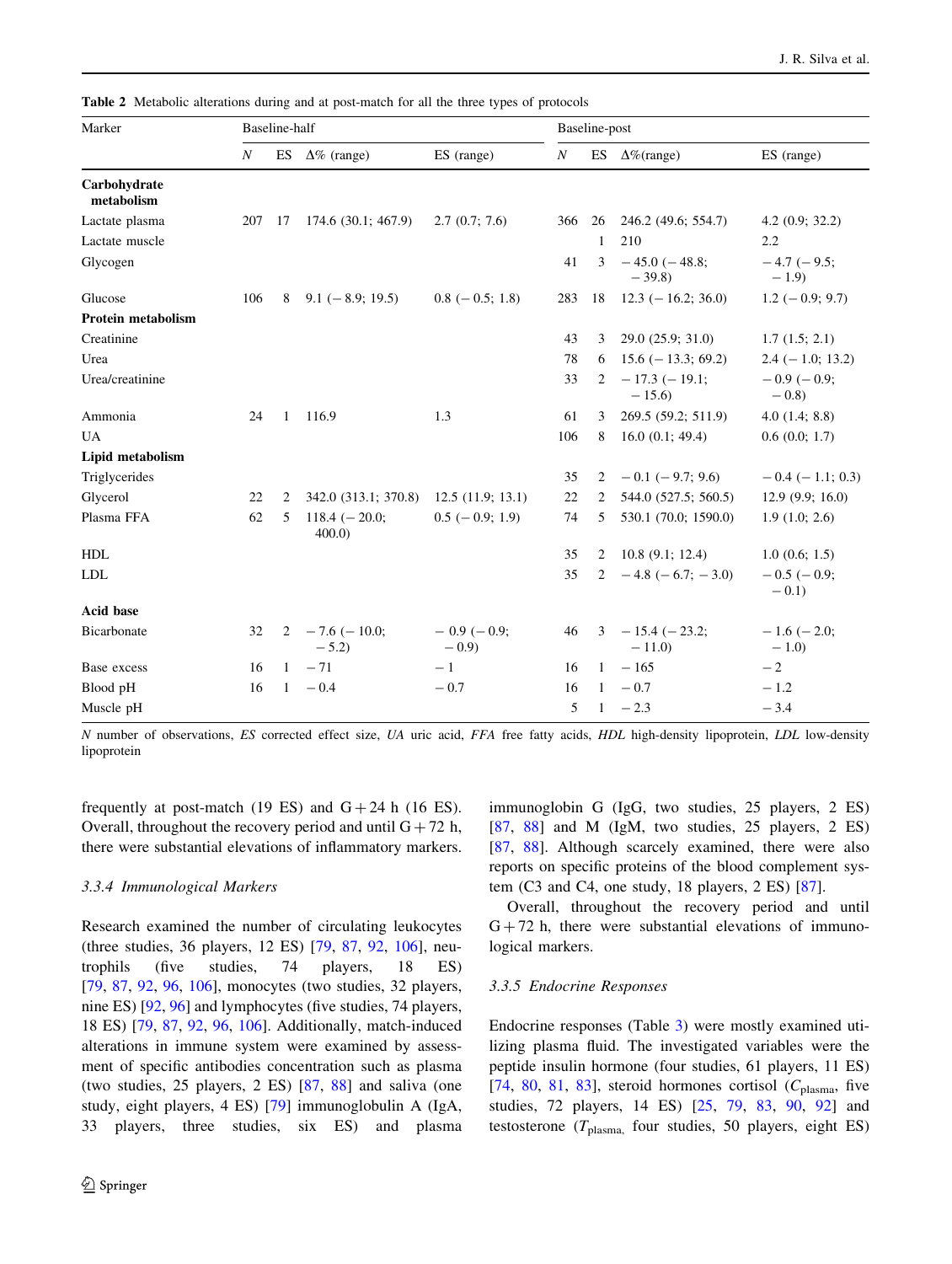<span id="page-16-0"></span>

| Plasma (P)<br>Hormonal |                                  | Baseline-half              |                             |                | Baseline-post  |                           |                    | Baseline-24 h      |                 |                                      |                    |
|------------------------|----------------------------------|----------------------------|-----------------------------|----------------|----------------|---------------------------|--------------------|--------------------|-----------------|--------------------------------------|--------------------|
| Insulin                | ES<br>$\geq$                     | $\Delta\%$ (range)         | ES (range)                  | $\geq$         | ES             | $\Delta\%$ (range)        | ES (range)         | $\geq$             | ЕS              | $\Delta\%$ (range)                   | ES (range)         |
|                        |                                  |                            |                             |                |                |                           |                    |                    |                 |                                      |                    |
|                        | $\mathbf{\Omega}$<br>18          | $24.0 (-28.4;$<br>$-19.6$  | $-0.9(-1.3;$<br>$-0.4$      | 114            | $\circ$        | $-23.1 (-65.6; 46.6)$     | $-1.0 (-2.4; 0.6)$ |                    |                 |                                      |                    |
| P-Cortisol             | $\mathbf{C}$<br>$\overline{16}$  | $-33.9(-34.8;$<br>$-33.0$  | $-1.4$ ( $-1.5$ ;<br>$-1.3$ | $86\,$         | $\overline{ }$ | $10.9 (-46.7; 105.0)$     | $1.1 (-2.0; 9.8)$  | 29                 | $\mathcal{L}$   | $-5.2$ (-36.5; 26.1) 0.0 (-1.6; 1.6) |                    |
| P-Testosterone         |                                  |                            |                             | 36             | $\mathcal{L}$  | $4.6$ ( $-25.9$ ; 35.1)   | $0.0 (-0.8; 0.7)$  | 43                 | $\omega$        | $-7.7 (-22.2; 1.0)$                  | $-0.3 (-0.8; 0.1)$ |
| P-Free T/C             |                                  |                            |                             | 22             |                | $-2.6$                    | $\circ$            | 22                 |                 | 24.7                                 | 0.6                |
| P-T/C                  |                                  |                            |                             |                |                |                           |                    | $\overline{r}$     |                 | $-20$                                | $-1.2$             |
| Saliva (S)             |                                  |                            |                             |                |                |                           |                    |                    |                 |                                      |                    |
| S-Cortisol             |                                  |                            |                             | 7              |                | 47.5                      | 0.8                |                    |                 |                                      |                    |
| S-Testosterone         |                                  |                            |                             | $\overline{r}$ |                | 42.3                      | $\Xi$              |                    |                 |                                      |                    |
| S-T/C                  |                                  |                            |                             | $\overline{ }$ |                | $-3.6$                    | $-0.1$             |                    |                 |                                      |                    |
| Muscle damage          |                                  |                            |                             |                |                |                           |                    |                    |                 |                                      |                    |
| CK                     |                                  |                            |                             | 308            | 23             | 95.3 (10.5; 201.7)        | 1.8(0.1; 7.7)      | 246                | $\overline{18}$ | 183.8 (61.2; 415.2)                  | 1.6(0.5; 4.6)      |
| HCLI                   |                                  |                            |                             | $82\,$         | S              | 27.4 (13.3; 49.8)         | 1.9(0.9; 4.7)      | $\overline{1}$     |                 | 7.9                                  | 0.6                |
| Myoglobin              |                                  |                            |                             | 113            | $\circ$        | 1526.8 (207.4;<br>6066.7) | 2.3 (0.6; 8.7)     | $\overline{\bf 8}$ | $\overline{r}$  | $105.8$ (-37.3;<br>389.6)            | $0.7 (-0.3; 3.0)$  |
| ALT                    |                                  |                            |                             | 32             | $\mathcal{L}$  | 12.4 (11.0; 13.8)         | 0.4(0.3; 0.6)      | $\overline{1}$     |                 | 7.2                                  | 0.3                |
| AST                    |                                  |                            |                             | $\mathcal{R}$  | $\overline{4}$ | 15.5 (13.5; 18.9)         | 0.7(0.6; 0.9)      | $\overline{1}$     |                 | 15.7                                 | 0.5                |
| Inflammatory           |                                  |                            |                             |                |                |                           |                    |                    |                 |                                      |                    |
| CRP                    |                                  |                            |                             | 57             | 5              | $25.1 (-15.2; 83.3)$      | $0.3 (-0.1; 1.0)$  | 72                 | 4               | 128.0 (121.2; 133.7)                 | 0.9(0.5; 1.3)      |
| $0$ -II                |                                  |                            |                             | 141            | $\sigma$       | 236.6 (81.5; 440.4)       | 4.2 (0.9; 26.2)    | 123                | $\infty$        | $27.8 (-10.0; 185.7)$                | $0.2 (-0.1; 0.7)$  |
| TNF- $\alpha$          |                                  |                            |                             | $\overline{7}$ | $\sim$         | 199.5 (137.6; 242.9)      | 4.2 (0.9; 12.2)    | 53                 | $\overline{4}$  | 55.1 (6.8; 142.9)                    | 0.7(0.2; 1.2)      |
| Immunological          |                                  |                            |                             |                |                |                           |                    |                    |                 |                                      |                    |
| Leucocyte              | $\mathcal{L}$<br>$\overline{16}$ | 37.6 (33.3; 41.9)          | 1.9(1.5; 2.2)               | $\overline{6}$ | 5              | 78.2 (47.1; 115)          | 2.0(1.6; 2.7)      | 27                 | $\mathcal{L}$   | 47.0 (11.0; 83.0)                    | 1.5(0.3; 2.6)      |
| Lymphocyte             | $\mathbf{C}$<br>$\overline{16}$  | 12.9(5.9; 20.0)            | 4(0.2; 0.6)<br>$\circ$      | 109            | $\infty$       | $1.0 (-18.8; 33.3)$       | $-0.1(-0.8; 1.1)$  | 75                 | 5               | $8.2 (-10.0; 47.4)$                  | $0.4 (-0.3; 2.0)$  |
| Monocytes              |                                  |                            |                             | $\sqrt{2}$     | $\overline{4}$ | 48.9 (24.1; 96.2)         | 1.1 $(0.7; 1.7)$   | 70                 | $\overline{4}$  | $6.4 (-9.7; 13.8)$                   | $0.2 (-0.3; 0.5)$  |
| Neutrophil             | $\mathcal{L}$<br>$\overline{16}$ | 52.4 (48.3; 56.5)          | 1.9(1.2; 2.6)               | 109            | ${}^{\circ}$   | 97.7 (8.1; 221.3)         | 1.6(0.2; 2.8)      | 75                 | $\overline{5}$  | $17.3 (-21.6; 117.2)$                | $0.2 (-0.8; 2.7)$  |
| $S-IgA$                | $\mathbf{C}$<br>16               | $-23.9(-34.9;$<br>$-13.0)$ | $-0.4(-0.5;$<br>$-0.2$      | 16             | $\sim$         | $17.8 (-14.4, 50.0)$      | $0.2 (-0.2; 0.5)$  |                    |                 |                                      |                    |
| $P-IgA$                |                                  |                            |                             | 25             | $\mathbf{c}$   | $-1.9(-8.0; 4.2)$         | $-0.1(-0.3; 0.1)$  |                    |                 |                                      |                    |
| $P\text{-}IgG$         |                                  |                            |                             | 25             |                | 3.7(2.4; 5.1)             | 0.2(0.1; 0.2)      |                    |                 |                                      |                    |
| $NgI-9$                |                                  |                            |                             | 25             | $\sim$ $\sim$  | 2.7(0.0; 5.4)             | 0.1(0.0; 0.2)      |                    |                 |                                      |                    |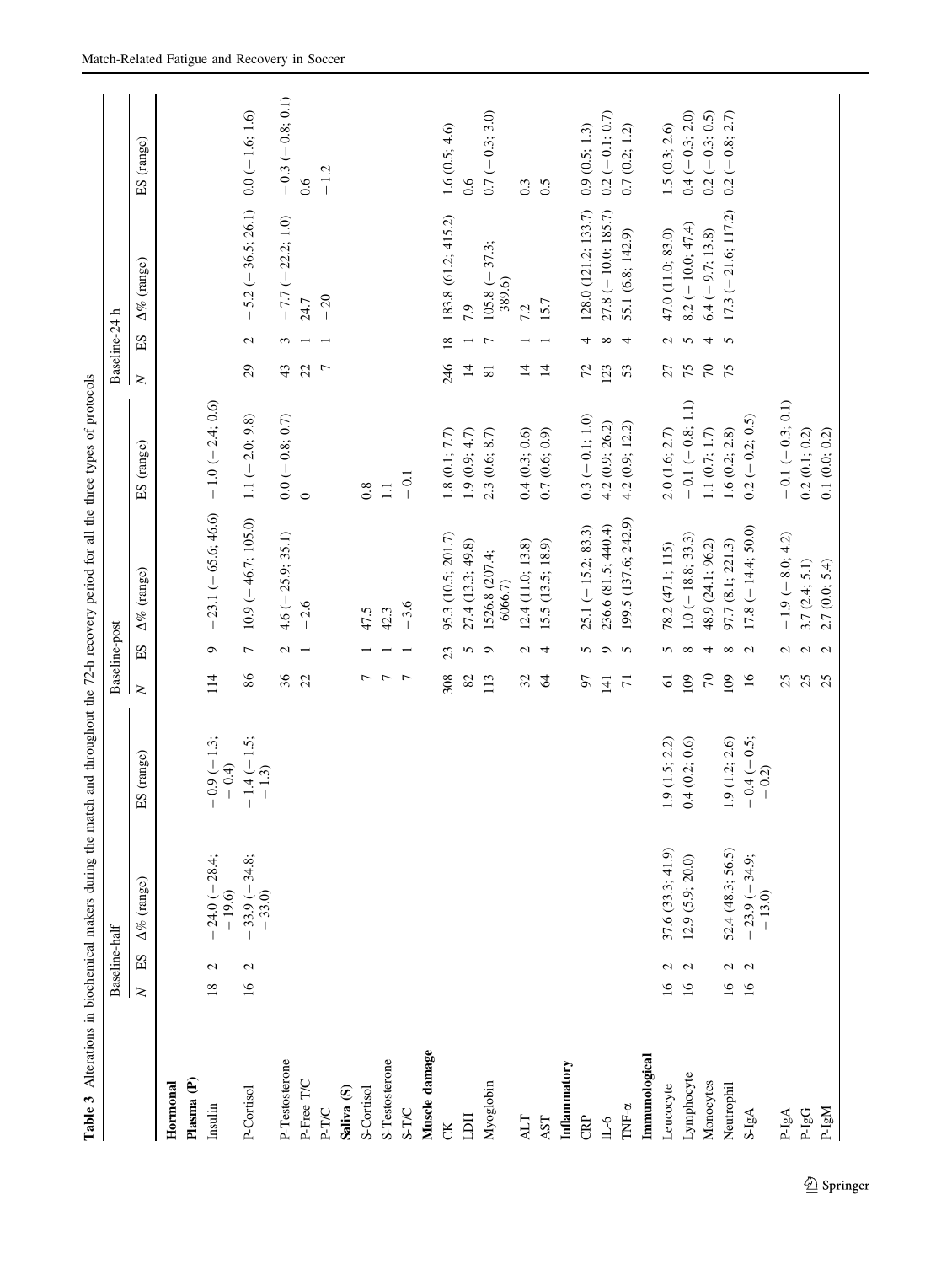| Table 3 continued               |                                  |                    |                             |                     |                                               |                               |                 |                                     |                          |
|---------------------------------|----------------------------------|--------------------|-----------------------------|---------------------|-----------------------------------------------|-------------------------------|-----------------|-------------------------------------|--------------------------|
|                                 | Baseline-half                    |                    |                             | Baseline-post       |                                               |                               |                 | Baseline-24 h                       |                          |
|                                 | $\mathbf{E}\mathbf{S}$<br>$\geq$ | $\Delta\%$ (range) | ES (range)                  | $\geq$              | $\Delta\%$ (range)<br>$\mathop{\hbox{\rm E}}$ | ES (range)                    | $\geq$          | A% (range)<br>$_{\rm H}$            | ES (range)               |
| Redox status                    |                                  |                    |                             |                     |                                               |                               |                 |                                     |                          |
| UA                              |                                  |                    |                             | 106                 | 16.0(0.1; 49.4)<br>$\infty$                   | 0.6(0.0; 1.7)                 | 63              | 6.7(1.2; 19.1)<br>5                 | 0.4(0.1; 1.2)            |
| GSSG                            |                                  |                    |                             | $\overline{16}$     | 19.2                                          | 0.6                           | $\overline{16}$ | 8.5<br>$\overline{\phantom{0}}$     | 0.3                      |
| <b>GSH/GSSG</b>                 |                                  |                    |                             | 32                  | $-14.9(-15.2;$<br>$-14.6$<br>$\mathbf{C}$     | $-0.5$ ( $-0.5$ ;<br>$-0.5$   | 32              | $-10.2$ (-10.6;<br>$-9.8$<br>$\sim$ | $-0.3 (-0.4;$<br>$-0.3)$ |
| Antioxidant enzymes             |                                  |                    |                             | $\pmb{\mathcal{S}}$ | $2.0 (-21.4; 16.7)$<br>4                      | $0.1 (-0.6; 0.5)$             | $\overline{21}$ | $3.8(-8.4;10.0)$<br>$\epsilon$      | $1.2 (-1.1; 3.1)$        |
| SOD                             |                                  |                    |                             | 32                  | $-2.4 (-21.4; 16.7)$<br>$\sim$                | $-0.1 (-0.6; 0.4)$            | $\overline{r}$  | 9.8                                 | 3.1                      |
| GPX                             |                                  |                    |                             | $\Xi$               | 4.3                                           | 0.2                           | $\overline{r}$  | $-8.4$                              | $\overline{-1}$          |
| $\widetilde{\mathbb{E}}$        |                                  |                    |                             | $\overline{1}$      | 8.5                                           | 0.5                           | $\overline{r}$  | $\supseteq$                         | 1.7                      |
| antioxidants<br>Endogenous      |                                  |                    |                             |                     |                                               |                               |                 |                                     |                          |
| TGSH                            |                                  |                    |                             | $16$                | 22.9                                          | 1.2                           | 16              | 11.4                                |                          |
| <b>GSH</b>                      |                                  |                    |                             | $32\,$              | 5.3(5.3; 5.3)<br>$\mathcal{L}$                | 0.2(0.2; 0.2)                 | 32              | 5.3<br>$\mathcal{L}$                | 0.2(0.2; 0.2)            |
| Antioxidant capacity            |                                  |                    |                             | 100                 | $11.2 (-13.9; 16.9)$<br>$\bullet$             | $0.8 (-1.0; 1.4)$             | 23              | $5.4 (-2.3; 13.1)$<br>$\mathbf{C}$  | $0.6 (-0.2; 1.4)$        |
| <b>FRAP</b>                     |                                  |                    |                             | 26                  | $-2.2 (-13.9; 9.5)$<br>$\mathbf{C}$           | $0.1 (-1; 0.8)$               | 16              | $-2.3$                              | $-0.2$                   |
| $\mathsf{ORAC}_\mathsf{total}$  |                                  |                    |                             | $30\,$              | 15.3 (13.3; 16.9)<br>$\mathfrak{S}$           | 1.3(1.2; 1.4)                 |                 |                                     |                          |
| $\mathsf{ORAC}_\mathsf{plasma}$ |                                  |                    |                             | $30\,$              | 15.0 (12.6; 16.8)<br>$\epsilon$               | 0.9(0.6; 1.1)                 |                 |                                     |                          |
| TAS                             |                                  |                    |                             | $\overline{1}$      | 14.1<br>$\overline{ }$                        | $_{0.9}$                      | $\overline{ }$  | 13.1                                | 1.4                      |
| Oxidative stress                |                                  |                    |                             |                     |                                               |                               |                 |                                     |                          |
| Lipid peroxidation              |                                  |                    |                             | 47                  | 13.2 (1.6; 24.8)<br>3                         | 0.8(0.0; 1.9)                 | 23              | 32.1 $(-0.4, 64.7)$<br>$\sim$       | 0.7(0.0; 1.5)            |
| 8-iso-PGF2a                     |                                  |                    |                             | $\overline{21}$     | 13.3)                                         | 0.6                           |                 |                                     |                          |
| <b>D-ROMS</b>                   |                                  |                    |                             | $\overline{16}$     | 1.6                                           | $\circ$                       | $\overline{16}$ | $-0.4$                              | $\circ$                  |
| <b>MIDA</b>                     |                                  |                    |                             | $\overline{10}$     | 24.8                                          | 1.9                           | $\overline{r}$  | 64.7                                | 1.5                      |
| Protein oxidation               |                                  |                    |                             |                     |                                               |                               |                 |                                     |                          |
| $-$ SH                          |                                  |                    |                             |                     |                                               |                               | Γ               | 83.6                                | 3.5                      |
| Homocysteine                    |                                  |                    |                             | 57                  | 9.5(1.1; 18.0)<br>$\mathcal{L}$               | 0.6(0.0; 1.2)                 | 16              | $-3.3$                              | $-0.1$                   |
|                                 |                                  | Baseline-48 h      |                             |                     |                                               | Baseline-72 h                 |                 |                                     |                          |
|                                 | $\geq$                           | ES                 | (range)<br>$\Delta\%$       |                     | ES (range)                                    | $\operatorname{ES}$<br>$\geq$ |                 | A% (range)                          | ES (range)               |
| Hormonal                        |                                  |                    |                             |                     |                                               |                               |                 |                                     |                          |
| Plasma (P)<br>Insulin           |                                  |                    |                             |                     |                                               |                               |                 |                                     |                          |
| P-Cortisol                      | $\mathfrak{S}$                   | $\mathbf{c}$       | $13.0$ (-33.5; 59.5)        |                     | $0.1 (-1.5; 1.6)$                             | $\overline{ }$                |                 |                                     | 0.2                      |
|                                 | $\mathbf{S}$                     |                    |                             |                     |                                               | $\overline{7}$                | 3.6             |                                     | $\circ$                  |
| P-Testosterone<br>PFree T/C     | $\overline{c}$                   | $\sim$             | $-15.6(-31.0,-0.2)$<br>11.7 |                     | $-0.6 (-1.2; 0.0)$<br>$0.\overline{3}$        |                               |                 |                                     |                          |
|                                 |                                  |                    |                             |                     |                                               |                               |                 |                                     |                          |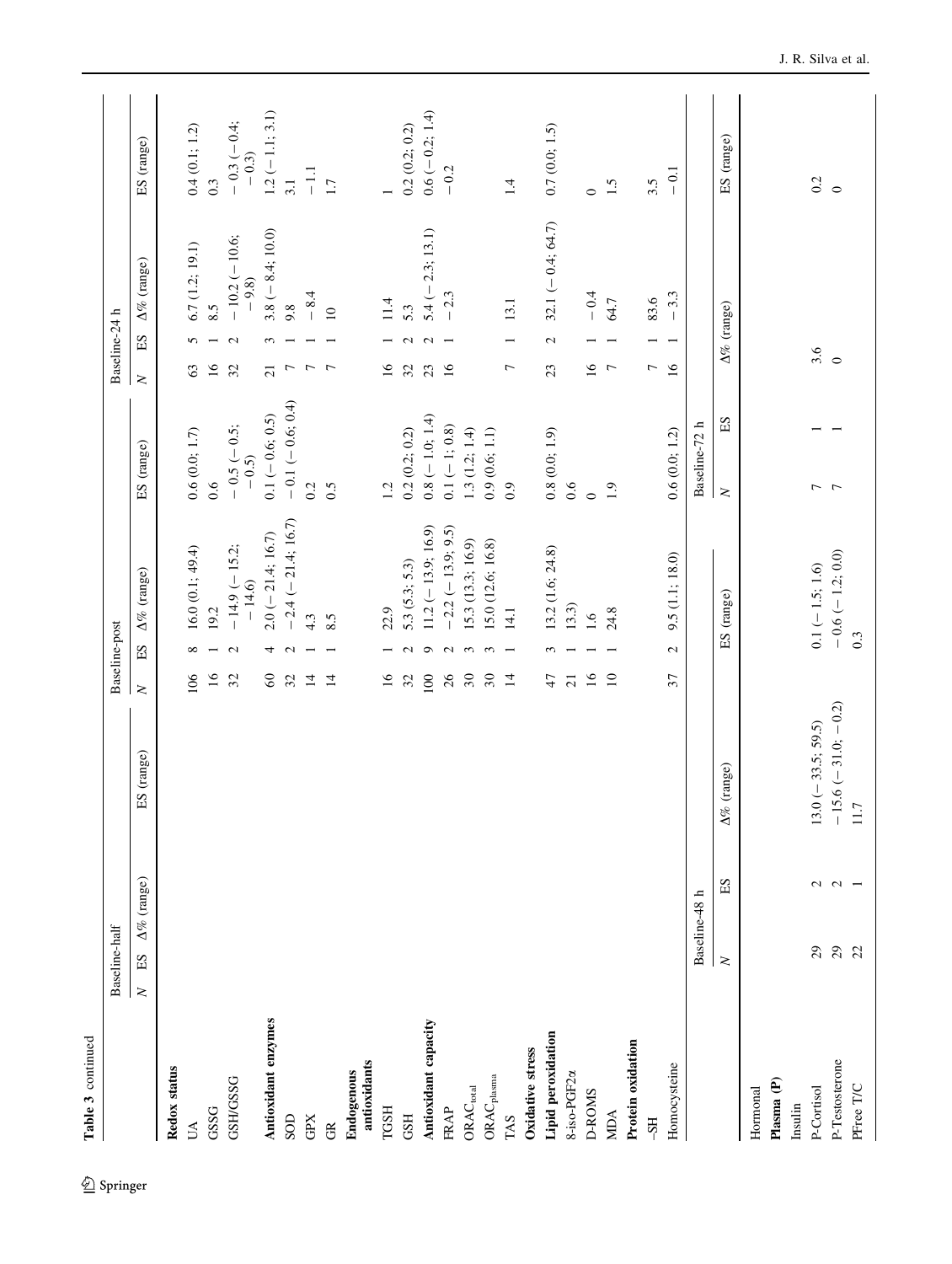| Table 3 continued                |                                               |                          |                          |                    |                          |                     |                             |                    |
|----------------------------------|-----------------------------------------------|--------------------------|--------------------------|--------------------|--------------------------|---------------------|-----------------------------|--------------------|
|                                  | Baseline-48 h                                 |                          |                          |                    | Baseline-72 h            |                     |                             |                    |
|                                  | $\geq$                                        | $\mathop{\hbox{\rm E}}$  | $\Delta\%$ (range)       | ES (range)         | $\geq$                   | $\operatorname{EI}$ | $\Delta\%$ (range)          | ES (range)         |
| P-T/C                            | Γ                                             |                          | $-33.2$                  | $-1.3$             | $\overline{ }$           |                     | $-7.8$                      | $-0.5$             |
| Saliva (S)                       |                                               |                          |                          |                    |                          |                     |                             |                    |
| S-Cortisol                       |                                               |                          |                          |                    |                          |                     |                             |                    |
| S-Testosterone                   |                                               |                          |                          |                    |                          |                     |                             |                    |
| S-T/C                            |                                               |                          |                          |                    |                          |                     |                             |                    |
| Muscle damage                    |                                               |                          |                          |                    |                          |                     |                             |                    |
| <b>CK</b>                        | 157                                           | $\overline{c}$           | 82.9 (9.4; 140.5)        | $1.0\ (0.1;\,1.9)$ | $\overline{\bf 8}$       | $\infty$            | 29.1 (0.5; 89.5)            | 0.4(0.0; 1.3)      |
| <b>HCT</b>                       |                                               |                          |                          |                    | 32                       | $\sim$              | $-4.0 (-8.1; 0.1)$          | $-0.2 (-0.4; 0.0)$ |
| Myoglobin                        | 33                                            | 4                        | $11.9 (-25.0; 38.9)$     | $0.3 (-0.3; 0.7)$  | 46                       | $\overline{4}$      | 2.2(0.0; 4.9)               | 0.1(0.0; 0.2)      |
| $\mathsf{ALT}$                   |                                               |                          |                          |                    |                          |                     |                             |                    |
| $\mathbf{A}\mathbf{S}\mathbf{T}$ |                                               |                          |                          |                    | 32                       | $\mathbf{c}$        | $-7.5$ ( $-14.7$ ; $-0.3$ ) | $-0.3 (-0.6; 0.0)$ |
| Inflammatory                     |                                               |                          |                          |                    |                          |                     |                             |                    |
| CRP                              |                                               | 4                        | $30.7 (-1.3; 57.2)$      | 0.3(0.0; 0.6)      | 7                        |                     | 2.6                         | $\circ$            |
| $\mathbb{L}\text{-}\!\mathsf{6}$ | $\begin{array}{c} 72 \\ 75 \\ 53 \end{array}$ | 5                        | $8.5$ (-22.2; 66.7)      | $0.0 (-0.4; 0.6)$  | $10$                     | $\mathbf{c}$        | $32.7 (-20.4; 85.7)$        | $0.1 (-0.2; 0.4)$  |
| TNF- $\alpha$                    |                                               | $\overline{4}$           | $-1.2 (-11.1; 14.3)$     | $-0.1(-0.4;0.4)$   | 10                       | $\sim$              | 54.8 (42.9; 66.7)           | 0.6(0.6; 0.7)      |
| Immunological                    |                                               |                          |                          |                    |                          |                     |                             |                    |
| Leucocyte                        |                                               | $\sim$                   | 8.8 (5.7; 12.0)          | 0.3(0.2; 0.4)      | 5                        |                     | $-5.7$                      | $-0.2$             |
| Lymphocyte                       | 2722                                          | $\sim$                   | $-2.2 (-4.4; 0.0)$       | $-0.1 (-0.2; 0.0)$ | $\sim$                   |                     | $-10.5$                     | $-0.5$             |
| Monocytes                        |                                               | $\overline{\phantom{a}}$ | 17.3                     | 0.4                |                          |                     |                             |                    |
| Neutrophil                       |                                               | $\sim$                   | 18.9 (10.3; 27.4)        | 0.4(0.3; 0.6)      | S                        |                     | $\circ$                     | $\circ$            |
| $S-IgA$                          |                                               |                          |                          |                    |                          |                     |                             |                    |
| $P-IgA$                          |                                               |                          |                          |                    |                          |                     |                             |                    |
| $P\text{-}IgG$                   |                                               |                          |                          |                    |                          |                     |                             |                    |
| $NgI-A$                          |                                               |                          |                          |                    |                          |                     |                             |                    |
| Redox status                     |                                               |                          |                          |                    |                          |                     |                             |                    |
| UA.                              | 47                                            | 4                        | 10.9(4.5; 19.0)          | 0.6(0.2; 1.1)      | 47                       | 4                   | $2.6 (-0.2; 4.7)$           | 0.1(0.0; 0.3)      |
| GSSG                             |                                               |                          |                          |                    |                          |                     |                             |                    |
| <b>GSH/GSSG</b>                  | $16$<br>21                                    |                          | $-26.8$                  | $\overline{1}$     | $\overline{16}$          |                     | $-17.1$                     | $-0.7$             |
| Antioxidant enzymes              |                                               | $\omega$                 | $1.5 (-4.1; 4.8)$<br>4.8 | $0.6 (-0.6; 1.9)$  | $\overline{c}$           | $\epsilon$          | $-0.2 (-0.8; 0.2)$          | $-0.1 (-0.3; 0.1)$ |
| SOD                              | $\overline{r}$                                |                          |                          | 1.9                | $\overline{\phantom{m}}$ |                     | 0.2                         | 0.1                |
| $\mbox{GPX}$                     | $\overline{r}$                                |                          | $-4.1$<br>3.7            | $-0.6$             | $\overline{r}$           |                     | $\circ$                     | $\circ$            |
| $\widetilde{\mathbb{G}}$         | $\overline{7}$                                |                          |                          | $0.6\,$            | $\overline{ }$           |                     | $-0.8$                      | $-0.3$             |
| TGSH                             |                                               |                          |                          |                    |                          |                     |                             |                    |
| <b>GSH</b>                       | 16                                            |                          | $-26.3$                  | $-1.2$             | 16                       |                     | $-21.1$                     | 7                  |
|                                  |                                               |                          |                          |                    |                          |                     |                             |                    |

Match-Related Fatigue and Recovery in Soccer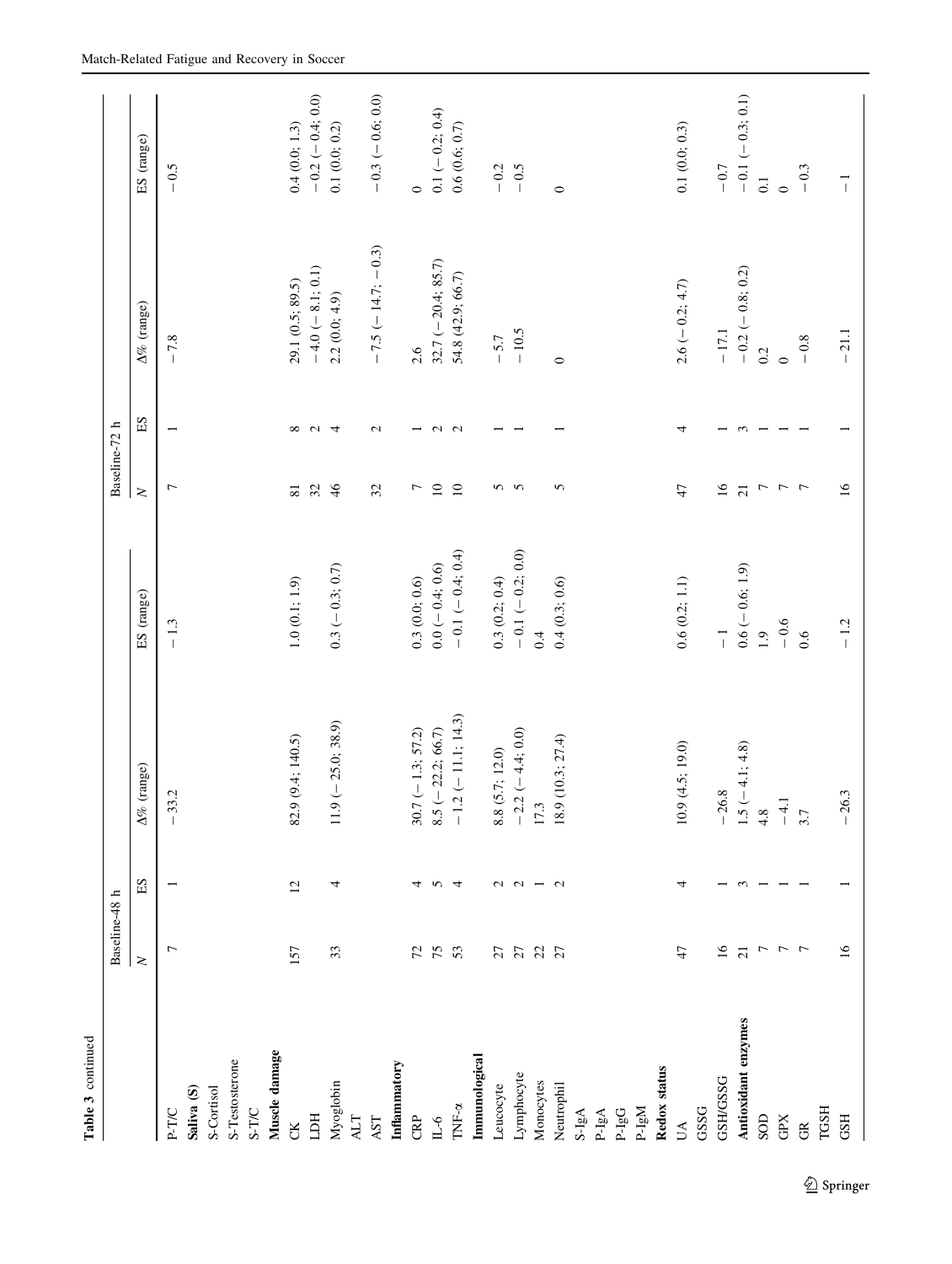Table 3 continued Table 3 continued

<sup>2</sup> Springer

|                                 | Baseline-48 h  |    |                                       |                                                                                                                                                                                  | Baseline-72 h |    |                    |                    |
|---------------------------------|----------------|----|---------------------------------------|----------------------------------------------------------------------------------------------------------------------------------------------------------------------------------|---------------|----|--------------------|--------------------|
|                                 | $\geq$         | ES | $\Delta\%$ (range)                    | ES (range)                                                                                                                                                                       | $\geq$        | ES | $\Delta\%$ (range) | ES (range)         |
| Antioxidant capacity            | 23             |    | $(-5.5; 8.4)$<br>$\bar{4}$            | $0.4 (-0.5; 1.3)$                                                                                                                                                                | 23            | ∾  | $-3.1 (-6.2; 0.0)$ | $-0.3 (-0.5; 0.0)$ |
| FRAP                            | $\overline{6}$ |    | $-5.5$                                | $-0.5$                                                                                                                                                                           | $\frac{6}{1}$ |    | $-6.2$             | $-0.5$             |
| ORACtotal                       |                |    |                                       |                                                                                                                                                                                  |               |    |                    |                    |
| $\mathsf{ORAC}_\mathsf{plasma}$ |                |    |                                       |                                                                                                                                                                                  |               |    |                    |                    |
| TAS                             |                |    | 8.4                                   | $\frac{3}{2}$                                                                                                                                                                    |               |    |                    |                    |
| Oxidative stress                |                |    |                                       |                                                                                                                                                                                  |               |    |                    |                    |
| Lipid peroxidation              |                |    | 30.8                                  | 1.7                                                                                                                                                                              | ŗ             |    | 1.8                | $\overline{0}$     |
| 8-iso-PGF2x                     |                |    |                                       |                                                                                                                                                                                  |               |    |                    |                    |
| <b>D-ROMS</b>                   |                |    |                                       |                                                                                                                                                                                  |               |    |                    |                    |
| MDA                             |                |    | 30.8                                  | 1.7                                                                                                                                                                              |               |    | $\frac{8}{1}$      | $\overline{0}$     |
| Protein oxidation               |                |    |                                       |                                                                                                                                                                                  |               |    |                    |                    |
| $-SS$                           |                |    | $\tilde{\mathbf{8}}$<br>$\frac{9}{1}$ | $\overline{1}$                                                                                                                                                                   | ŗ             |    | 0                  | $\circ$            |
| Homocysteine                    | $\overline{6}$ |    | $\overline{1}$                        | $\circ$                                                                                                                                                                          | $\frac{6}{1}$ |    | $\frac{1}{1}$      | $-0.2$             |
|                                 |                |    |                                       | N number of observations FC corrected effect size P plasma C saliva TVC testosterone corticol ratio CK creative Linase 1DH lactate debuotronase 417 alguine aminotransferase 457 |               |    |                    |                    |

N number of observations, *ES* corrected effect size, P plasma, S saliva, *II*C testosterone cortisol ratio, CK creatine kinase, *LDH* lactate dehydrogenase, ALT alanne aminotransterase, AST<br>aspartate aminotransferase, CRP N number of observations, ES corrected effect size, P plasma, S saliva, T/C testosterone cortisol ratio, CK creatine kinase, LDH lactate dehydrogenase, ALT alanine aminotransferase, AST aspartate aminotransferase, CRP C-reactive protein, IL6 interleukin 6, TNFa tumor necrosis factor, Ig immunoglobulin, UA uric acid, GSH reduced glutathione, GSSG oxidized glutathione, GSH/GSSG ration reduced oxidized glutathione, SOD superoxide dismutase, GPX glutathione peroxidase, GR glutathione reductase, TGSH total glutathione, GSH glutathione, FRAC ferric reducing/antioxidant power, ORAC oxygen radical absorbance capacity, TAS – total antioxidant status, 8isoPGF2a 8iso-prostaglandin F2a, DROMS reactive oxygen metabolites test, MDA malondialdehyde, SH sulfhydryl groups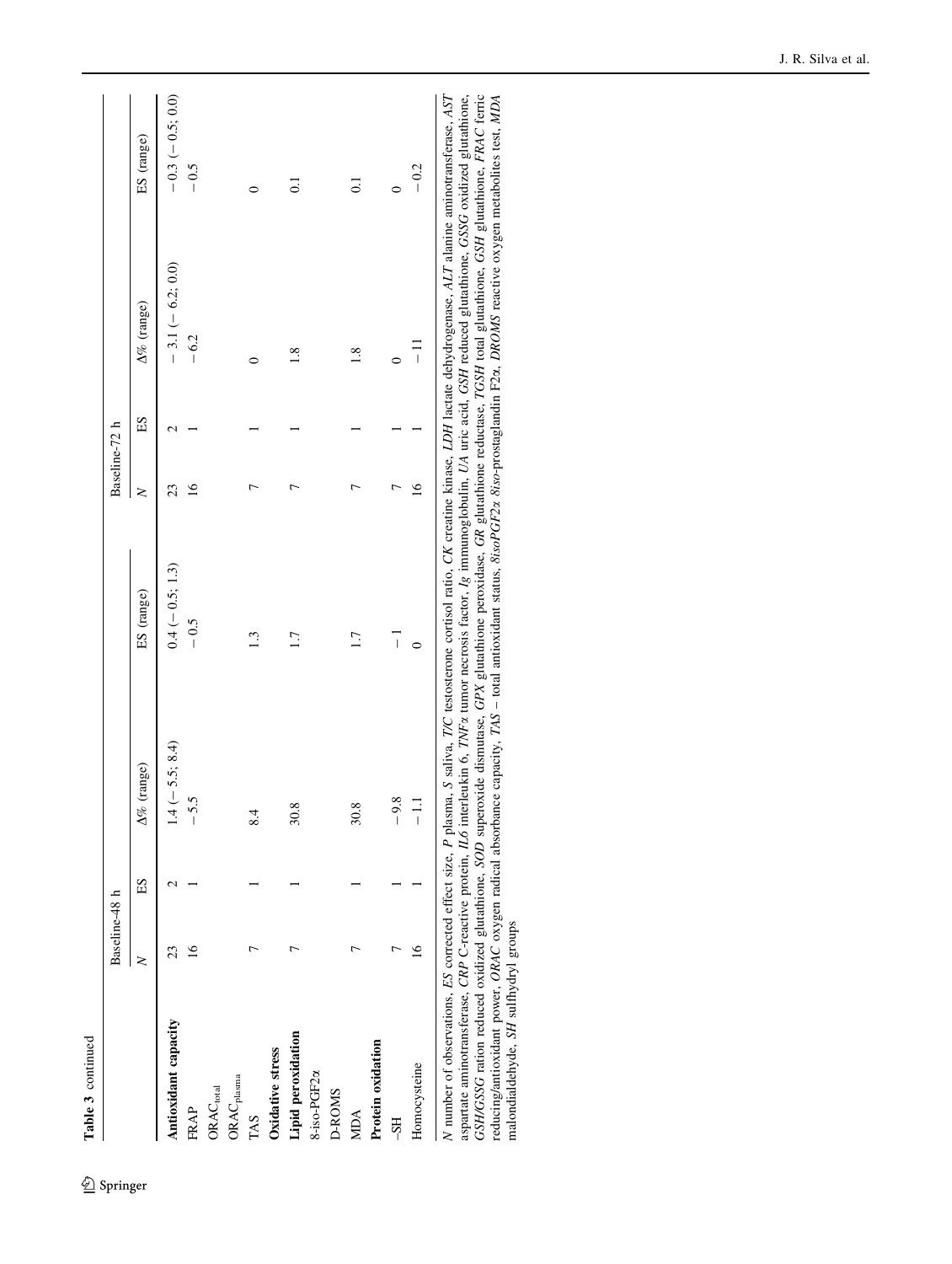<span id="page-20-0"></span>

[\[25](#page-39-0), [75](#page-40-0), [92](#page-41-0)]. Nevertheless, cortisol and testosterone hormones responses were also examined in saliva (one study, seven players, 2 ES) [\[88](#page-41-0)]. The relationship between anabolic and catabolic hormones (testosterone/cortisol ratio, T/C, three studies, 36 players, 7 ES) [\[25](#page-39-0), [88](#page-41-0), [92\]](#page-41-0) was also computed by the observed plasmatic (two studies, 29 players, six ES) [[25,](#page-39-0) [92\]](#page-41-0) and salivary concentrations of these steroid hormones (one study, seven players, 1 ES) [\[88](#page-41-0)] both in bound/total  $[25]$  $[25]$  and unbound/free fractions [\[88](#page-41-0), [92](#page-41-0), [107\]](#page-41-0).

Overall, throughout the recovery period and until  $G + 72$  h, there were substantial alterations in endocrinerelated markers.

### 3.4 Physical Performance

The most common dependent variables measured in the selected studies were lower limb muscle function (Table [5,](#page-25-0) 22 studies, 290 players, 245 ES), followed by straight-line sprint (13 studies, 164 players, 103 ES), vertical jump (14 studies, 183 players, 56 ES), COD (five studies, 64 players, 17 ES), IE (six studies, 74 players, 15 ES), repeated-sprint ability (six studies, 64 players, 13 ES; Table [5\)](#page-25-0), balance-related parameters (three studies, 31 players, 12 ES) and intermittent endurance performance (two studies, 30 players, 2 ES). These variables were mainly measured at Post (228 ES) and/or  $G + 24 h (58 ES).$ 

### 3.4.1 Lower Limb Muscle Function

Lower limb muscle function was mainly assessed using knee joint related indices (211 ES; Table [4,](#page-21-0) Fig. 2) and included both single joint isokinetic (concentric and eccentric muscle actions, 89 ES and 41 ES, respectively) and isometric muscle actions (31 ES).

Overall, throughout the recovery period until  $G + 72$  h, there was evidence of greater residual fatigue at  $G + 72$  h in knee flexors compared to knee extensors muscle group (Table [4\)](#page-21-0). This difference was of greater magnitude during isometric and eccentric muscle actions (e.g. knee flexors at  $G + 72 h$ .

3.4.1.1 Knee Extensor Muscle Function Maximal force production capacity of the knee extensors was investigated during concentric (Table [4,](#page-21-0) concQuads, 12 studies, 168 players, 47 ES) [[25,](#page-39-0) [30,](#page-39-0) [108–](#page-41-0)[116\]](#page-42-0), isometric (MVICQuads, four studies, 57 players, 14 ES) [[93,](#page-41-0) [97,](#page-41-0) [112,](#page-42-0) [117\]](#page-42-0) and eccentric contractions (eccQuads, one study, 13 players, 3 ES) [\[115](#page-42-0)]. The rate of force development (RFD, one study, nine players, 4 ES) [[117\]](#page-42-0) and changes in angle-specific strength were also examined for the concQuads action (angle joint/muscle length) (three studies, 47 players, 7 ES) [\[44](#page-40-0), [108](#page-41-0), [116](#page-42-0)].

3.4.1.2 Knee Flexors Muscle Function Maximal force production capacity of the knee flexors was assessed during concentric (concHams, ten studies, 147 players, 42 ES;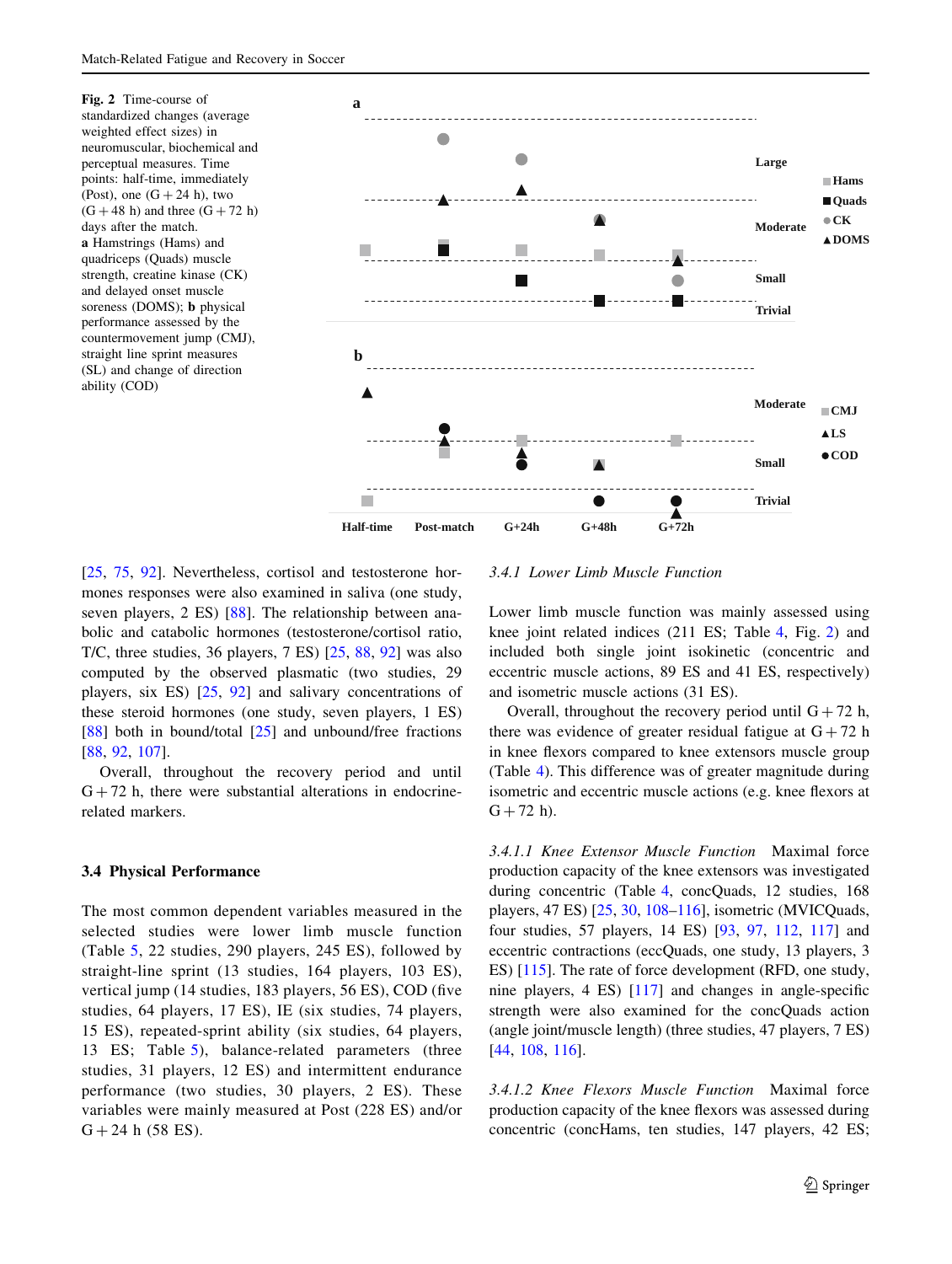<span id="page-21-0"></span>

|                          | Velocity     |                         | Baseline-half            |                                 |                        |            | Baseline-post  |                                   |                          | Baseline-24 h             |                            |                        |
|--------------------------|--------------|-------------------------|--------------------------|---------------------------------|------------------------|------------|----------------|-----------------------------------|--------------------------|---------------------------|----------------------------|------------------------|
|                          |              | $\overline{\mathbf{X}}$ | $\Xi$                    | $\Delta\%$ (range)              | (range)<br>$_{\rm ES}$ | $\geq$     | SE             | $\Delta\%$ (range)                | (range)<br>SE            | SE<br>$\geq$              | $\Delta\%$ (range)         | (range)<br>ES.         |
| Concentric actions       |              |                         |                          |                                 |                        |            |                |                                   |                          |                           |                            |                        |
| Angle ConcHams           |              |                         |                          |                                 |                        | 141        |                | $7.4 (-0.4; 10.6)$                | 0.4(0.0; 0.6)            |                           |                            |                        |
|                          | High         |                         |                          |                                 |                        | $88\,$     | 4              | 7.9(4.8; 9.2)                     | 0.5(0.3; 0.6)            |                           |                            |                        |
|                          | Moderate     |                         |                          |                                 |                        | $\circ$    |                | $-0.4$                            | $\circ$                  |                           |                            |                        |
|                          | $_{\rm Low}$ |                         |                          |                                 |                        | $\ddot{4}$ | $\mathcal{L}$  | 10.2 (9.8; 10.6)                  | 0.3(0.3; 0.4)            |                           |                            |                        |
| Angle ConcQuads          |              |                         |                          |                                 |                        | 141        | $\overline{ }$ | $0.5 (-2.3; 4.4)$                 | $0.2 (-0.3; 1.2)$        |                           |                            |                        |
|                          | High         |                         |                          |                                 |                        | 110        | $\sim$         | $-0.1 (-2.3; 3.5)$                | $0.0 (-0.3; 0.5)$        |                           |                            |                        |
|                          | Moderate     |                         |                          |                                 |                        | $\circ$    |                | 4.4                               | 1.2                      |                           |                            |                        |
|                          | Low          |                         |                          |                                 |                        | 22         |                | $-0.6$                            | $-0.1$                   |                           |                            |                        |
| ConcHams                 |              | 95                      | $^{\circ}$               | <u>.</u><br>$-9.7 (-17.4; -4)$  | $-0.5(-0.8; -0.2)$     | 378        | 26             | $-9.7(-17.3; -1.2)$               | $-0.5(-1.0;$<br>$-0.1)$  |                           |                            |                        |
|                          | High         | $\mathcal{S}$           | 3                        | $-12.0(-17.4;$<br>$-8.9$        | $-0.6(-0.8:-0.5)$      | 193        | $\overline{c}$ | $-9.5 (-16.7; -1.2)$              | $-0.5$ (-1.0;<br>$-0.1$  |                           |                            |                        |
|                          | Moderate     | $\partial_{\!+}$        | 4                        | $-7.8$ (-13.3; -4.9)            | $-0.5(-0.8; -0.2)$     | 55         | 5              | $-8.6(-13.5;-4.8)$                | $-0.5(-0.8;$<br>$-0.3)$  |                           |                            |                        |
|                          | $_{\rm Low}$ | 13                      | $\overline{ }$           | $-10.2$                         | $-0.5$                 | 130        | G              | $-10.7(-17.3; -7.9)$              | $-0.6(-0.9;$<br>$-0.5$   | $\mathbf{c}$<br>$\vec{r}$ | $6.0$ (-7.1; -4.9)         | $-0.3(-0.4; -0.3)$     |
| ConcQuads                |              | 125                     | Ó                        | $-6.0(-13.1; -0.7)$             | $-0.4(-0.9;-0.1)$      | 44         | $30\,$         | $-7.6 (-18.1; 2.0)$               | $-0.5 (-1.3; 0.1)$       |                           |                            |                        |
|                          | High         | $\frac{4}{5}$           | $\omega$                 | $-3.3(-4.0; -2.8)$              | $-0.2(-0.2; -0.1)$     | 203        | $\overline{c}$ | $-6.9 (-11.7; 2.0)$               | $-0.4 (-0.7; 0.1)$       |                           |                            |                        |
|                          | Moderate     | $\frac{4}{5}$           | $\overline{4}$           | $-6.0(-13.1;-0.7)$              | $-0.5(-0.9; -0.1)$     | 83         | $\overline{ }$ | $5.0 (-15.8; -0.1)$               | $-0.3 (-1.2; 0.0)$       |                           |                            |                        |
|                          | $_{\rm Low}$ | 33                      | $\mathbf{C}$             | $9.9(-9.9; -9.9)$               | $-0.6(-0.6; -0.5)$     | 158        | $\equiv$       | $-10.0(-18.1;-4.3)$               | $-0.7(-1.3;$<br>$-0.3$   | Z<br>$\overline{4}$       | $-7.8$ ( $-9.8$ ; $-5.8$ ) | $-0.3(-0.4;$<br>$-0.3$ |
| <b>Eccentric actions</b> |              |                         |                          |                                 |                        |            |                |                                   |                          |                           |                            |                        |
| Angle EccHams            |              |                         |                          |                                 |                        | 157        | ${}^{\circ}$   | 41.3 (9.5; 164.8)                 | 0.9(0.3; 3.5)            |                           |                            |                        |
|                          | High         |                         |                          |                                 |                        | $88\,$     | 4              | 20.3 (9.5; 39.1)                  | 0.5(0.3; 0.8)            |                           |                            |                        |
|                          | Moderate     | $\mathfrak{g}$          |                          | 30.1                            | 0.6                    | 25         | $\mathfrak{g}$ | 100.1 (35.5; 164.8)               | 2.0(0.6; 3.5)            |                           |                            |                        |
|                          | Low          |                         |                          |                                 |                        | $\ddot{4}$ | $\mathcal{L}$  | 24.6 (18.2; 31.0)                 | 0.5(0.4;0.6)             |                           |                            |                        |
| EccHams                  |              | 109                     | ${}^{\circ}$             | $-10.7 (-17.4;$<br>$-6.8$       | $-0.6(-0.9; -0.4)$     | 386        | 26             | $-15.3(-24.0,-6.6)$               | $-0.7(-1.2;$<br>$-0.3)$  |                           |                            |                        |
|                          | High         | $43\,$                  | 3                        | $-11.4 (-17.4;$<br>$-8.2$       | $-0.5(-0.8; -0.4)$     | 175        | $\equiv$       | $-16.6$ ( $-24.0$ ; $-6.6$ )      | $-0.8 (-1.2;$<br>$-0.3)$ |                           |                            |                        |
|                          | Moderate     | $\frac{4}{6}$           | 4                        | $-10.8(-16.1;$<br>$-6.8$        | $-0.6(-0.9;-0.5)$      | 109        | $\circ$        | $-13.9(-20.7; -6.8)$              | $-0.7(-1.2;$<br>$-0.3$   | 2<br>26                   | $-8.5(-10.1;$<br>$-6.8$    | $-0.7(-0.9; -0.6)$     |
| EccQuads                 | $_{\rm Low}$ | $\overline{c}$          |                          | ${}^{\circ}$                    | $-0.4$                 | 74         | 4              | $-15.6(-18.1;$<br>$-12.3$         | $-0.7(-0.9;$<br>$-0.5$   |                           |                            |                        |
|                          | High         | 13                      | $\overline{\phantom{0}}$ | 2.3<br>$\overline{\phantom{a}}$ | $-0.1$                 | 26         | $\mathcal{L}$  | 8.1 $(-9.4; -6.9)$<br>$\mathbb T$ | $-0.4 (-0.5;$<br>$-0.3)$ |                           |                            |                        |
|                          |              |                         |                          |                                 |                        |            |                |                                   |                          |                           |                            |                        |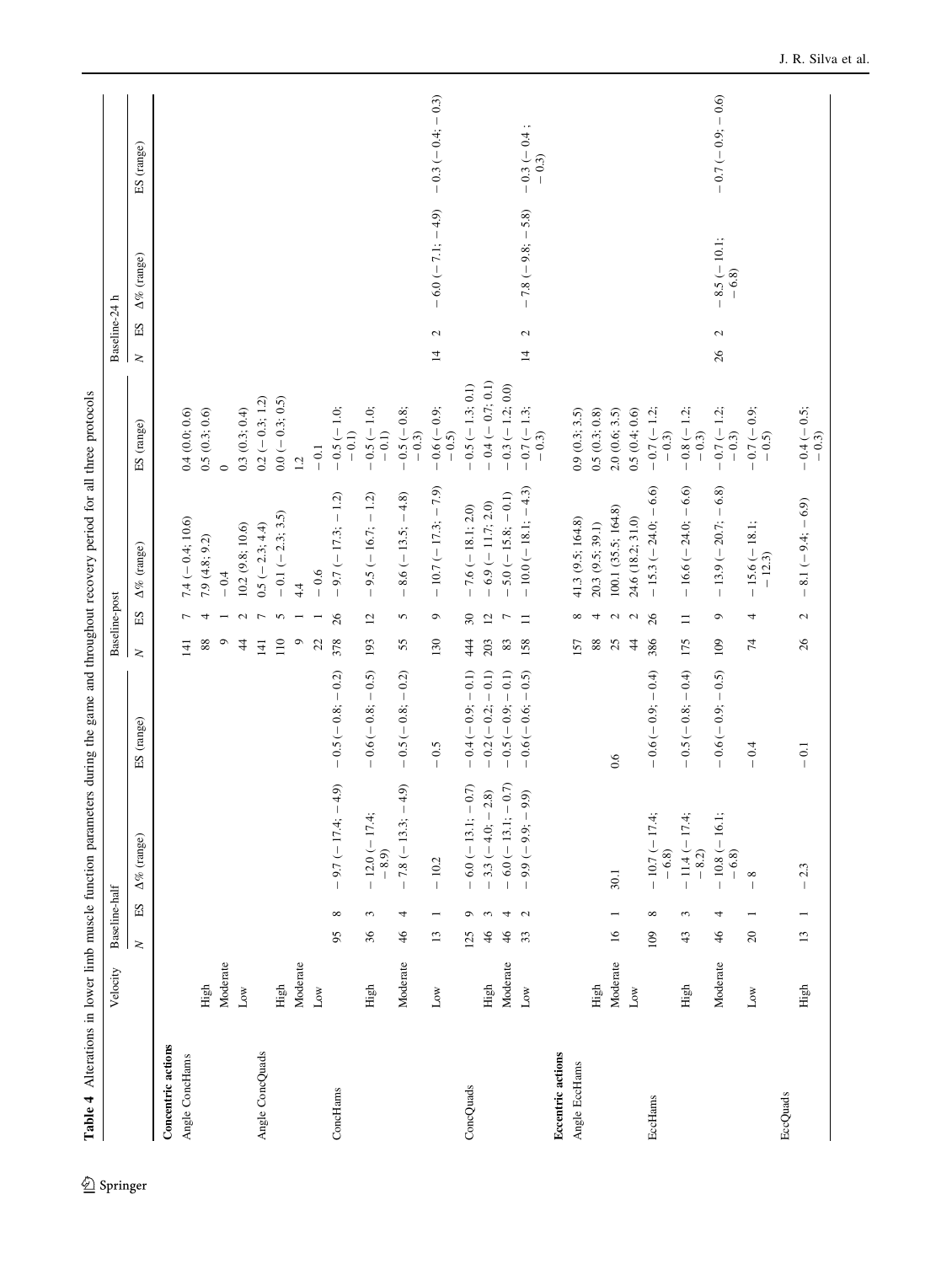| Table 4 continued                            |          |                         |                             |                      |                 |                          |                                            |                                    |                                |                     |                    |
|----------------------------------------------|----------|-------------------------|-----------------------------|----------------------|-----------------|--------------------------|--------------------------------------------|------------------------------------|--------------------------------|---------------------|--------------------|
|                                              | Velocity | Baseline-half           |                             |                      |                 | Baseline-post            |                                            |                                    | Baseline-24 h                  |                     |                    |
|                                              |          | $\geq$                  | $\Delta\%$ (range)<br>$\Xi$ | ES (range)           | $\geq$          | $_{ES}$                  | $\Delta\%$ (range)                         | ES (range)                         | $\Xi$<br>$\geq$                | $\Delta\%$ (range)  | ES (range)         |
| Isometric actions                            |          |                         |                             |                      |                 |                          |                                            |                                    |                                |                     |                    |
| <b>MVIC Hams</b>                             |          | $\infty$                | $-10.2$                     | $-0.7$               | 48              | 4                        | $-12.1 (-24.1; 0.5)$                       | $-0.8 (-1.4; 0.0)$                 | 4<br>$\overline{a}$            | $-8.4 (-9.9; -6.3)$ | $-0.7(-0.9; -0.6)$ |
| RFD Hams (0-25/<br>$30 \text{ ms}$           |          | $\infty$                | $-53.2$                     | $-1.2$               | $\overline{1}$  | $\mathbf{C}$             | $-43.1(-75.9;$<br>10.3)                    | $-1.2(-2.0;$<br>$-0.4)$            |                                |                     |                    |
| RFD Hams (0-50 ms)                           |          | ${}^{\circ}$            | 44.6<br>$\overline{1}$      | $\overline{-1}$      | $\overline{17}$ | $\mathcal{L}$            | $-39.2(-71.0; -7.5)$                       | $-1.2(-2.1;$<br>$-0.\overline{3})$ |                                |                     |                    |
| RFD Hams (0-75 ms)                           |          |                         | $-36.5$                     | $\frac{1}{\sqrt{2}}$ |                 |                          | $-64.4$                                    | $-2.2$                             |                                |                     |                    |
| RFD Hams (0-100 ms)                          |          | $\infty$ $\infty$       | $-27.2$                     | $-0.8$               | $rac{8}{17}$    | $ \sim$                  | $-28.2(-54.6;-1.9)$                        | $-1.0(-1.9;$<br>$-0.1)$            |                                |                     |                    |
| RFD Hams (0-200 ms)                          |          |                         |                             |                      | ٥               | $\overline{\phantom{0}}$ | $-8.6$                                     | $-0.5$                             |                                |                     |                    |
| <b>MVIC</b> Quads                            |          |                         |                             |                      | 73              | $\circ$                  | $-9.8 (-13.9; -2.7)$                       | $-0.7 (-1.6;$<br>$-0.1)$           | 3<br>33                        | $-7.6$ (-9.6; -5.7) | $-0.4(-0.5; -0.3)$ |
| RFD Quads (0-30 ms)                          |          |                         |                             |                      | $\circ$         |                          | $-9.6$                                     | $-0.6$                             |                                |                     |                    |
| RFD Quads (0-50 ms)                          |          |                         |                             |                      | $\circ$         |                          | $\overline{C}$<br>$\overline{\phantom{a}}$ | $-0.5$                             |                                |                     |                    |
| RFD Quads (0-100 ms)                         |          |                         |                             |                      | $\circ$         |                          | $-5.2$                                     | $-0.3$                             |                                |                     |                    |
| RFD Quads (0-200 ms)<br>Muscle joint balance |          |                         |                             |                      | $\circ$         |                          | $-77$                                      | $-0.4$                             |                                |                     |                    |
| ConcHams/ConcQuads                           |          |                         |                             |                      | 214             | $\overline{c}$           | $-1.8 (-9.7; 3.1)$                         | $-0.2 (-0.8; 0.2)$                 |                                |                     |                    |
|                                              |          |                         |                             |                      |                 |                          |                                            |                                    |                                |                     |                    |
|                                              | High     | $\mathcal{L}$<br>$26\,$ | $-7.8$ ( $-8.1$ ; $-7.5$ )  | $-0.6(-0.7; -0.5)$   | 114             | $\circ$                  | $-0.9(-9.7; 3.1)$                          | $-0.1 (-0.6; 0.2)$                 |                                |                     |                    |
|                                              | Small    |                         |                             |                      | $78\,$          | $\sim$                   | $-2.6(-4.6;-1.6)$                          | $-0.3(-0.8;$<br>$-0.1)$            | $\mathbf{c}$<br>$\overline{4}$ | 3.1 $(2.2; 4.0)$    | 0.4(0.3; 0.5)      |
| EccHams/ConcQuads                            |          | $\circ$<br>89           | 9.1 $(-19.6; 2.6)$          | $-0.5(-1.0; 0.1)$    | 301             | $18\,$                   | $-10.2 (-22.9; 0.0)$                       | $-0.6 (-1.2; 0.0)$                 |                                |                     |                    |
|                                              | High     | 4<br>53                 | $-12.3$ (-19.6;<br>$-4.6$   | $-0.6(-1.0; -0.2)$   | 141             | $\infty$                 | $-12.1(-22.9; -4.7)$                       | $-0.7 (-1.2;$<br>$-0.3$            |                                |                     |                    |
|                                              | Moderate | $\overline{16}$         | 8.2                         | $-0.5$               | 53              | 4                        | $-12.3(-15.3; -8.0)$                       | $-0.7(-0.8;$<br>$-0.4)$            |                                |                     |                    |
|                                              | Low      | $20\,$                  | 2.6                         | $\overline{c}$       | 85              | 5                        | $-5.4 (-13.0; 0.0)$                        | $-0.3 (-0.8; 0.0)$                 |                                |                     |                    |
|                                              |          | Velocity                | Baseline-48 $\,\mathrm{h}$  |                      |                 |                          |                                            | Baseline-72 h                      |                                |                     |                    |
|                                              |          |                         | $\mathbf{S} \Xi$<br>$\geq$  | $\Delta\%$ (range)   |                 |                          | ES (range)                                 | SE<br>$\geq$                       |                                | $\Delta\%$ (range)  | ES (range)         |
| <b>Concentric actions</b><br>Angle ConcHams  |          |                         |                             |                      |                 |                          |                                            |                                    |                                |                     |                    |
|                                              |          | High                    |                             |                      |                 |                          |                                            |                                    |                                |                     |                    |
|                                              |          | Moderate                |                             |                      |                 |                          |                                            |                                    |                                |                     |                    |
|                                              |          | $_{\rm Low}$            |                             |                      |                 |                          |                                            |                                    |                                |                     |                    |
| Angle ConcQuads                              |          |                         |                             |                      |                 |                          |                                            |                                    |                                |                     |                    |
|                                              |          | High                    |                             |                      |                 |                          |                                            |                                    |                                |                     |                    |
|                                              |          | Moderate                |                             |                      |                 |                          |                                            |                                    |                                |                     |                    |
|                                              |          | $_{\rm Low}$            |                             |                      |                 |                          |                                            |                                    |                                |                     |                    |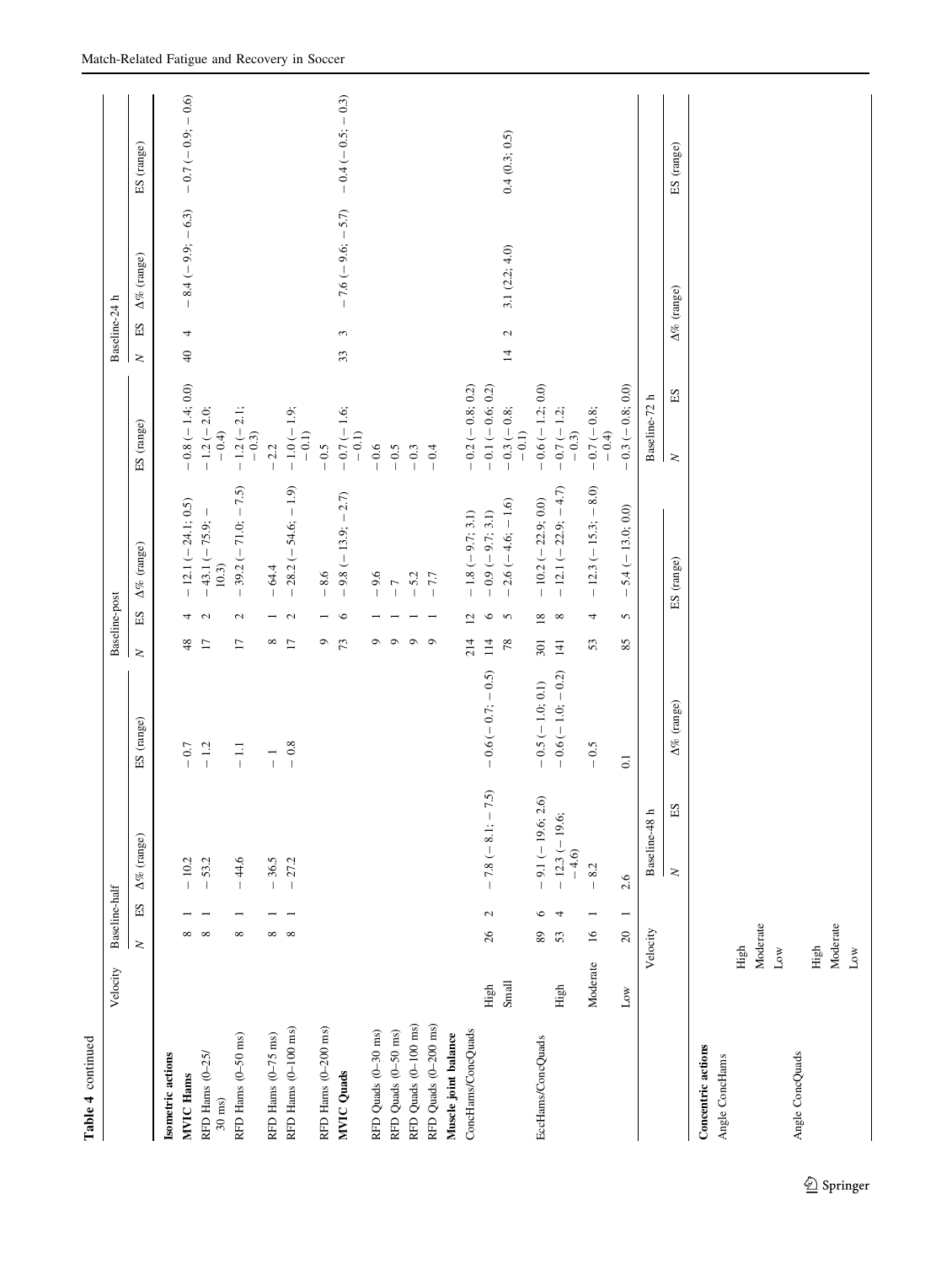Table 4 continued Table 4 continued

|                          | Velocity      | Baseline-48 h     |                |                     |                            | Baseline-72 h   |                    |                     |                     |
|--------------------------|---------------|-------------------|----------------|---------------------|----------------------------|-----------------|--------------------|---------------------|---------------------|
|                          |               | $\vert$ $\approx$ | $\Sigma$       | $\Delta\%$ (range)  | ES (range)                 | $\geq$          | $\Omega_{\square}$ | $\Delta\%$ (range)  | ES (range)          |
| ConcHams                 |               |                   |                |                     |                            |                 |                    |                     |                     |
|                          | High          |                   |                |                     |                            |                 |                    |                     |                     |
|                          | Moderate      |                   |                |                     |                            |                 |                    |                     |                     |
|                          | $_{\rm Low}$  | $\overline{4}$    | 2              | $-3.5(-4.1;-2.8)$   | $-0.2(-0.3; -0.2)$         | $\overline{31}$ | 4                  | $-1.7 (-3.5; 0.0)$  | $-0.1 (-0.2; 0.0)$  |
| ConcQuads                |               |                   |                |                     |                            |                 |                    |                     |                     |
|                          | High          |                   |                |                     |                            |                 |                    |                     |                     |
|                          | Moderate      |                   |                |                     |                            |                 |                    |                     |                     |
|                          | $_{\rm Low}$  | $\overline{4}$    | $\mathfrak{g}$ | $-3.6(-4.7;-2.5)$   | $-0.2(-0.2; -0.1)$         | $\overline{31}$ | 4                  | $-2.7(-4.2; -1.7)$  | $-0.2(-0.4; -0.1)$  |
| <b>Eccentric actions</b> |               |                   |                |                     |                            |                 |                    |                     |                     |
| Angle EccHams            |               |                   |                |                     |                            |                 |                    |                     |                     |
|                          | High          |                   |                |                     |                            |                 |                    |                     |                     |
|                          | Moderate      |                   |                |                     |                            |                 |                    |                     |                     |
|                          | $_{\rm Low}$  |                   |                |                     |                            |                 |                    |                     |                     |
| EccHams                  |               |                   |                |                     |                            |                 |                    |                     |                     |
|                          | High          |                   |                |                     |                            |                 |                    |                     |                     |
|                          | Moderate      | $26\,$            | $\sim$         | $-7.8$ (-9.5; -6.1) | $-0.7(-0.9; -0.6)$         |                 |                    |                     |                     |
|                          | $_{\rm Low}$  |                   |                |                     |                            |                 |                    |                     |                     |
|                          |               |                   |                |                     |                            |                 |                    |                     |                     |
| EccQuads                 |               |                   |                |                     |                            |                 |                    |                     |                     |
|                          | High          |                   |                |                     |                            |                 |                    |                     |                     |
| Isometric actions        |               |                   |                |                     |                            |                 |                    |                     |                     |
| <b>MVIC Hams</b>         |               | $\Theta$          | 4              | $-8.0(-8.8; -6.7)$  | $-0.6$ ( $-0.8$ ; $-0.5$ ) | $\overline{40}$ | 4                  | $-6.9(-8.3; -5.7)$  | $-0.6$ (-0.7; -0.5) |
| RFD Hams (0-25/30 ms)    |               |                   |                |                     |                            |                 |                    |                     |                     |
| RFD Hams (0-50 ms)       |               |                   |                |                     |                            |                 |                    |                     |                     |
| RFD Hams (0-75 ms)       |               |                   |                |                     |                            |                 |                    |                     |                     |
| RFD Hams (0-100 ms)      |               |                   |                |                     |                            |                 |                    |                     |                     |
| RFD Hams (0-200 ms)      |               |                   |                |                     |                            |                 |                    |                     |                     |
| MVIC Quads               |               | 33                | 3              | $-3.3 (-6.5; 2.4)$  | $-0.2 (-0.4; 0.1)$         | $\overline{4}$  | $\sim$             | $-4.0 (-4.4; -3.7)$ | $-0.2(-0.3; -0.2)$  |
| RFD Quads (0-30 ms)      |               |                   |                |                     |                            |                 |                    |                     |                     |
| RFD Quads (0-50 ms)      |               |                   |                |                     |                            |                 |                    |                     |                     |
| RFD Quads (0-100 ms)     |               |                   |                |                     |                            |                 |                    |                     |                     |
| RFD Quads (0-200 ms)     |               |                   |                |                     |                            |                 |                    |                     |                     |
| Muscle joint balance     |               |                   |                |                     |                            |                 |                    |                     |                     |
| ConcHams/ConcQuads       |               |                   |                |                     |                            |                 |                    |                     |                     |
|                          | Small<br>High | $\overline{4}$    | $\sim$         | $-0.5 (-0.9; 0.0)$  | $-0.1 (-0.1; 0.0)$         | $\overline{4}$  | $\sim$             | $-0.3 (-0.6; 0.0)$  | $0.0 (-0.1; 0.0)$   |
| EccHams/ConcQuads        |               |                   |                |                     |                            |                 |                    |                     |                     |
|                          |               |                   |                |                     |                            |                 |                    |                     |                     |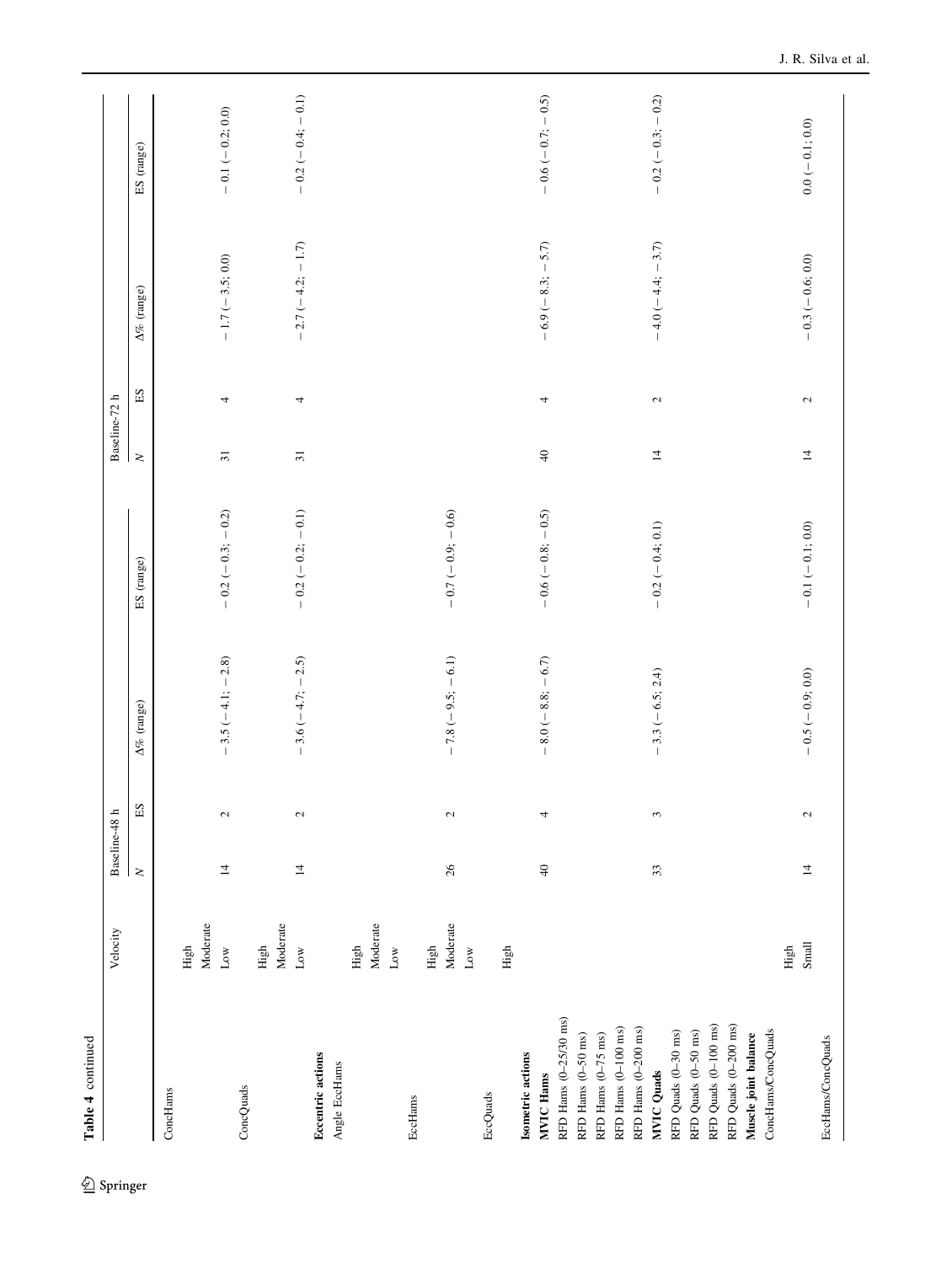| э      |
|--------|
|        |
| 4<br>ω |
| ⋍      |
| ٥      |

|                                                                                                                                                                                                                                                                                                | Velocity        | Baseline-48 h |    |                    |                                                                                                                                        | Baseline-72 h |         |                    |            |
|------------------------------------------------------------------------------------------------------------------------------------------------------------------------------------------------------------------------------------------------------------------------------------------------|-----------------|---------------|----|--------------------|----------------------------------------------------------------------------------------------------------------------------------------|---------------|---------|--------------------|------------|
|                                                                                                                                                                                                                                                                                                |                 | ξ             | SE | $\Delta\%$ (range) | ES (range)                                                                                                                             |               | ES<br>E | $\Delta\%$ (range) | ES (range) |
|                                                                                                                                                                                                                                                                                                | High            |               |    |                    |                                                                                                                                        |               |         |                    |            |
|                                                                                                                                                                                                                                                                                                | <b>Aoderate</b> |               |    |                    |                                                                                                                                        |               |         |                    |            |
|                                                                                                                                                                                                                                                                                                | Š               |               |    |                    |                                                                                                                                        |               |         |                    |            |
| I number of observations, ES corrected effect size, ConcHams knee flexors peak torque during concents actions, ComcQuads knee extensors peak torque during concentric actions, EccHams knee flexors peak torque<br>luring eccentric actions, <i>EccQuads</i> knee extensors peak torque during |                 |               |    |                    | eccentric actions, MVIC Hams maximal voluntary isometric contraction of the hamstrings muscles, MVIC Quads maximal voluntary isometric |               |         |                    |            |

contraction of the extensors muscles, RFD Hams rate force development of knee flexors, RFD Quads rate force development of knee extensors, ConcHams/ConcQuads ratio of the peak torque of ConcHmas and

contraction of the extensors muscles, RFD Hams rate force development of knee flexors, RFD Quads rate force development of knee extensors, ConcHams/ConcQuads ratio of the peak torque of ConcHams and

ConcQuads, EccHams/ConcQuads ratio of the peak torque of EccHmas and ConcQuads

ConcQuads, EccHams/ConcQuads ratio of the peak torque of EccHmas and ConcQuads

Table [4](#page-21-0)) [\[25](#page-39-0), [30,](#page-39-0) [44,](#page-40-0) [50](#page-40-0), [108,](#page-41-0) [109,](#page-41-0) [112](#page-42-0), [115](#page-42-0), [116,](#page-42-0) [118](#page-42-0)], isometric (MVIC $_{\text{Hams}}$ , four studies, 49 players 17 ES) [\[95](#page-41-0), [112](#page-42-0), [117](#page-42-0), [119\]](#page-42-0) and eccentric muscle actions (eccHams, ten studies, 137 players, 38 ES) [\[44](#page-40-0), [50](#page-40-0), [108–110,](#page-41-0) [113,](#page-42-0) [115,](#page-42-0) [116](#page-42-0), [120](#page-42-0), [121\]](#page-42-0).

The hamstrings RFD (two studies, 17 players, 11 ES) [\[117](#page-42-0), [119](#page-42-0)] and angle-specific strength changes during eccentric and concentric (three studies, 47 players, 15 ES) maximal muscle actions were reported [[44,](#page-40-0) [108,](#page-41-0) [116](#page-42-0)].

3.4.1.3 Knee Joint Muscle Balance Match-induced alterations in knee joint muscles balance were reported through computation of conventional (concQuads/conc-Hams, five studies, 74 players, 12 ES) [\[25](#page-39-0), [109](#page-41-0), [112](#page-42-0), [115](#page-42-0), [116](#page-42-0)] and functional ratios (eccHams/ concQuads, nine studies, 136 players, 18 ES) [\[44](#page-40-0), [108–110](#page-41-0), [112,](#page-42-0) [113,](#page-42-0) [115,](#page-42-0) [116](#page-42-0), [120](#page-42-0)].

3.4.1.4 Ankle Joint Muscle Function The effect of match-play on plantar flexors (PF) muscle function was also investigated (one study, 17 players, 2 ES) [[27\]](#page-39-0). In this regard, no clear change in PF maximal voluntary contraction force was reported. Nevertheless, a substantial loss in PF RFD qualities (peak rate torque development;  $\Delta = -$ 7.4% to  $-13.4\%$ , ES =  $-0.2$  to  $-0.4$ ) was observed at  $G + 48 h$ .

3.4.1.5 Muscle Contractility Intrinsic muscle properties (e.g. nerve stimulation techniques) have been investigated (five studies, 61 players, 32 ES) [[27,](#page-39-0) [49](#page-40-0), [93](#page-41-0), [117](#page-42-0), [119\]](#page-42-0). A small reduction in quadriceps peak twitch was reported at half-time ( $\Delta = -16.2\%$ , ES = -0.6) [[49\]](#page-40-0). At Post there was an impairment of small magnitude at the lower stimulation intensities (1 Hz and 10 Hz;  $\Delta = -7.8\%$  and -9%,  $ES = -0.4$ , respectively) but trivial at higher intensity (100 Hz,  $\Delta = -3.4\%$ , ES = -0.2) [[93\]](#page-41-0). Furthermore, within the recovery period (48-h length), values returned to near baseline independently of the evoked stimulation frequency. Plantar flexors peak twitch values displayed a small but prolonged depression until at least  $G + 48$  h  $(\Delta = -12.3 \text{ to } -23\%, \text{ ES} = -0.3 \text{ to } -0.6)$  [\[27](#page-39-0)].

3.4.1.6 Alterations in Muscle Activity Alterations in muscle activity have been investigated by recordings of electromyographic activity (EMG) of the quadriceps, hamstrings and plantar flexors muscles and maximal voluntary activation level during isometric muscle contractions.

Knee extensors and flexors muscles during MVIC showed a reduction in peak and average EMG amplitude at Post [[117\]](#page-42-0). A reduction of moderate and small magnitudes was observed for the biceps femoris caput longum (BF,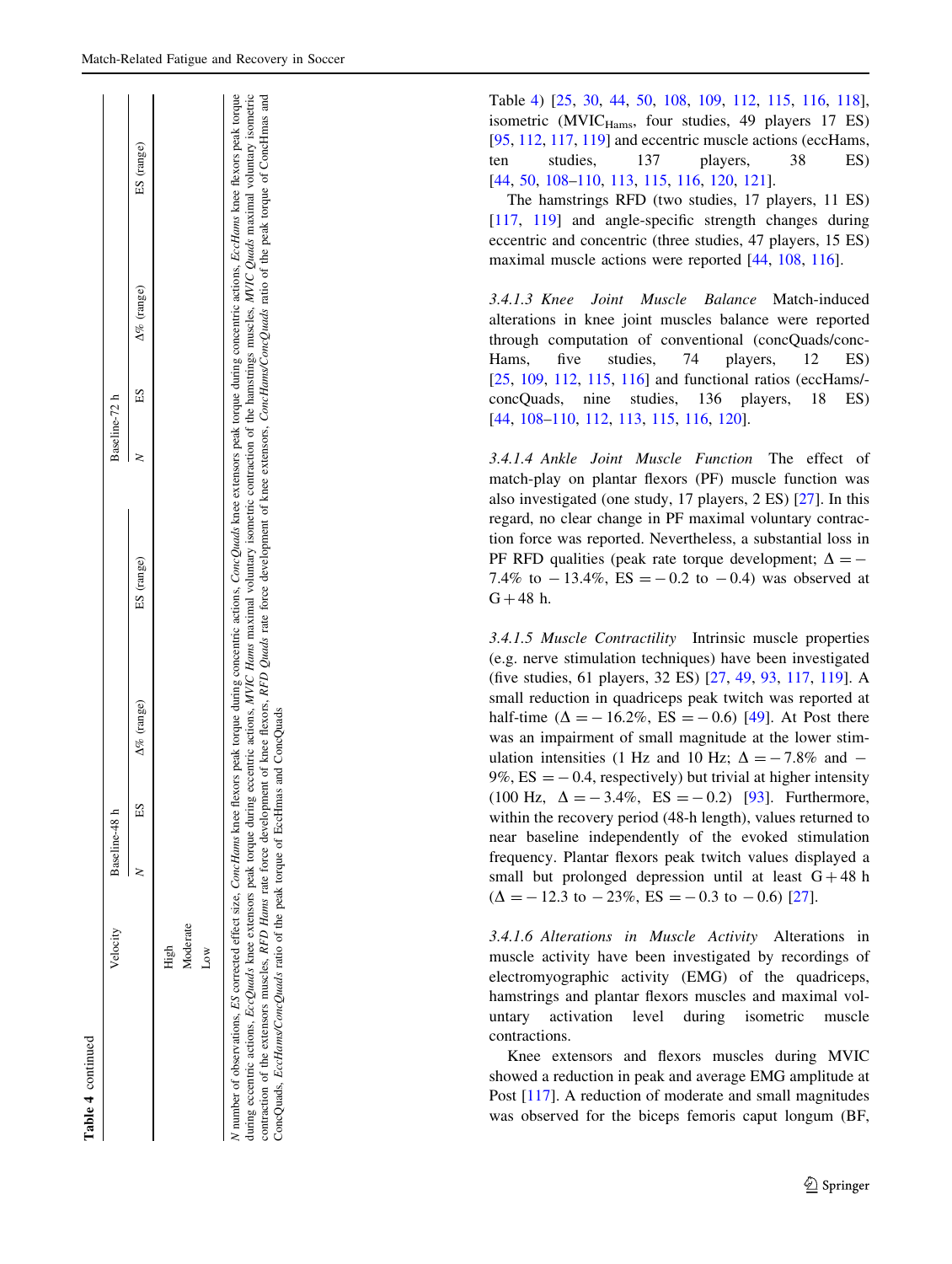<span id="page-25-0"></span>

|                                                  | Baseline-half                   |                       |                         |                 | Baseline-post                                                         |                   |                                                    | Baseline-24 h   |                   |                                          |                        |
|--------------------------------------------------|---------------------------------|-----------------------|-------------------------|-----------------|-----------------------------------------------------------------------|-------------------|----------------------------------------------------|-----------------|-------------------|------------------------------------------|------------------------|
|                                                  |                                 |                       |                         |                 |                                                                       |                   |                                                    |                 |                   |                                          |                        |
|                                                  | $\operatorname{SI}$<br>$\geq$   | $\Delta\%$ (range)    | ES (range)              | $\geq$          | $\Delta\%$ (range)<br>$_{\rm EI}$                                     |                   | ES (range)                                         | $\geq$          | ES                | $\Delta\%$ (range) $\Delta\%$<br>(range) | ES (range)             |
| LSP (time)                                       | $\mathbf{c}$<br>34              | $2.9(2.7-3.2)$        | 1.0(0.9; 1.1)           | 219             | 3.5(0.7; 7.8)<br>$\overline{18}$                                      |                   | 0.6(0.1; 1.2)                                      | 132             | $\Xi$             | $2.7 (-0.3; 7.4)$                        | 0.5(0.0; 0.9)          |
| 5m                                               |                                 |                       |                         |                 | 4.9                                                                   |                   | $\overline{0}$ .                                   |                 |                   | $-0.3$                                   | $\circ$                |
| $10~\mathrm{m}$                                  | $\mathcal{L}$<br>34             | 2.9(2.7; 3.2)         | 1.0(0.9; 1.1)           | 29              | 2.2(0.7; 3.6)<br>S                                                    |                   | 0.5(0.4; 0.7)                                      | $\tilde{16}$    | $\mathbf 2$       | 2.4(1.8; 3.0)                            | 0.5(0.3; 0.6)          |
| 15 m flying phase                                |                                 |                       |                         | $\overline{19}$ | 1.4                                                                   |                   | $0.\overline{3}$                                   | $\overline{0}$  |                   | $_{0.9}$                                 | 0.3                    |
| 15 m                                             |                                 |                       |                         | 67              | 5.7(2.5; 7.8)<br>4                                                    |                   | 0.8(0.6; 1.0)                                      | $\mathcal{L}$   | 4                 | 4.4 (1.2; 7.4)                           | 0.6(0.3; 0.9)          |
| $20 \text{ m}$                                   |                                 |                       |                         | $30\,$          | 2.5(1.4; 3.5)<br>3                                                    |                   | 0.8(0.7;0.9)                                       |                 |                   |                                          |                        |
| 30 <sub>m</sub>                                  |                                 |                       |                         | $\overline{17}$ | 2.2(0.7; 3.8)<br>$\mathbf{c}$                                         |                   | 0.6(0.1; 1.0)                                      | $\overline{ }$  |                   | $-0.1$                                   | $\circ$                |
| $60~\mathrm{m}$                                  |                                 |                       |                         | $50\,$          | 3.1 (1.4; 5.2)<br>4                                                   |                   | $0.7\ (0.3;\,1.2)$                                 | $\tilde{a}$     | $\mathbf{\Omega}$ | 2.4(2.0; 2.8)                            | 0.6(0.5;0.6)           |
| 6-s best sprint (mean speed)                     | $\mathcal{L}$<br>26             | 1.2(0.4; 1.9)         | 0.1(0.0; 0.2)           | 26              | $2.3$ $(1.7; 3.0)$<br>$\mathbf{C}$                                    |                   | 0.2(0.2; 0.3)                                      | $\Xi$           |                   | $-0.8$                                   | $-0.1$                 |
| 6-s best sprint (MPO)                            |                                 |                       |                         | 34              | $\epsilon$                                                            | $-0.9(-5.8; 1.7)$ | $-0.1 (-0.7; 0.2)$                                 | $\ddot{4}$      | 4                 | $-0.1 (-5.7; 4.3)$                       | $-0.1 (-0.7; 0.4)$     |
| 6-s best sprint (peak speed)                     |                                 |                       |                         | 26              | $-1.9(-2.0;$<br>$-1.8$<br>$\mathbf{C}$                                |                   | $-0.2(-0.3)$<br>$to -0.2$                          | 36              | $\mathfrak{c}$    | $-1.7(-3.8; -0.5)$                       | $-0.3(-0.7;$<br>$-0.1$ |
| $\overline{c}$                                   |                                 |                       |                         | 88              | 2.1(0.2; 4.2)<br>७                                                    |                   | 0.7(0.1; 1.1)                                      | $\overline{6}$  | 5                 | 1.3(0.8; 2.1)                            | 0.4(0.2; 0.5)          |
| 20-m shuttle                                     |                                 |                       |                         | $\overline{19}$ | 4.2                                                                   |                   | 0.9                                                | $\overline{1}9$ |                   | $_{0.9}$                                 | 0.3                    |
| 40-m shuttle                                     |                                 |                       |                         | $\overline{19}$ | 2.8                                                                   |                   | 0.8                                                | $\overline{19}$ |                   | 1.2                                      | 0.4                    |
| $L-AR$                                           |                                 |                       |                         | 50              | 1.4(0.2; 2.2)                                                         |                   | 0.6(0.1; 1.1)                                      | $\tilde{a}$     | $\mathbf{\Omega}$ | 1.1(0.8; 1.4)                            | 0.3(0.2; 0.4)          |
| t-test                                           |                                 |                       |                         |                 |                                                                       |                   |                                                    | $\overline{r}$  |                   | 2.1                                      | 0.5                    |
| Jump ability                                     |                                 |                       |                         |                 |                                                                       |                   |                                                    |                 |                   |                                          |                        |
| <b>CMD</b>                                       | 3<br>42                         | $-1.1 (-4.2;$<br>1.0) | $-0.1 (-0.4;$<br>(1, 0) | 163             | $-5.5$ (-11.9;<br>2.9)<br>$\begin{array}{c} \hline \end{array}$<br>13 |                   | $-0.5(-1.1;0.2)$                                   | 89              | ∞                 | $-5.9(-10.4;$<br>$-2.6$                  | $-0.6(-1.1;$<br>$-0.2$ |
| $\overline{S}$                                   | ${}^{\circ}$                    | $-5.2$                | $-0.4$                  | 42              | $-6.2 (-8.6;$<br>-2.6)<br>4                                           |                   | $-0.6(-0.8;$<br>$-0.3$                             | 34              | 3                 | $-1.4 (-3.3; 2.1)$                       | $-0.2 (-0.3; 0.2)$     |
| $\rm CMI_{15s}$                                  |                                 |                       |                         | $\overline{10}$ | 2.2                                                                   |                   | $-0.6$                                             |                 |                   |                                          |                        |
| Reactive Strength Index                          |                                 |                       |                         | 16              | $4.7 (-4.7;$<br>$-4.7$<br>$\mathbf{C}$                                |                   | $0.2 (-0.2;$<br>$-0.2$<br>$\overline{\phantom{a}}$ | $\tilde{16}$    | $\mathcal{L}$     | 8.2 (7.0; 9.4)                           | 0.3(0.3; 0.4)          |
| Repeated sprint ability                          |                                 |                       |                         |                 |                                                                       |                   |                                                    |                 |                   |                                          |                        |
| RSA FI (3 × 30 m/25 s)                           |                                 |                       |                         | ∞               | 252.9                                                                 |                   | 1.6                                                |                 |                   |                                          |                        |
| RSA FI $(5 \times 30 \text{ m}/25 \text{ s})$    |                                 |                       |                         | $\overline{10}$ | 6.8                                                                   |                   | 1.6                                                |                 |                   |                                          |                        |
| RSA mean speed $(3 \times 30 \text{ m})$<br>25 s |                                 |                       |                         | $^{\circ}$      | 2.6                                                                   |                   | 0.7                                                |                 |                   |                                          |                        |
| RSA mean time $(3 \times 30 \text{ m})$<br>25 s  | $\mathcal{L}$<br>$\frac{16}{1}$ | 0.9(0.7; 1.1)         | 0.3(0.3; 0.4)           | 39              | 2.8(2.0; 4.1)<br>3                                                    |                   | 0.7(0.6; 0.8)                                      |                 |                   |                                          |                        |
| RSA mean time (5 $\times$ 30 m/<br>25 s          |                                 |                       |                         | $\overline{10}$ | 3.9                                                                   |                   |                                                    |                 |                   |                                          |                        |
| RSA (MPO) (6 $\times$ 6 s/20 s)                  | ${}^{\circ}$                    | 4.6                   | 0.6                     | $^{\circ}$      | 2.4                                                                   |                   | 0.5                                                |                 |                   |                                          |                        |

Table 5 Alterations in physical performance parameters during and throughout the 72-h recovery period Table 5 Alterations in physical performance parameters during and throughout the 72-h recovery period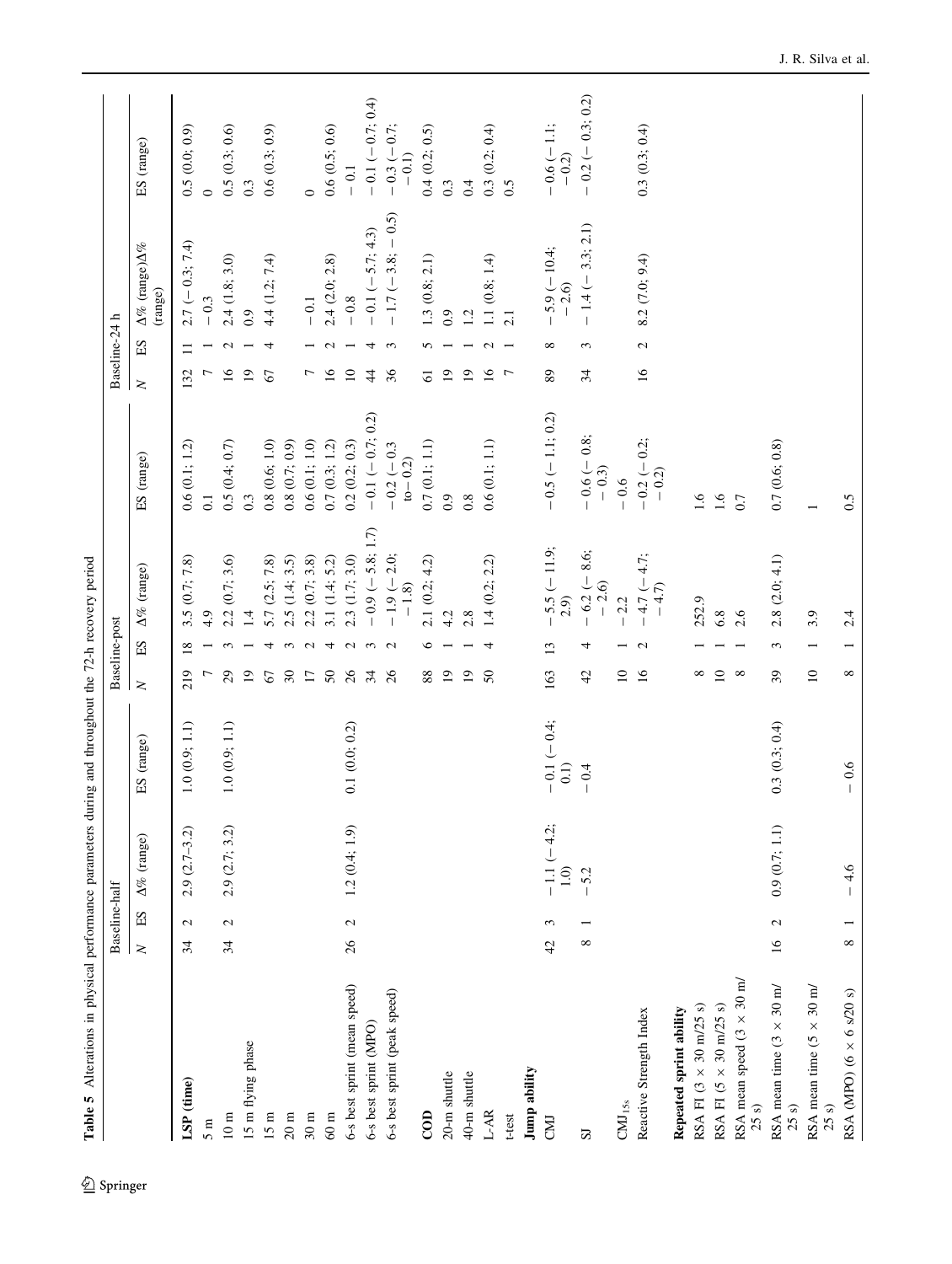| Table 5 continued                                     |                       |                          |                          |                       |                                    |                         |               |                                                             |                         |
|-------------------------------------------------------|-----------------------|--------------------------|--------------------------|-----------------------|------------------------------------|-------------------------|---------------|-------------------------------------------------------------|-------------------------|
|                                                       | Baseline-half         |                          |                          |                       | Baseline-post                      |                         |               | Baseline-24 h                                               |                         |
|                                                       | $_{\rm SI}$<br>$\geq$ |                          | $\Delta\%$ (range)       | ES (range)            | $\Delta\%$ (range)<br>ES<br>$\geq$ | ES (range)              |               | $\Delta\%$ (range)<br>$\Delta\%$<br>(range)<br>ES<br>$\geq$ | ES (range)              |
| Intermittent Exercise                                 |                       |                          |                          |                       |                                    |                         |               |                                                             |                         |
| YYIR2<br>YYIE2                                        |                       |                          |                          |                       | $-38.3$<br>23                      | $-1.5$                  |               |                                                             |                         |
|                                                       |                       | Baseline-48 h            |                          |                       |                                    |                         | Baseline-72 h |                                                             |                         |
|                                                       |                       | $\geq$                   | ES                       | $\Delta\%$ (range)    | ES (range)                         | $\overline{\mathbf{X}}$ | ES            | $\Delta\%$ (range)                                          | ES (range)              |
| LSP (time)                                            |                       | 84                       | $\infty$                 | .5(0.1; 2.9)          | 0.4(0.0; 0.9)                      | $\overline{17}$         | $\mathbf{C}$  | $-0.3 (-0.6; 0.0)$                                          | $-0.1(-0.2; 0.0)$       |
| 5m                                                    |                       | $\overline{ }$           |                          | 0.2                   | $\circ$                            |                         |               |                                                             |                         |
| $10~\mathrm{m}$                                       |                       | 16                       | $\mathbf{C}$             | 2.1(1.8; 2.4)         | 0.5(0.3; 0.6)                      |                         |               |                                                             |                         |
| 15 m flying phase                                     |                       | $\overline{19}$          |                          | $-0.5$                | $-0.1$                             |                         |               |                                                             |                         |
| 15 m                                                  |                       | $\overline{19}$          |                          | $\dot{a}$             | 0.4                                |                         |               |                                                             |                         |
| $20\ {\rm m}$                                         |                       |                          |                          |                       |                                    | $\overline{17}$         | $\mathcal{L}$ | $-0.3 (-0.6; 0.0)$                                          | $-0.1(-0.2;0.0)$        |
| 30m                                                   |                       | $\overline{ }$           |                          |                       | $\circ$                            |                         |               |                                                             |                         |
| $60~\mathrm{m}$                                       |                       | $\overline{16}$          | $\sim$                   | 2.4(1.9; 2.9)         | 0.7(0.5; 0.9)                      |                         |               |                                                             |                         |
| 6-s best sprint (mean speed)                          |                       | 36                       | $\epsilon$               | $.5 (-2.2; 2.1)$      | $0.0 (-0.3; 0.2)$                  | $\overline{10}$         |               | $-1.8$                                                      | $-0.2$                  |
| 6-s best sprint (MPO)                                 |                       | $\ddot{4}$               | 4                        | $-0.7 (-7.3; 3.4)$    | $-0.1(-0.9; 0.3)$                  | $18\,$                  | $\mathbf{c}$  | $-3.2$ ( $-5.1$ ; $-1.3$ )                                  | $-0.1$<br>$-0.4 (-0.7;$ |
|                                                       |                       | 36                       | $\epsilon$               | (5)<br>$-2.1(-5.0; -$ | $0.1)$<br>$-0.4(-0.9; -$           | $\overline{10}$         |               | $-4.8$                                                      | $-0.9$                  |
| $\overline{C}$ OD                                     |                       | $61\,$                   | $\sim$                   | $0.2 (-1.2; 1.0)$     | $0.1 (-0.4; 0.4)$                  | $\overline{r}$          |               | 0.4                                                         | $\overline{0}$ .        |
| 20-m shuttle                                          |                       | $\overline{19}$          |                          | $\ddot{\Omega}$       | $\overline{0}$ .                   |                         |               |                                                             |                         |
| 40-m shuttle                                          |                       | $\overline{19}$          | $\overline{\phantom{0}}$ | 0.6                   | 0.2                                |                         |               |                                                             |                         |
| $L-AR$                                                |                       | $\overline{16}$          | $\sim$                   | .5(0.0; 1.0)          | 0.2(0.0; 0.4)                      |                         |               |                                                             |                         |
| t-test                                                |                       | $\overline{r}$           | $\overline{\phantom{0}}$ | $-1.2$                | $-0.4$                             | $\overline{ }$          |               | 0.4                                                         | $\overline{0}$ .        |
| Jump ability                                          |                       |                          |                          |                       |                                    |                         |               |                                                             |                         |
| <b>CMJ</b>                                            |                       | $\rm 89$                 | ${}^{\circ}$             | $-3.2(-9.3; 4.8)$     | $-0.4 (-1.0; 0.4)$                 | 42                      | 5             | $-4.2 (-6.9; -0.5)$                                         | $-0.5 (-1.0; 0.0)$      |
| $\overline{S}$                                        |                       | $\overline{\mathcal{Z}}$ | $\epsilon$               | $-2.8(-4.8;-1.3)$     | $-0.3(-0.5; -0.1)$                 | $\infty$                |               | $-3.1$                                                      | $-0.4$                  |
| $\rm CMI_{15s}$                                       |                       |                          |                          |                       |                                    |                         |               |                                                             |                         |
| Reactive Strength Index                               |                       | $\overline{16}$          | $\mathbf{C}$             | 1.3(6.3; 16.          | 0.5(0.3; 0.7)                      |                         |               |                                                             |                         |
| Repeated sprint ability                               |                       |                          |                          |                       |                                    |                         |               |                                                             |                         |
| RSA FI $(3 \times 30 \text{ m}/25 \text{ s})$         |                       |                          |                          |                       |                                    |                         |               |                                                             |                         |
| RSA FI $(5 \times 30 \text{ m}/25 \text{ s})$         |                       |                          |                          |                       |                                    |                         |               |                                                             |                         |
| RSA mean speed $(3 \times 30 \text{ m}/25 \text{ s})$ |                       |                          |                          |                       |                                    |                         |               |                                                             |                         |
| RSA mean time $(3 \times 30 \text{ m}/25 \text{ s})$  |                       |                          |                          |                       |                                    | $\overline{ }$          |               | $\circ$                                                     | $\circ$                 |
| RSA mean time $(5 \times 30 \text{ m}/25 \text{ s})$  |                       |                          |                          |                       |                                    |                         |               |                                                             |                         |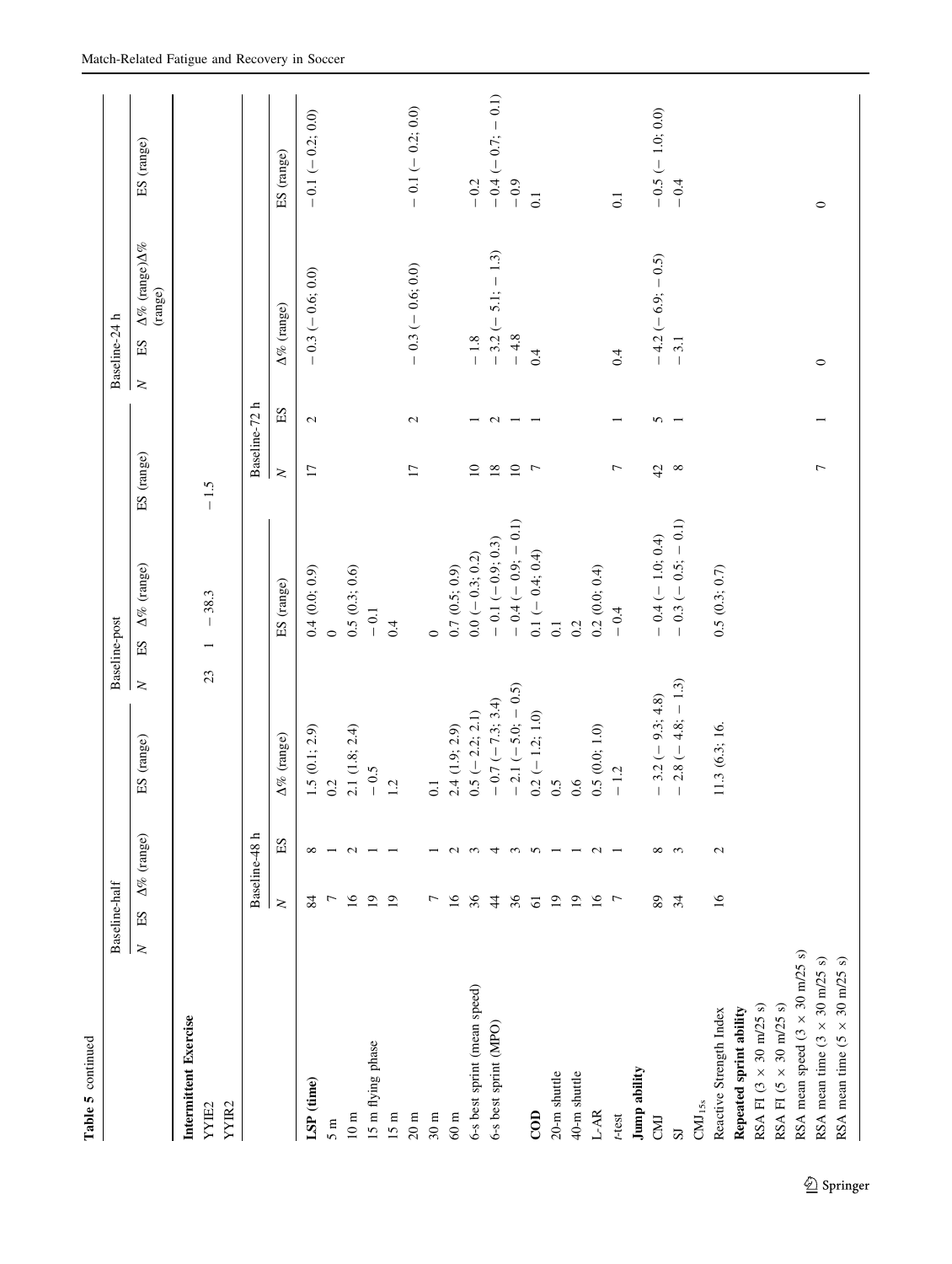| c |
|---|
|   |
|   |

್ಗ

|        | . . |  |
|--------|-----|--|
|        |     |  |
|        |     |  |
|        |     |  |
|        |     |  |
|        |     |  |
|        |     |  |
|        |     |  |
|        |     |  |
|        |     |  |
|        |     |  |
|        |     |  |
|        |     |  |
| $\sim$ |     |  |
|        |     |  |
|        |     |  |

Baseline-48 h Baseline-48 h

 $\Delta\%$  (range) ES  $N$  ES (range) ES  $N$  ES  $\Delta\%$  (range) ES (range)

ES (range)

(range)

 $\Delta\%$  $\Box$ 

 $\mathop{\hbox{\rm E}}$ 

 $\infty$  $\geq$ 

3aseline-48

 $0.2$ 

(range) SE.

(range)  $\Delta\%$ 

 $_{\rm SI}$ 

 $\geq$ 

Baseline-72

| 88A (MPO) (6 $\times$ 6 s/20 s)                                                                                                                                                                                                                                           | $\propto$ |  | င |   |        |                                                                                                                                      |
|---------------------------------------------------------------------------------------------------------------------------------------------------------------------------------------------------------------------------------------------------------------------------|-----------|--|---|---|--------|--------------------------------------------------------------------------------------------------------------------------------------|
| ntermittent Exercise                                                                                                                                                                                                                                                      |           |  |   |   |        |                                                                                                                                      |
| (YIE2                                                                                                                                                                                                                                                                     |           |  |   |   |        |                                                                                                                                      |
| YIR2                                                                                                                                                                                                                                                                      |           |  |   | ŗ | $-8.6$ | $-0.4$                                                                                                                               |
| umps during 15 s, RSA repeated sprint ability test, RSA FI repeated sprint ability fatigue index, YYIE2 Yo-Yo intermittent endurance test level two, YYIE2 Yo-Yo intermittent recovery test<br>I number of observations, ES corrected effect size, LSP linear<br>evel two |           |  |   |   |        | sprint time, MPO mean power output, L-AR L agility test, CMJ countermovement jump, SJ squat jump, CMJ <sub>155</sub> countermovement |

 $\mathcal{L}$  Springer

RSA (MPO) (6  $\times$  6 s/20 s)

|  | J. R. Silva et al. |  |
|--|--------------------|--|
|  |                    |  |

 $\Delta = -30$  and  $-31\%$ , ES = -0.9 and -0.7) and semitendinosus (ST,  $\Delta = -18$  and  $-21\%$ , ES =  $-0.6$  and  $-$ 0.5) at this time-point. A decrease in EMG activity was only observed for the vastus lateralis (VL,  $\Delta = -5\%$  and  $-17\%$ , ES =  $-0.3$  and  $-0.9$ ) and not for rectus femoris during knee extensors MVIC (RF,  $\Delta = -3\%$  and  $-5\%$ ,  $ES = -0.1$ , for peak and average EMG, respectively). A depression in the EMG root mean square was observed at Post and  $G + 24 h (\Delta = -12\% \text{ and } -9\%, ES = -0.5 \text{ and }$  $-0.4$ , respectively) [[93\]](#page-41-0). These alterations were rated as trivial at  $G + 48$  h ( $\Delta = -4\%$ ,  $ES = -0.1$ ) [\[93](#page-41-0)]. Additionally, the EMG/PPA ratio was reduced at Post only  $(\Delta = -12.3\%, ES = -0.4)$  [\[93](#page-41-0)].

Small increases were observed in the different time phases of the RFD (0–30, 0–50, 0–100 and 0–200 ms) for VL ( $\Delta = 114\%$  and 106%, ES = 0.5 and 0.3, respectively for 0–100 and 0–200 ms) and RF ( $\Delta = 114\%$  and 106%,  $ES = 0.5$  and 0.3, respectively for 0–100 and 0–200 ms) at Post. Interestingly, although ST was not affected, a moderate depression in BF muscle activity occurred during the very early phase of the contraction (0–30 ms,  $\Delta = -72\%$ and  $ES = 0.6$  [\[117](#page-42-0)].

There were no clear changes in the maximum voluntary activation (VA) of hamstrings muscles [[119\]](#page-42-0). A moderate to large decreases in normalized EMG BF activity ( $\Delta = -$ 31% and  $-44\%$ ,  $ES = -0.9$  and  $-1.4$ , at half-time and Post) were reported and trivial to small changes were observed for medial hamstrings ( $\Delta = -6.4\%$  and  $-17\%$ ,  $ES = -0.1$  and  $-0.3$ ) [\[119](#page-42-0)]. Moderate to very large decreases in VA for quadriceps ( $\Delta = -8.5\%$ , ES = -0.8) [\[93](#page-41-0)], and PL  $(\Delta = -1.6\%, ES = -3.2, two ES)$  [[27](#page-39-0)] muscles were reported at Post. Furthermore, it seemed that the recovery of the motor output measured by VA (neural input reaching the neuromuscular junction) was effectively recovered for the PF  $(\Delta = 0.05\%, ES = 0.3, 2 ES)$  at  $G + 24$  h but some small impairment was still observed for quadriceps muscles at this time-point ( $\Delta = -3.7\%$ ,  $ES = -0.4$ ) with full recovery achieved at  $G + 48$  h.

# 3.4.2 Straight-line Sprinting Performance

The match impact on player's straight-line sprint (SL; Table [5](#page-25-0), Fig. [2\)](#page-20-0) performance was investigated over predetermined sprinting distances ranging from 5 to 60 m (13 studies, 164 players, 103 ES) [\[19](#page-39-0), [25](#page-39-0), [30,](#page-39-0) [66,](#page-40-0) [93–96](#page-41-0), [98](#page-41-0), [121–124\]](#page-42-0). Generally, the impairments were moderate at Post, still small at  $G + 24$  h and  $G + 48$  h and unclear at  $G + 72H$ . Mean speeds, peak speeds and mean power outputs recorded during a 6-s sprint were still slightly to moderately affected at  $G + 72$  h  $(-1.8 \text{ to } -4.8\%)$  [[94](#page-41-0), [95](#page-41-0), [121](#page-42-0)]. Furthermore, post-match maximal sprint velocity and maximal horizontal power production during a 20-m sprint was impaired to a greater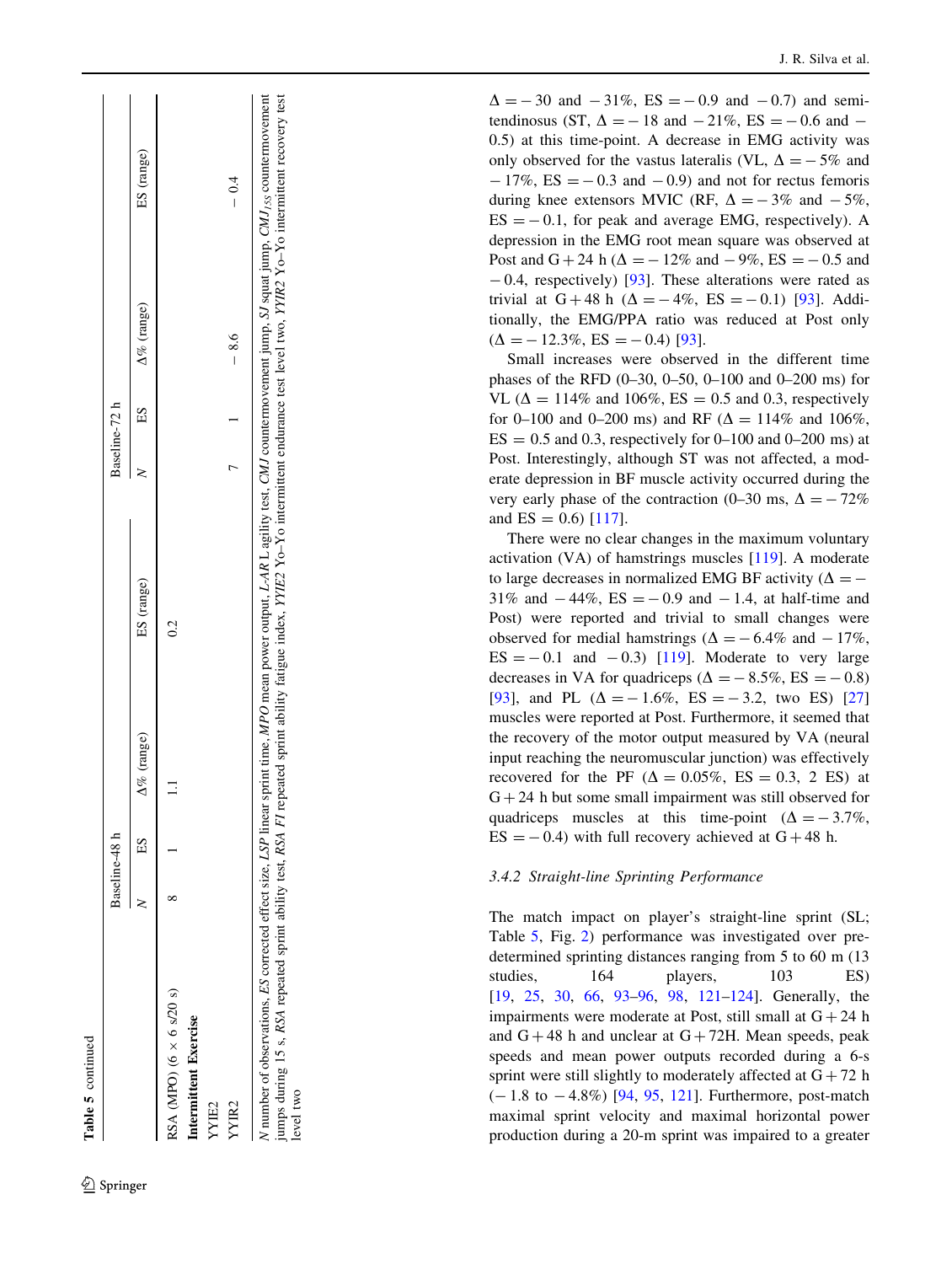extent ( $\Delta = 4\%$  and 3.3%) than maximal horizontal force production  $(\Delta = 0.8\%)$  [[122\]](#page-42-0). Additionally, very large changes occurred in hip biomechanics (hip flexion and extension angles,  $\Delta = -15\%$  and  $-80\%$ , ES = -1.5 and - 2.9) during a 10-m acceleration phase at post-match [\[54](#page-40-0)].

### 3.4.3 Change of Direction Ability

A wide variety of COD tests have been applied (five studies, 64 players,17 ES) and consisted of shuttle sprint test  $[93]$  $[93]$ , t test  $[25]$  $[25]$  and the L-agility run test  $[66, 123]$  $[66, 123]$  $[66, 123]$ .

Match-induced fatigue results in a moderate decline in COD ability at Post, with a small reduction in performance at  $G + 24 h$  and no clear change the following days (Table [5](#page-25-0), Fig. [2\)](#page-20-0). Knee kinematics (e.g. range of joint movement during knee flexion phase) during COD moderately to largely changed at half-time and post-match  $(\Delta = -34\% \text{ to } 36\%, \text{ES} = -1.8 \text{ to } 1.5)$  [\[125](#page-42-0)].

#### 3.4.4 Jumping Ability

The scientific literature investigating the effects of soccermatch on muscle power has extensively relied on information obtained during different jump performances (14 studies, 183 players, 56 ES; Table [5,](#page-25-0) Fig. [2\)](#page-20-0) [\[25](#page-39-0), [30](#page-39-0), [49](#page-40-0), [66](#page-40-0), [91](#page-41-0), [92,](#page-41-0) [94,](#page-41-0) [95,](#page-41-0) [97,](#page-41-0) [117,](#page-42-0) [121,](#page-42-0) [123](#page-42-0), [124](#page-42-0), [126](#page-42-0)]. These studies suggested that match-induced fatigue impairs squat jump (three studies, 29 players, 12 ES) [[49,](#page-40-0) [94](#page-41-0), [121\]](#page-42-0) and CMJ (12 studies, 151 players, 37 ES) [\[25](#page-39-0), [30,](#page-39-0) [49](#page-40-0), [66,](#page-40-0) [72](#page-40-0), [92,](#page-41-0) [94](#page-41-0), [95,](#page-41-0) [117](#page-42-0), [121,](#page-42-0) [123](#page-42-0), [124\]](#page-42-0) performance until  $G + 72$  h with a small but consistent effect. Small decrements in multiple CMJs performance (one study, ten players, 1 ES) [[126\]](#page-42-0) and in reactive strength index (one study, eight players, 6 ES) at post have been described [\[66\]](#page-40-0). Generally, force and power generating capacities were preserved during CMJ performance. No clear changes in absolute and relative force during CMJ were reported from Post to  $G + 48$  h [[92\]](#page-41-0). Similarly, there were no clear changes in relative peak eccentric and concentric forces, in mean force during all jumping movement phases [[117\]](#page-42-0), in power-related variables [[92,](#page-41-0) [117](#page-42-0)] and RFD  $(\Delta = 3.5\%, ES = 0.2)$  [117]. No substantial changes in relative and absolute peak power output (PPO) values were observed from Post to  $G + 72$  h [\[92,](#page-41-0) [117](#page-42-0)]. Nevertheless, others observed a small to moderate decreases in CMJ PPO values at  $G + 24 h$  and  $G + 48 h$   $(\Delta = -6.6\%$  and  $-2.7\%$ ,  $ES = -0.6$  and 0.3) [[91\]](#page-41-0). Additionally, a trivial to small changes have been observed in the center of mass displacement during concentric ( $\Delta = -3.4\%$ , ES = -0.2) and eccentric  $(\Delta = -7.9\%, ES = 0.3)$  CMJ phases [[117](#page-42-0)].

### 3.4.5 Balance

The influence of match-related fatigue on balance-related parameters (three studies, 31 players, 12 ES) has been investigated [[127–129\]](#page-42-0). Postural stability tasks have been investigated by the performance of unilateral stance tests [\[127–129](#page-42-0)]. In this regard, a moderate increase in reaction times during the SMART EquiTest Single-legged dynamic balance test was observed at half-time  $(\Delta = 33 - 38\%, ES = 1.1 - 1.6)$  [\[128](#page-42-0)]. A decrease in postural stability was also observed at Post. Moderate and large increases in center of gravity sway velocity in the opened eyes condition for the dominant and non-dominant leg were also reported  $(\Delta = 25\%$  and 43%,  $ES = 0.9-1.8$  [\[129](#page-42-0)]. Nevertheless, other authors observed small deteriorations on stability indexes (antero-posterior and medio-lateral) during 30-s single-legged balance test at half-time  $(\Delta = -8\%$  and 9%,  $ES = -0.2$  and 0.3). There was no clear change in the overall index [\[127](#page-42-0)]. This preservation of postural control was extended at match-end [[127\]](#page-42-0) when measured by stability indexes and platform deflection in the anteroposterior plane. Interestingly, a substantial alteration was reported in the medio-lateral plane  $(\Delta = 184\%$ ,  $ES = 0.3$ ).

#### 3.4.6 Repeated Sprint Ability

The match impact on player's ability to repeatedly perform sprint actions (e.g.  $5 \times 30$ -m sprints with 25 s of recovery) has been investigated (6 studies, 64 players, 15 ES; Table [5\)](#page-25-0) [[72,](#page-40-0) [94](#page-41-0), [97](#page-41-0), [98,](#page-41-0) [126](#page-42-0), [130\]](#page-42-0). Repeated sprint protocols have consisted in measurements of mean sprint times (four studies, 48 players, 7 ES) [[72,](#page-40-0) [97,](#page-41-0) [98,](#page-41-0) [130\]](#page-42-0) and fatigue indexes (two studies, 18 players, 2 ES) [\[98](#page-41-0), [126\]](#page-42-0) during RSA protocols. Kinematic (mean speed, one study, eight players, 1 ES) [[126\]](#page-42-0) and kinetic (mean power output, one study, eight players, 3 ES) [[94\]](#page-41-0) variables recorded during RSA were also documented. At Post, there was a moderate and large impairments in mean sprint time and fatigue indexes, respectively. RSA was not different from baseline values at  $G + 48 h$  and  $G + 72-h [94, 97]$  $G + 72-h [94, 97]$  $G + 72-h [94, 97]$  $G + 72-h [94, 97]$  $G + 72-h [94, 97]$ .

#### 3.4.7 Intermittent Endurance Exercise (IE)

The match-induced fatigue in intermittent exercise capacity has been based on the assessment of player's ability to perform the YYIE2 and YYIR2 (two studies, 30 players, 2 ES) [\[72](#page-40-0), [97\]](#page-41-0). There was a large impairment in YYIE2 performance at Post (38.3%). IE was still slightly affected at  $G + 72$ -h when evaluated from YYIE2 [[97\]](#page-41-0).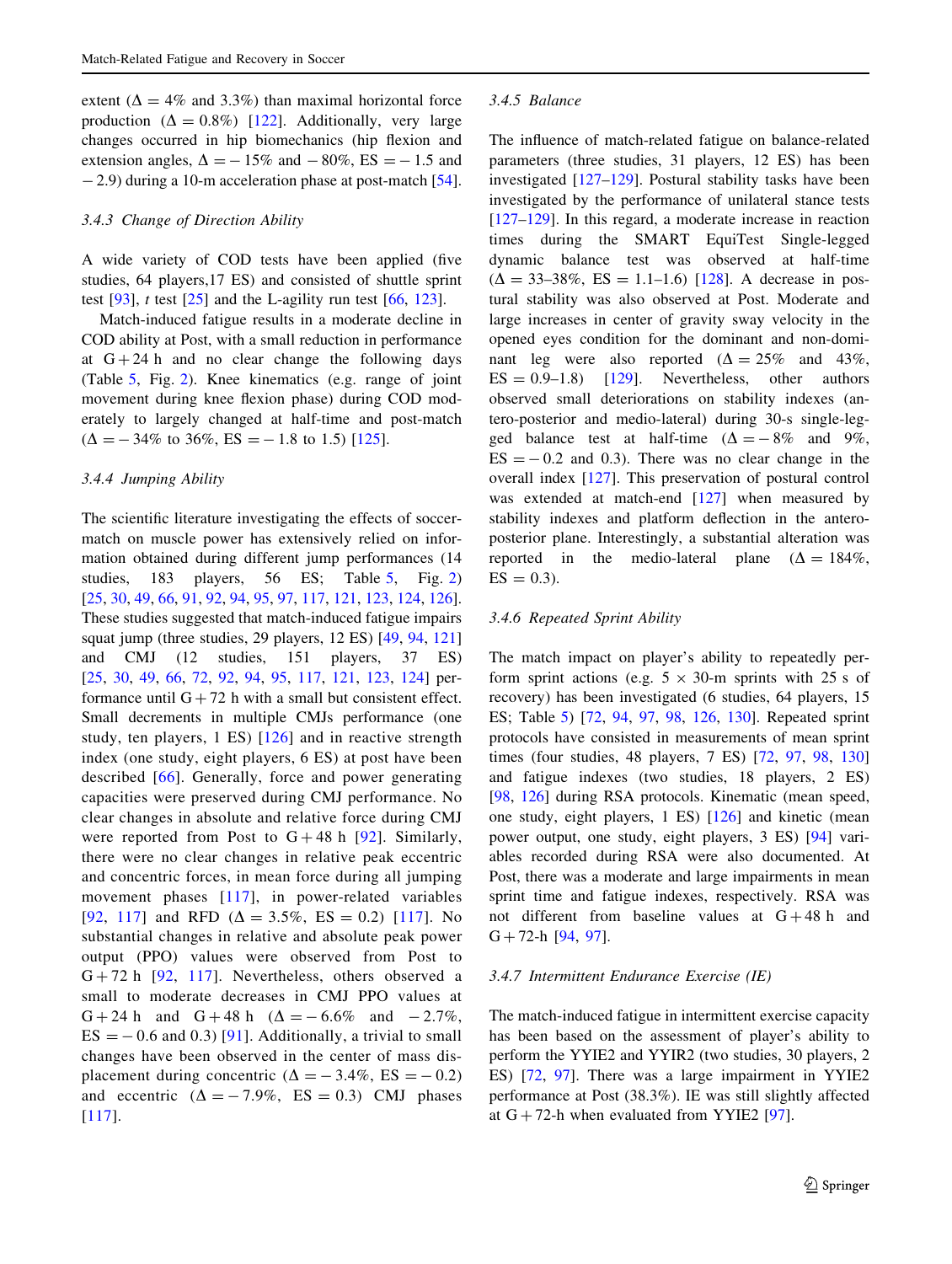<span id="page-29-0"></span>

| recumenta and bercebinan response many and many and many and the series of the series of the person and an under<br><b>Lature U</b>                                                                        |        | Baseline-half                    |                       |                      |               | Baseline-post |                      |                   |                 | Baseline-24 h  |                                                 |                        |
|------------------------------------------------------------------------------------------------------------------------------------------------------------------------------------------------------------|--------|----------------------------------|-----------------------|----------------------|---------------|---------------|----------------------|-------------------|-----------------|----------------|-------------------------------------------------|------------------------|
|                                                                                                                                                                                                            | $\geq$ | $\mathop{\hbox{\rm E}}\nolimits$ | $\Delta\%$ (range)    | ES (range)           | $\geq$        | $_{\rm SI}$   | $\Delta\%$ (range)   | ES (range)        | $\geq$          | $_{\rm H}$     | $\Delta\%$ (range)                              | ES (range)             |
| Technical ability                                                                                                                                                                                          |        |                                  |                       |                      |               |               |                      |                   |                 |                |                                                 |                        |
| LSPT penalties                                                                                                                                                                                             | 79     | 5                                | $12.8 (-39.1; 42)$    | $0.3 (-0.2; 1.1)$    | 130           | ∞             | 45.6 (3.2; 156.5)    | 0.5(0.1; 1.4)     | $\overline{1}$  |                | 16.8                                            | 0.4                    |
| LSPT time                                                                                                                                                                                                  | 79     | n n                              | $0.9$ ( $-3.5; 4.8$ ) | $0.1 (-0.4; 0.7)$    | 130           | ${}^{\circ}$  | $1.0 (- 2.2; 5.4)$   | $0.1 (-0.3; 0.8)$ | $\overline{19}$ |                | $-0.3$                                          | $\circ$                |
| LSPT total performance                                                                                                                                                                                     | 79     |                                  | $0.1 (- 7.7; 15.5)$   | $0.0 (- 0.5; 1.1)$   | 130           | $^{\circ}$    | $4.9(-3.1; 19.8)$    | $0.3 (-0.2; 1.4)$ | $\overline{19}$ |                | $\infty$                                        | 0.4                    |
| LSST mean shot speed                                                                                                                                                                                       |        |                                  |                       |                      | 32            | $\sim$        | $-0.1 (-0.1; 0.0)$   | $\circ$           |                 |                |                                                 |                        |
| LSST shooting                                                                                                                                                                                              |        |                                  |                       |                      | 32            | $\sim$        | 1.2(0.7; 1.7)        | 0.5(0.3; 0.6)     |                 |                |                                                 |                        |
| Perceptual measures                                                                                                                                                                                        |        |                                  |                       |                      |               |               |                      |                   |                 |                |                                                 |                        |
| DOMS General                                                                                                                                                                                               |        |                                  |                       |                      | 51            | 5             | 40.2 (19.4; 72.0)    | 1.2(0.5; 1.8)     | 4               | 4              | 52.5 (19.4; 92.0)                               | 1.3(0.6; 2.6)          |
| DOMS lower limbs                                                                                                                                                                                           |        |                                  |                       |                      | 51            |               | 250.5                | 2.7(1.9; 4.1)     | $\frac{1}{4}$   |                | 183.1 (64.2; 302.1)                             | 1.3(0.6; 2.0)          |
| DOMS Quads                                                                                                                                                                                                 |        |                                  |                       |                      | 33            | 4             | 967.0 (66.7; 3100.0) | 3.1 $(0.5; 8.5)$  | 23              | 3              | 728.2 (141.7; 1700.0)                           | 1.0(0.5; 1.3)          |
| Hooper (fatigue)                                                                                                                                                                                           |        |                                  |                       |                      | $\mathcal{L}$ | 3             | 46.7 (25.7; 84.6)    | 1.1(0.8; 1.6)     | $\ddot{4}$      | 4              | 37.0 (13.5; 65.4)                               | 0.9(0.5; 1.4)          |
| Hooper (sleep)                                                                                                                                                                                             |        |                                  |                       |                      |               |               |                      |                   | $\ddot{4}$      | 4              | $14.2 (-2.9; 37.5)$                             | $0.3(-0.1;0.6)$        |
| Hooper (stress)                                                                                                                                                                                            |        |                                  |                       |                      | 34            | 3             | 39.8 (4.0; 106.3)    | 0.5(0.1; 1.2)     | $\ddot{4}$      | 4              | 21.8 (0.0; 56.3)                                | 0.2(0.0; 0.5)          |
| TQR                                                                                                                                                                                                        |        |                                  |                       |                      |               |               |                      |                   | 36              | $\mathfrak{c}$ | $8.9$ (-15.5; -4.2)<br>$\overline{\phantom{a}}$ | $-0.3$<br>$-0.6(-1.1;$ |
|                                                                                                                                                                                                            |        |                                  | ᅩ<br>Baseline-48      |                      |               |               |                      | Baseline-72 h     |                 |                |                                                 |                        |
|                                                                                                                                                                                                            |        | $\geq$                           | ЕS                    | $\Delta\%$ (range)   |               |               | ES (range)           | $\geq$            | ES              |                | $\Delta\%$ (range)                              | ES (range)             |
| Technical ability                                                                                                                                                                                          |        |                                  |                       |                      |               |               |                      |                   |                 |                |                                                 |                        |
| LSPT penalties                                                                                                                                                                                             |        | ≘                                |                       | 14.7                 |               |               | 0.4                  |                   |                 |                |                                                 |                        |
| LSPT time                                                                                                                                                                                                  |        | $\overline{1}$                   |                       | $\overline{1}$       |               |               | $-0.2$               |                   |                 |                |                                                 |                        |
| LSPT total performance                                                                                                                                                                                     |        | $\overline{19}$                  |                       | 2.8                  |               |               | $0.\overline{3}$     |                   |                 |                |                                                 |                        |
| LSST mean shot speed                                                                                                                                                                                       |        |                                  |                       |                      |               |               |                      |                   |                 |                |                                                 |                        |
| LSST shooting                                                                                                                                                                                              |        |                                  |                       |                      |               |               |                      |                   |                 |                |                                                 |                        |
| Perceptual measures                                                                                                                                                                                        |        |                                  |                       |                      |               |               |                      |                   |                 |                |                                                 |                        |
| DOMS general                                                                                                                                                                                               |        | 4                                | 4                     | 37.6 (11.1; 81.0)    |               |               | 1.0(0.4; 1.8)        | 35                | 4               |                | 27.9 (0.0; 66.7)                                | 0.6(0.0; 1.0)          |
| DOMS lower limbs                                                                                                                                                                                           |        | $\overline{19}$                  |                       | 56.9                 |               |               | 0.5                  | 32                | $\sim$          |                | 0.0(0.0; 0.0)                                   | 1.3(0.9; 1.7)          |
| DOMS quads                                                                                                                                                                                                 |        | 23                               |                       | 411.9 (50.0; 1000.0) |               |               | 0.6(0.6; 0.7)        | $\overline{ }$    |                 |                | 1300                                            | 1.3                    |
| Hooper (fatigue)                                                                                                                                                                                           |        | $\ddot{4}$                       | $\omega$ 4            | 15.8 (0.0; 38.5)     |               |               | 0.4(0.0; 1.1)        | $18\,$            | $\mathbf{c}$    |                | 11.3(7.7; 14.8)                                 | 0.3(0.2; 0.4)          |
| Hooper (sleep)                                                                                                                                                                                             |        | $\ddot{4}$                       | 4                     | $10.6$ (-7.1; 25.7)  |               |               | $0.3 (-0.2; 0.8)$    | $18\,$            | $\sim$          |                | 8.5(8.3; 8.6)                                   | 0.2(0.1; 0.3)          |
| Hooper (stress)                                                                                                                                                                                            |        | $\ddot{4}$                       | 4                     | $20.3 (- 8.0; 75.0)$ |               |               | $0.3 (-0.2; 1.1)$    | $18\,$            | $\sim$          |                | 12.5(0.0; 25.0)                                 | 0.2(0.0; 0.4)          |
| TQR                                                                                                                                                                                                        |        | 36                               |                       | $-1.6(-6.2; 5.6)$    |               |               | $0.1 (-0.3; 0.5)$    | $\overline{10}$   |                 |                | $-4.9$                                          | $-0.4$                 |
| N number of observations, ES corrected effect size, LSPT Loughborough soccer passing test, LSST Loughborough soccer shooting test, DOMS delayed-onset muscle soreness, TQR total quality<br>recovery scale |        |                                  |                       |                      |               |               |                      |                   |                 |                |                                                 |                        |

**Table 6** Technical and perceptual response during the match and throughout the  $72\text{-}h$  recovery period for all three protocols Table 6 Technical and perceptual response during the match and throughout the 72-h recovery period for all three protocols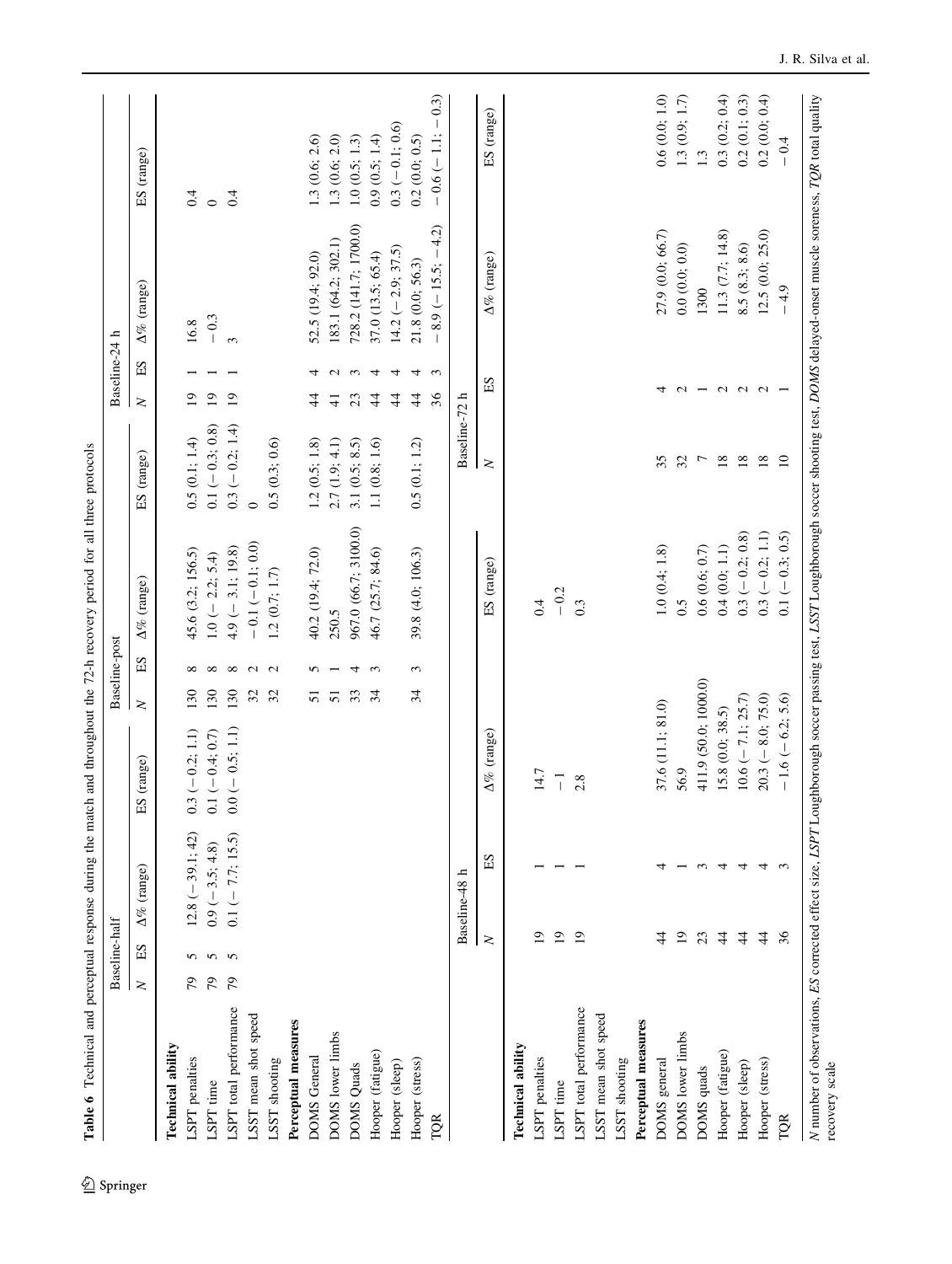<span id="page-30-0"></span>

Fig. 3 Biochemical, technical and perceptual outcomes combined effect size (95% confidence interval) at post-protocol time-point. LSPT Loughborough soccer passing test, DOMS delayed onset muscle soreness

### 3.5 Technical Performance

Technical performance parameters (six studies, 92 players, 49 ES; Table [6](#page-29-0)) were mostly measured at half-time (15 ES) and/or at Post (28 ES) consisting of the Loughborough soccer passing test (LSPT; four studies, 82 players, 45 ES) [\[80](#page-41-0), [81,](#page-41-0) [93,](#page-41-0) [131–133](#page-42-0)] and/or the Loughborough soccer shooting test (LSST; one study, 16 players, four ES) performances [\[80](#page-41-0)].

Independently of the time-points, the effect of match-induced fatigue on technical performance metrics was trivial to small. The effects of soccer-induced fatigue on biomechanical

indices of soccer kick performance [\[134](#page-42-0)] showed that maximal ground reactions forces (vertical, horizontal and lateral) were not substantially affected. Additionally, moderate changes in ankle joint angular position ( $\Delta = -8.8\%$  and  $-$ 10.5%,  $ES = -0.8$  to  $-1.1$ ) occurred at half-time and Post. Match-fatigue resulted in small alterations (swinging leg at impact) in knee and hip angular positions at half-time and Post  $(\Delta = 3.8 - 4.2\%, ES = 0.3 - 0.5)$ . There were no clear changes at the other time-points. Additionally, small changes in the angular velocity of the hip ( $\Delta = 20\%$ , ES = 0.4) and the knee  $(\Delta = -15\%, ES = -0.5)$  were observed at Post. Ball to foot center of mass speed ratio (Vball/Vfoot ratio) of the swinging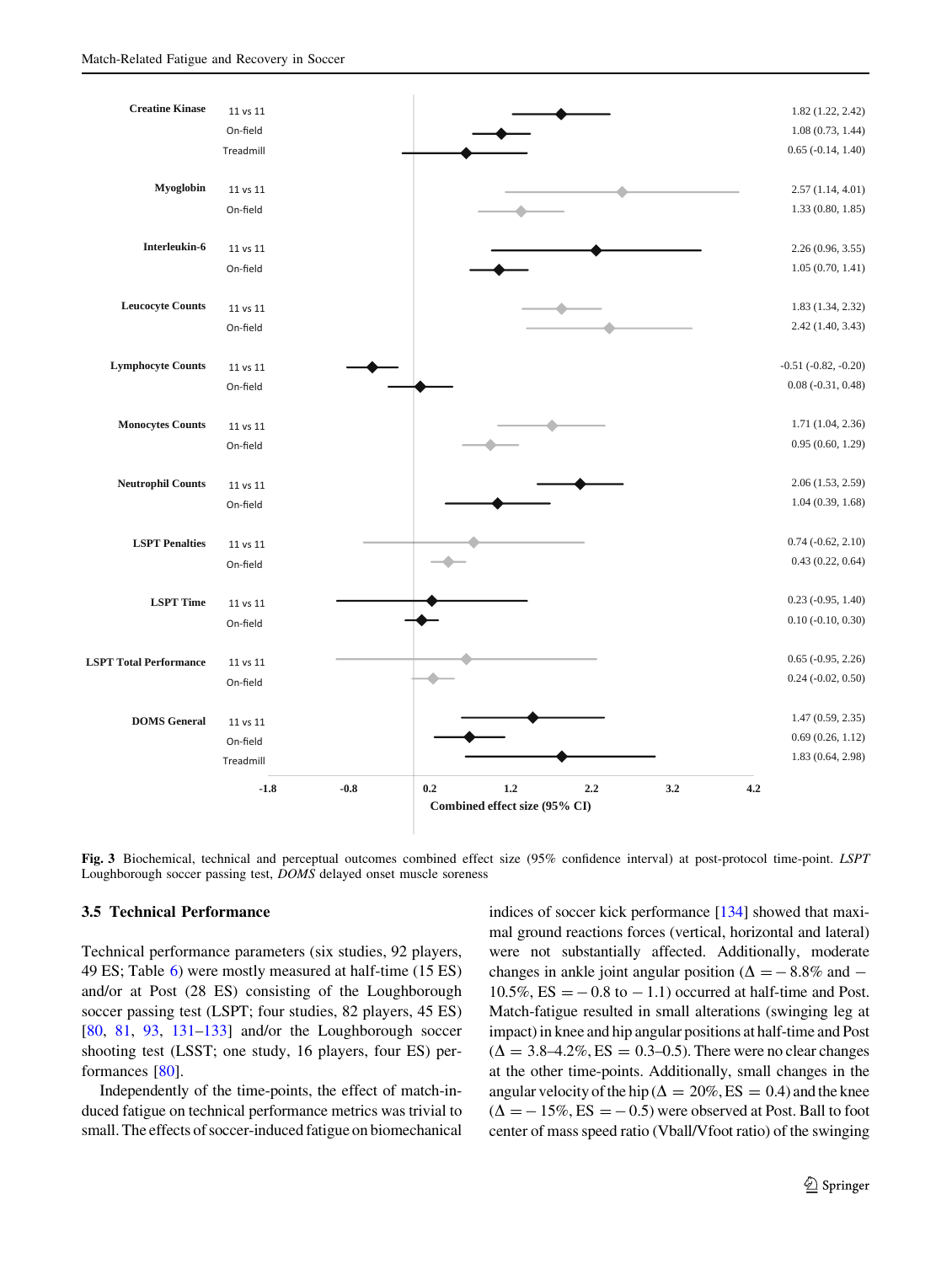<span id="page-31-0"></span>

Fig. 4 Lower limb muscle function and physical performance outcomes combined effect size (95% confidence interval) at postprotocol time-point. ConcHams knee flexors peak torque during concentric actions, ConcQuads knee extensors peak torque during concentric actions, EccHams knee flexors peak torque during eccentric actions, EccQuads knee extensors peak torque during eccentric actions, ConcHams/ConcQuads ratio of the peak torque of

ConcHmas and ConcQuads, EccHams/ConcQuads ratio of the peak torque of EccHmas and ConcQuads, MVIC Hams maximal voluntary isometric contraction of the hamstrings muscles, MVIC Quads maximal voluntary isometric contraction of the extensors muscles

leg at impact was also slightly affected ( $\Delta = -2.9\%$  and  $5\%$ ,  $ES = -0.3$  to  $-0.4$ ). There were also small to moderate alterations in joint, muscular and interactive moments for each phase in the middle ( $\Delta = -29\%$  to 33%, ES =  $-0.5$  to 0.8) and post-exercise protocol ( $\Delta = -32\%$  to 43%, ES =  $-0.8$ ) to 0.4).

### 3.6 Perceptual Responses

Perceptual responses (ten studies, 152 players, 77 ES; Table [6](#page-29-0), Fig. [2](#page-20-0)) were investigated by subjective questions on DOMS (ten studies, 281 players, 34 ES), fatigue (three studies, 31 players, 13 ES), stress (three studies, 31 players,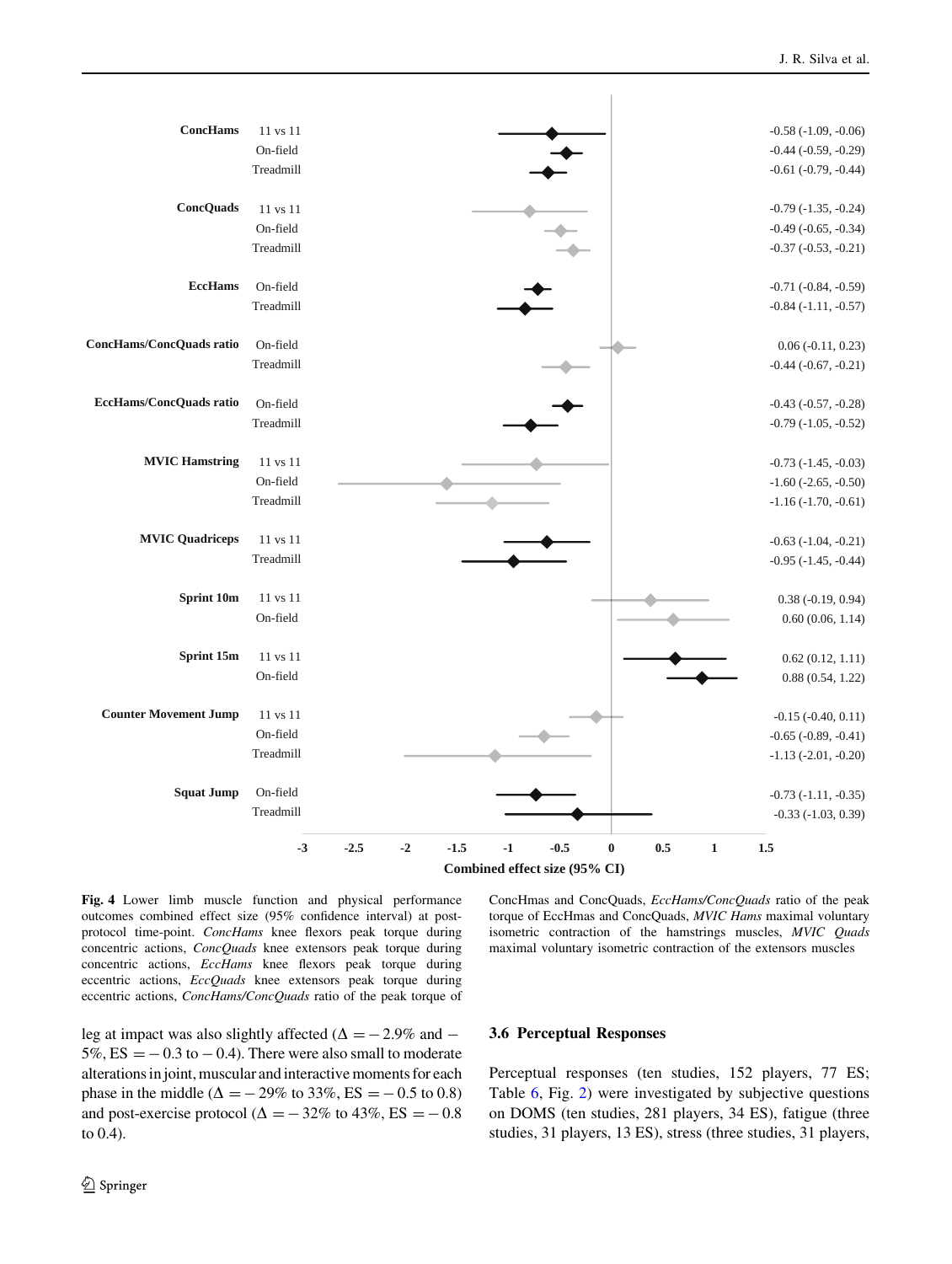13 ES), sleep (three studies, 31 players, ten ES) and recovery state (two studies, 23 players, 7ES). DOMS were recorded through the 7-point Likert scale [\[30](#page-39-0), [94,](#page-41-0) [95](#page-41-0), [121\]](#page-42-0) and/or visual analogue scales (0–10 and/or 0–100) [\[66](#page-40-0), [92](#page-41-0), [93](#page-41-0), [97,](#page-41-0) [98,](#page-41-0) [101\]](#page-41-0). The subjective assessment recorded general (four studies, 48 players, 17 ES) [\[94](#page-41-0), [95,](#page-41-0) [121](#page-42-0)], lower-body muscle soreness (three studies, 57 players, 6 ES) [[92,](#page-41-0) [93](#page-41-0), [101\]](#page-41-0) or was isolated to the quadriceps muscle group (three studies, 25 players, 11 ES) [\[66](#page-40-0), [97,](#page-41-0) [98\]](#page-41-0). This analysis revealed large to very-large responses for DOMS at Post and  $G + 24$  h. Moderate to large increases occurred until  $G + 72$  h.

Players' well-being state in terms of fatigue, sleep and stress were investigated by a 7-point Hooper Likert scale [\[94](#page-41-0), [95,](#page-41-0) [121](#page-42-0)] and by the total recovery scale questionnaire (TQR) during the 72-h observation period [[95,](#page-41-0) [121](#page-42-0)]. All the parameters were small to moderately affected until  $G + 72 h$ .

#### 3.7 Between-protocols Comparisons

### 3.7.1 Biochemical Responses

Post-match alterations in muscle damage, inflammatory and immunological parameters were of greater magnitude after 11 vs. 11 format compared to simulation protocols (Fig. [3](#page-30-0)). Large ( $\Delta = 96\%$ , 15 ES) and very large (315%, 5) ES) changes were observed in CK and myoglobin during the 11 vs. 11 condition. On the other hand, moderate and large CK (98%, 4  $ES_{LIST}$ , 2  $ES_{SSP}$  and 2  $ES_{CST}$ ) and myoglobin  $(\Delta = 3.048\%, ES = 1.3, 3 ES<sub>LIST</sub>$  and 1  $ES_{\text{CST}}$ ) responses were observed for on-field simulations, respectively. These lower magnitudes of responses seemed also evident for treadmill protocols (64%, 1 ES).

Lower magnitude of IL-6 responses were observed after on-field protocols ( $3ES<sub>LIST</sub>$ ) than 11 vs. 11 condition (6 ES) with moderate (127%) and very large changes (292%) examined after each condition, respectively.

The 11 vs. 11 format resulted in greater magnitudes of changes in lymphocytes  $(-13\%, 3 \text{ ES})$ , monocytes  $(96\%,$ 1 ES) and neutrophils (167%, 3 ES) than the on-field condition (6%, 5  $ES_{LIST}$ ; 33%, 3  $ES_{LIST}$ ; 56%, 5  $ES_{LIST}$ , respectively). On the other hand, a lower leukocytosis was evident after the 11 vs. 11 condition ( $\Delta = 69\%$ , ES = 1.8, 2 ES) than the on-field simulation (69%, 2  $ES_{LIST}$ ).

The limited number of ES plotted on the different redox parameters did not allow us to elucidate the effect of protocol on redox homeostasis.

#### 3.7.2 Neuromuscular Performance

As depicted in Fig. [4](#page-31-0), in general, muscle function impairments appeared to be independent of the protocols applied. Force production in concHams  $(-9\%, 2 \text{ ES})$  and  $MVIC<sub>HAMS</sub>$  (-6.6%, 1 ES) were impaired to the same extent for 11 vs. 11, on-field  $[(conCHams, -9\%, 4$  $ES_{SART90}$  and 7  $ES_{LIST}$ ) and (MVIC<sub>HAMS</sub>,  $-24\%$ , 1  $ES_{LIST}$ )] and treadmill conditions [(concHams,  $-11\%$ , 13 ES) and (MVIC $_{\text{HAMS}}$ ,  $-18\%$ , 1 ES)]. The extent of the eccHams force impairments was similar between on-field  $(-15\%, 11 \text{ ES}_{\text{LIST}}$  and  $8 \text{ ES}_{\text{SAFT90}})$  and treadmill protocols  $(-17\%, 11$  ES).

Although, similar variations are observed, the standardized change of concQuads was of greater magnitude in 11 vs. 11 ( $-7\%$ , 2 ES) than in on-field simulation ( $-8\%$ , 10  $ES_{LIST}$  and 6  $ES_{SAFT90}$ ) and treadmill protocols (-7%, 12 ES). There was a similar magnitude of changes between 11 vs. 11 ( $-9\%$ , five ES) and treadmill protocols ( $-14\%$ . 1 ES) for MVIC<sub>QUADS</sub>.

Conventional and functional knee muscle joint balance indices were affected at greater magnitudes with treadmill compared to on-field protocols. While there was no clear change after on-field protocols ( $6 ES<sub>LIST</sub>$ ), the conventional ratio slightly decreased for treadmill  $(-4.9\%, 6 \text{ ES})$  protocols. Additionally, small and moderate changes were observed for the on-field  $(-8\%, 9 \text{ ES}_{\text{LIST}}$  and  $3 \text{ ES}_{\text{SAFF90}})$ and treadmill  $(-14\%, 7 \text{ ES})$  protocols, respectively.

### 3.7.3 Physical Performance

The magnitude of impairments in 10-m (1  $ES<sub>11</sub>$ <sub>11vs11</sub> and 2  $ES_{SSP}$ ) and 15-m sprint (1  $ES_{11vs11}$  and 3  $ES_{LIST}$ ) performances was similar for on-field protocol (3.0% and 6.8%) and 11 vs. 11 match (0.7% and 2.5%) (Fig. [4\)](#page-31-0). Additionally, the match-induced fatigue on CMJ was of greater magnitude with simulation protocols compared to 11 vs. 11 format. While there was no clear change after 11 vs. 11 format  $(-2.3\%$ , five ES), the magnitude of change in CMJ performance was moderate after on-field  $(-7.5\%, 4 \text{ ES}_{SSP},$ 2  $ES_{SART90}$  and 1  $ES_{CST}$ ) and treadmill protocols (-8.1%, 1 ES). Nevertheless, there was not clear change in SJ performance for treadmill protocol  $(-2.6\%, 1 \text{ ES})$  and moderate decrease for the on-field  $(-7.4\%, 2 \text{ ES}_{\text{SAFT90}})$ and 1  $ES_{SGM}$ ) condition.

#### 3.7.4 Technical Performance

While LSPT derivatives were not clearly affected by the 11 vs. 11 condition [\(2](#page-4-0) ES), there were a small to moderate impairment in on-field protocols (6  $ES_{LIST}$ , Fig. [3\)](#page-30-0).

#### 3.7.5 Perceptual Responses

The 11 vs. 11 format (40%, 2 ES) induced an increase in DOMSGeneral of greater magnitude than compared to onfield simulations (25%, 2  $ES_{SAFT90}$ ). The magnitude of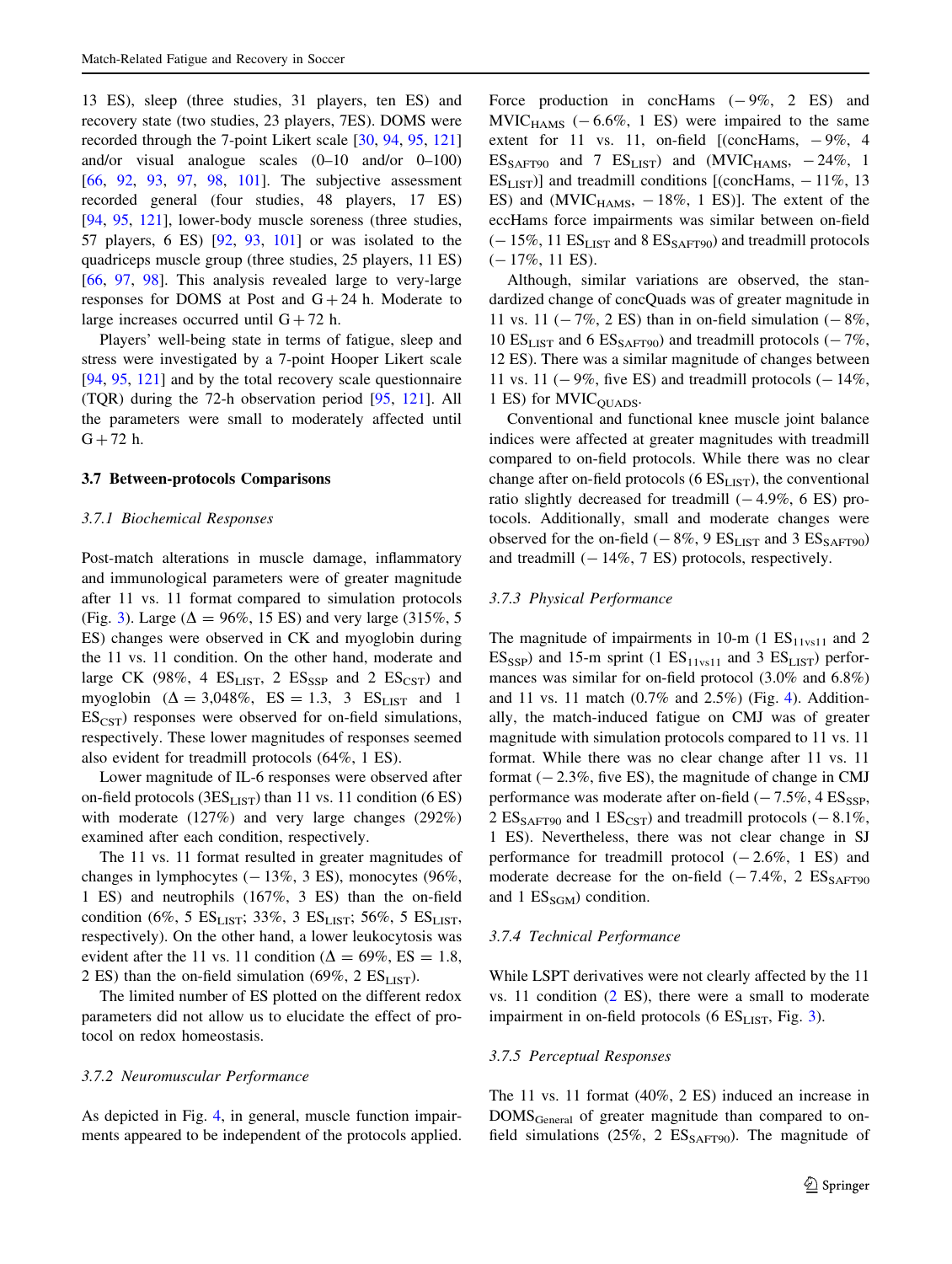DOMSGeneral responses was similar between treadmillbased protocols (72%, 1 ES) and the 11 vs. 11 format. The exacerbated magnitude of change in perceptual responses induced by the 11 vs. 11 condition ( $\Delta = 1715\%$ , ES = 5.3, 2ES) compared to on-field protocols  $(\Delta = 219\%$ ,  $ES = 1.1$ , 2  $ES_{SSP}$ ) was also observed for DOMS<sub>Ouads</sub>.

# 4 Discussion

Our systematic analysis demonstrates that actual matchplay results in acute (Post) systemic alterations in metabolic, biochemical, physical performance, technical and perceptual markers. Physical performance (CMJ and hamstrings strength), muscle damage (CK) and perceptual measures (DOMS) are still substantially altered until at least  $G + 72$  $G + 72$  h (Tables 2, [3,](#page-16-0) [4,](#page-21-0) [5](#page-25-0) and [6,](#page-29-0) Fig. [2\)](#page-20-0). It appears that specific performance capabilities (e.g. sprint recovered at  $G + 72$  h vs. jumping abilities still impaired at  $G + 72$  h) likely present distinct recovery profiles (Table [5](#page-25-0), Fig. [2](#page-20-0)b). Additionally, we observed that the 'real soccer match' (11 vs. 11 format) induces a greater acute magnitude (matchend) of both perceptual (DOMS) and physiological alterations (inflammatory, immunological and muscle damage) in reference to match simulations, while neuromuscular adjustments were similar (Figs. [3](#page-30-0), [4](#page-31-0)).

### 4.1 Biochemical Milieu

Our analysis shows moderate to very large increases in several serum markers of muscle damage (CK, Myoglobin, LDH) within the first 24 h (ES =  $0.6-2.3$ ), peaking at  $G + 24$  h and persisting until 72 h post-match for CK  $(ES = 0.4)$ . The fact that soccer matches promotes exercise-induced muscle damage (EIMD) is reinforced by concomitant changes in indirect markers of EIMD such as the increase lipid peroxidation by products, decrease in force production capacity and increase in DOMS until  $G + 72$  $G + 72$  h (Tables 2 and [3](#page-16-0)).

The efflux of myocellular enzymes and proteins may reflect the degree of cellular and subcellular disturbances (e.g. membrane permeability) in the muscle [[58,](#page-40-0) [135](#page-42-0), [136\]](#page-42-0) and is useful to determine the condition of muscle tissues (e.g. recovery of force capacity) [\[58](#page-40-0), [136](#page-42-0)]. Although the precise stress mechanisms responsible for the initiation of muscle disruption are still unknown, these could be metabolic and mechanical in nature [\[137\]](#page-42-0). Moreover, this is a multifactorial process that consists of a complex cascade and inter-play of events involving increased oxidative stress, inflammatory and immune responses. All these events are triggered by the match, as observed in our systematic review [[138\]](#page-42-0). In this regard, the energetic demands and locomotor activity pattern fit within the metabolic and

mechanical stress models of EIMD [[137,](#page-42-0) [139–143\]](#page-42-0). The concentric, isometric and eccentric muscles actions sustained during acceleration/deceleration, velocity (e.g. sprints) and technical actions (e.g. shooting, control of the ball against offensive pressure) [\[21–23](#page-39-0), [144–146\]](#page-42-0) result in the production of substantial impulses/forces [\[24](#page-39-0), [122](#page-42-0), [134](#page-42-0), [147–150](#page-42-0)]. The mechanical stress model points out that the impulse produced during these muscle actions, with more relevance to the impulse produced during the eccentric action, leads to cellular and subcellular structural disturbances, as highlighted from biochemical responses [[140,](#page-42-0) [143](#page-42-0)].

Our systematic observations of reduced blood and muscle pH  $(ES = -1.2$  and  $-3.4)$ , decreased glycogen store ( $ES = -4.7$ ) and increased plasma glycerol and FFA  $(ES = 12.0$  and 1.9) reveal the high aerobic requirements throughout a game and extensive anaerobic demands during specific match periods (e.g. worst-case scenarios) [\[6](#page-39-0)]. We observe that already at match half (45 min within the game) there were alterations in all the metabolic pathways such as lipids ( $ES = up$  to 12.5), proteins ( $ES = 1.3$ ) and carbohydrates ( $ES = up$  to 2.7). These metabolic alterations were further exacerbated during the second half of the game (Table [2](#page-15-0)). Particularly, although larger responses are observed in different markers of specific metabolic pathways (i.e. muscle and blood pH, glucose, glycerol, FFA, urea; Table [2](#page-15-0)), the very large decrement in glycogen stores has special relevance due to the soccer activity pattern and the role in sustaining high-intensity intermittent exercise performance [[6\]](#page-39-0). These metabolic changes reflecting decreased energy availability may affect cellular regulation and thus contributing to fatigue development [\[6](#page-39-0), [15](#page-39-0), [17\]](#page-39-0). Interestingly, the loss of cell myofibres proteins into the blood may also be linked to match-induced substrate depletion and limited energy availability [[138\]](#page-42-0). This high metabolic demand associated with playing soccer is further supported by our observations of very large postmatch increases in IL-6 levels (Table [3](#page-16-0)) [\[151](#page-42-0)].

Match-play alters redox homeostasis and promotes oxidative damage. In this regard, our systematic review shows that from Post to  $G + 72$  h, there are substantial increases in blood levels of certain oxidant bio-markers (e.g. accumulation of lipid peroxidation by products), changes in endogenous antioxidant molecules (total glutathione, glutathione, uric acid) and antioxidant enzymes (superoxide dismutase and glutathione peroxidase) levels (Table [3\)](#page-16-0). Alterations in other recognized markers of redox state (oxidized glutathione, ratio reduced oxidize glutathione and homocysteine) further reinforce that matchplay shifts the blood to a more oxidizing environment. These alterations are more prominent in the blood until  $G + 48$  h and reflect the match-induced physiological stress. When the increase in reactive species production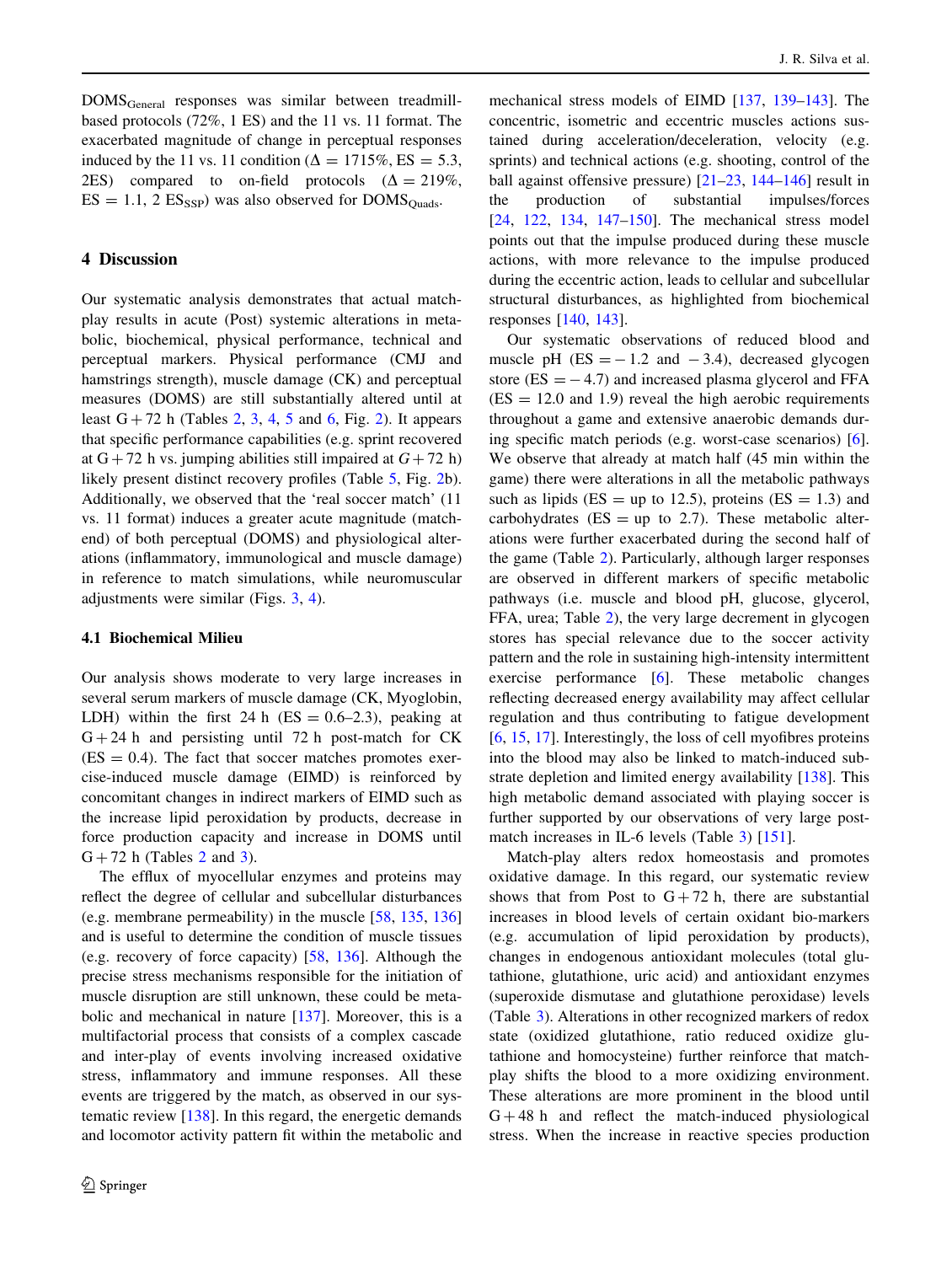overpowers the ability of antioxidant systems to render them inactive, the cellular loss of redox homeostasis occurs [\[152](#page-42-0)]. Alterations in redox homeostasis typically occur when there is a shift in the level of reactive species, oxidant biomarkers, antioxidants and redox/active molecules [\[153](#page-42-0)]. This latter occurrence is prone condition for oxidative damage to cellular lipids, proteins and DNA [\[152](#page-42-0)]. Moreover, apoptosis in muscle tissue subsequent to the match may also be triggered by increased oxidative stress [\[58](#page-40-0), [154\]](#page-43-0). Although reactive species production has not been directly measured, the alteration of these redox markers reveals that the game constitutes a pro-oxidant insult (increased level of reactive species). Particularly, the match-related activity patterns involve series of events that enhance oxidative stress and damage and may favor additional pro-oxidant alterations such as: (i) locomotor-related actions with eccentric contractions (e.g. landing, breaking, kicking) inducing muscle damage and inflammation (e.g. increasing neutrophil oxidative burst), (ii) ischemia– reperfusion events (augmenting xanthine oxidase freeradical-generation system activity) associated with powerrelated actions (e.g. accelerations and isometric contractions to shield the ball), (iii) the excessive trauma (causing the disruption of iron-containing protein) that occurs during the impacts with the ground and opponents, and (iv) increased oxygen consumption during the game [[28,](#page-39-0) [155](#page-43-0)]. As a result, we observed a small to large increase in circulating endogenous (e.g. total glutathione) and exogenous antioxidants more prevalent until  $G + 48H$ . These upregulation of the antioxidant defense occurs to strengthen the body reactive species scavenging capacity, blunting the overproduction of oxidants and upregulating the antioxidant system (Table [3](#page-16-0)) [\[104](#page-41-0), [105\]](#page-41-0).

We also observed very large match-related inflammatory and immunological responses at Post and still substantially persisting at  $G + 72$  h. At match-end, our analyses reveal an elevation of CRP, IL-6 and TNF- $\alpha$  with peak values of IL-6 and TNF- $\alpha$  at this time point (Table [3](#page-16-0)). Interestingly, although responding with a lower magnitude, CRP shows substantial increases during the 48 h postmatch with a peak at  $G + 24$  h. Our systematic review indicates that a substantial inflammatory response can be triggered by an elevation of serum muscle damage markers (e.g. lipid peroxidation by products and CK) [[156,](#page-43-0) [157](#page-43-0)]. This systemic immune response leads to cytokines secretion by inflammatory cells and the immune system acti-vation [\[158](#page-43-0), [159\]](#page-43-0). TNF- $\alpha$ , IL-6 and CRP are considered as blood biomarkers indicators of an inflammatory state  $[159, 160]$  $[159, 160]$  $[159, 160]$  $[159, 160]$  and characterize the acute phase response. TNF- $\alpha$  is a proinflammatory cytokine, mainly a product of mononuclear phagocytes (macrophages) infiltrated along with other inflammatory cells into the injured muscle [\[161](#page-43-0), [162](#page-43-0)] and affects the gene expression of acute phase and released by skeletal muscle via a TNF-independent pathway [\[159](#page-43-0)]. This production is strongly influenced by the intensity and duration of the exercise [\[151](#page-42-0)] and is among the most potent mediators of the acute phase response [[162\]](#page-43-0). Curiously, according to our analyses CRP peaked at  $G + 24 h$  while IL-6 and TNF- $\alpha$  peaked at match-end (Table [3\)](#page-16-0). This is likely related to the hepatic origin of CRP that is mainly regulated by IL-6 and TNF- $\alpha$ [\[162](#page-43-0), [163](#page-43-0)].

proteins [\[162](#page-43-0)]. During exercise, IL-6 is primarily produced

The immunological response is also evidenced by an increase in cell trafficking. A substantial increase in the circulation of leucocytes and specific monocytes, macrophages and lymphocytes populations occur at half-time  $(ES = 0.4-1.9)$  and with greater magnitude at match-end  $(ES = 1.1-2.0)$ . The previous described inflammatory cytokines response aims to regulate a rapid migration of neutrophils, and later on of monocytes, into areas of injured muscle cells and other metabolically active tissues to initiate repair [[164\]](#page-43-0).

This increased circulation of leucocytes remains substantial at  $G + 24 h$  and  $G + 48 h$ . Interestingly, the observed likely increase in the neutrophil:lymphocytes ratio at match-end and throughout recovery reflect the match-load induced physiological stress [\[165](#page-43-0)]. The localized inflammatory response is consistent with the increased levels of both oxidative stress and DOMS during the  $G + 72$  h and so may delay recovery. In fact, the accompanied accumulation of endogenous factors (e.g. cytokines) that are common with muscle damage may enhance the excitability of the sensory nerve fibers resulting in DOMS and so limiting players performance capacity by increasing perception of effort for a given task [\[166–168](#page-43-0)]. Moreover, the inflammatory response along with the repair process may initiate and amplify skeletal muscle injury [\[168–170](#page-43-0)], all these contributing factors delaying soccer match-related recovery.

Soccer match-play may also alter levels of circulating hormones; for instance, insulin levels are lowered during the game and at Post  $(ES = -1.0)$ . This substantial reduction in insulin concentration is linked to the metabolic changes triggered by match-play (e.g. increases of catecholamine production, blood glucose levels and lipolyticrelated markers) [[6\]](#page-39-0). Substantial increases in bound (total) and unbound (free) cortisol and testosterone levels likely occur as soon as the match ends. Nevertheless, conflicting reports on post-match testosterone on male subjects are evident in the observed substantial increases in the total [\[92](#page-41-0)] and decreases in the free (salivary testosterone) portion at this time-point, respectively [[88\]](#page-41-0). Given that free testosterone can consist in  $\sim 2\%$  of the total hormone concentration, an increase in total testosterone should be reflected by an augmentation of the plasmatic free portion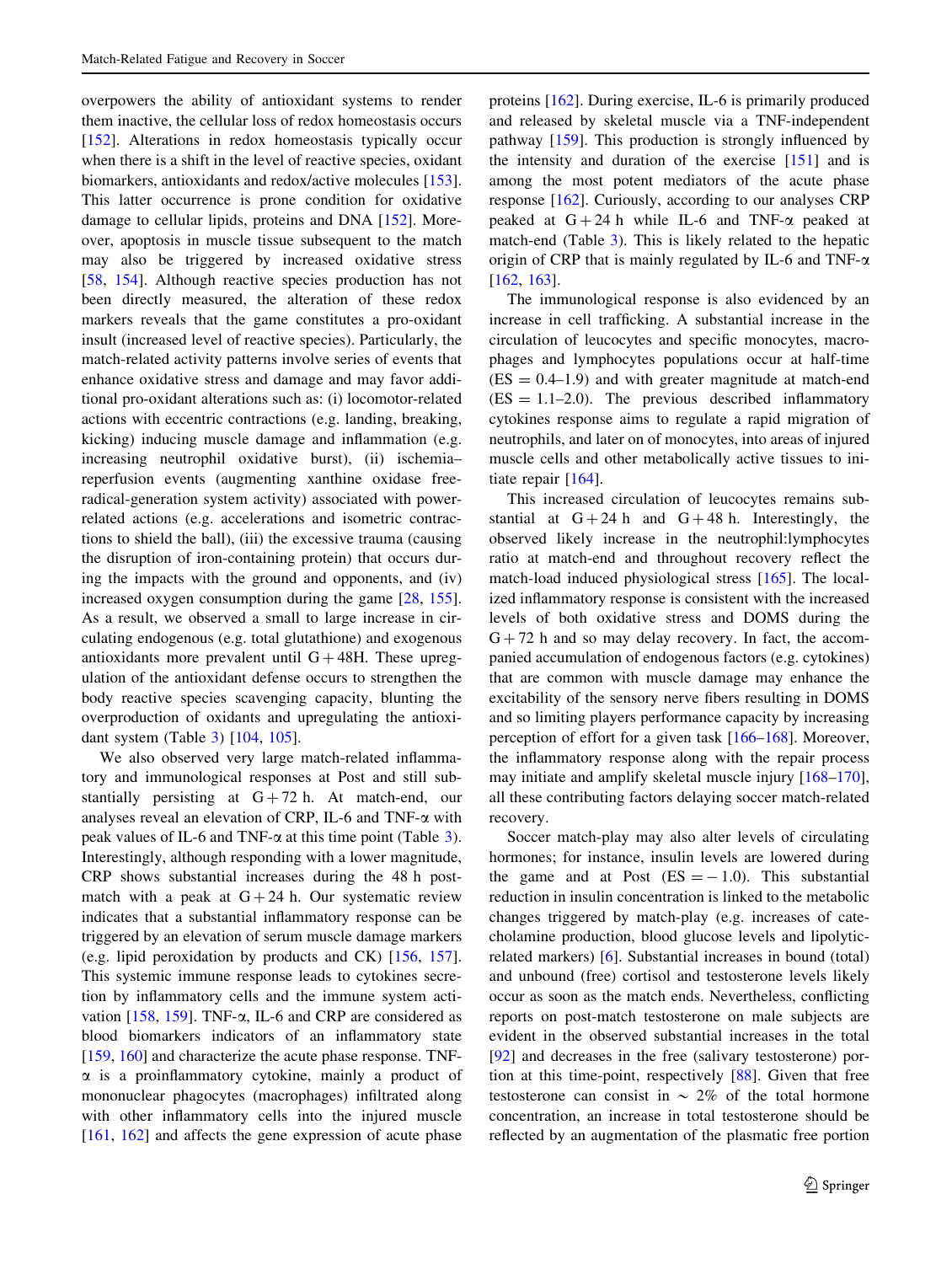as well [[171\]](#page-43-0). However, special attention should be given to the free concentration of the steroid hormones in the blood (unbound portion), and thus, the active portion of the hormone carrying higher biological significance [\[107](#page-41-0)]. Generally, the studies analyzing hormonal responses as part of a biochemical analysis failed to specify the exact time (e.g. 0–30 min window) of the blood sample collection at match-end. This may be responsible for the diverging observed results (e.g. steroid hormones) since a higher variation can be observed in the short-term hormonal responses to exercise [\[172](#page-43-0)].

# 4.2 Perceptual Responses and Performance Recovery Profile

Soccer competition exacerbates perceptual responses with peak values observed at match-end (fatigue and stress) and after 24 h of recovery (DOMS) and substantially elevated values at  $G + 72$  h. Notably, the perceptual measures (subjective) corroborate the peak magnitude of biochemical and neuromuscular measures within the first 24 h (objective), and substantial elevations still observed at  $G + 48/$ 72 h (Tables [3,](#page-16-0) [4,](#page-21-0) [5](#page-25-0) and [6\)](#page-29-0).

A recent systematic review showed that, compared to objective measures, subjective ones may be more appropriate/sensitive to assess stress imposed by training and competition [\[173](#page-43-0)]. Accordingly, our systematic analysis reveals that subjective markers of competition stress are still substantially elevated at  $G + 72$  h. Thus, the analogous responses between subjective (DOMS) and objective measures of well-being (e.g. CK, hamstrings strength) support, at least in part, the applicability of athlete selfreporting measures to monitoring fatigue level in soccer players. Subjective measures (e.g. DOMS) present the triple advantage of being easy to use, cost effective and sensitive.

Soccer match results in substantial muscle function impairments until  $G + 72$  h. This impairment is already of small to moderate magnitude at half-time for strength-related capabilities (RFD and peak-torque, Table [3](#page-16-0)). Our systematic review reveals that match-induced fatigue moderately alters the torque–angle profile (e.g. eccentric hamstrings peak torque occurring at shorter muscle lengths) and rapid force development capabilities are largely affected at match-end. Moderate reductions in maximal force capacity are still evident at  $G + 72$  h. This is accompanied by small decreases in knee joint stability until  $G + 48$  h (conventional and functional muscle ratios). Particularly, magnitude of alterations is larger and last longer for knee flexors; impairments in eccentric force production are above 1.5-fold and twofold the ones observed in quadriceps and hamstrings concentric muscle actions. Biomechanical analysis of acceleration/ deceleration motions (e.g. turning, changing pace and changes in direction) point to a high eccentric involvement of the hamstrings muscles during these intense movements [\[174–176](#page-43-0)]. Substantial eccentric impulses are produced during rapid transitions from eccentric to concentric actions as well when the knee flexors rapidly break hip flexion and/or knee extension (e.g. kicking actions) [\[177](#page-43-0)]. For example, specific phases of the sprint run (i.e. terminal swing phase) involve a combination of hip flexion and knee extension tasks that induce a substantial elongation stress on the biarticular hamstrings [[177\]](#page-43-0). These biomechanical characteristics likely explain the higher muscle damage and higher injury risk during sprint actions [[177\]](#page-43-0). Consequently, hamstrings muscles may suffer more severe ultrastructural disturbances as a result of the repeated eccentric actions performed during the game. In fact, a greater incidence and magnitude of DOMS is reported in this muscle group compared to quadriceps and plantar flexors after a soccer-specific simulation protocol [\[178](#page-43-0)]. Consequently, as supported by our results longer analysis periods would be needed to determine whether players fully recovered their hamstring muscle strength qualities (e.g. several days).

Our systematic analysis also points out that sprinting, jumping and COD abilities are moderately impaired at match-end. Although running abilities recover at  $G + 72$  h, jumping performances are still slightly impaired at this time point. The small impairment in technical performance capacities at match-end is still evident at  $G + 48$  h. Impaired performance and exacerbated perceptual responses may array from the interplay between peripheral processes and central nervous system (modulated by afferent feedback) [[179–182\]](#page-43-0). The match-induced peripheral and central fatigue are evident by alterations in muscle contractile properties (e.g. peak twitch torque) and decreases in central motor output (e.g. neural input reaching the neu-romuscular junction), respectively (Sect. [3.4.1\)](#page-20-0) [\[93](#page-41-0), [117,](#page-42-0) [119](#page-42-0), [183](#page-43-0)]. The wide spectrum of metabolic adjustments (e.g. decrease pH, glycogen depletion), structural changes (e.g. changes in membrane permeability and sarcomere integrity) and alterations in the biochemical milieu (e.g. increases in inflammatory markers, specific metabolites, endocrine changes) examined during our systematic analysis of the literature (Table [2](#page-15-0)), justifies that decrease in muscle function may be caused by the interplay between peripheral and central processes [\[168](#page-43-0), [179–181\]](#page-43-0). Notably, central fatigue-related markers exhibit a faster recovery (motor output-related capacity are restored at  $G + 48$  h) than peripheral markers (CK still substantially elevated at  $G + 72$  h). Such distinct restoration of neuromuscular function integrity suggests that the magnitude of post-match neuromuscular fatigue and performance recovery within the first 48 h could be explained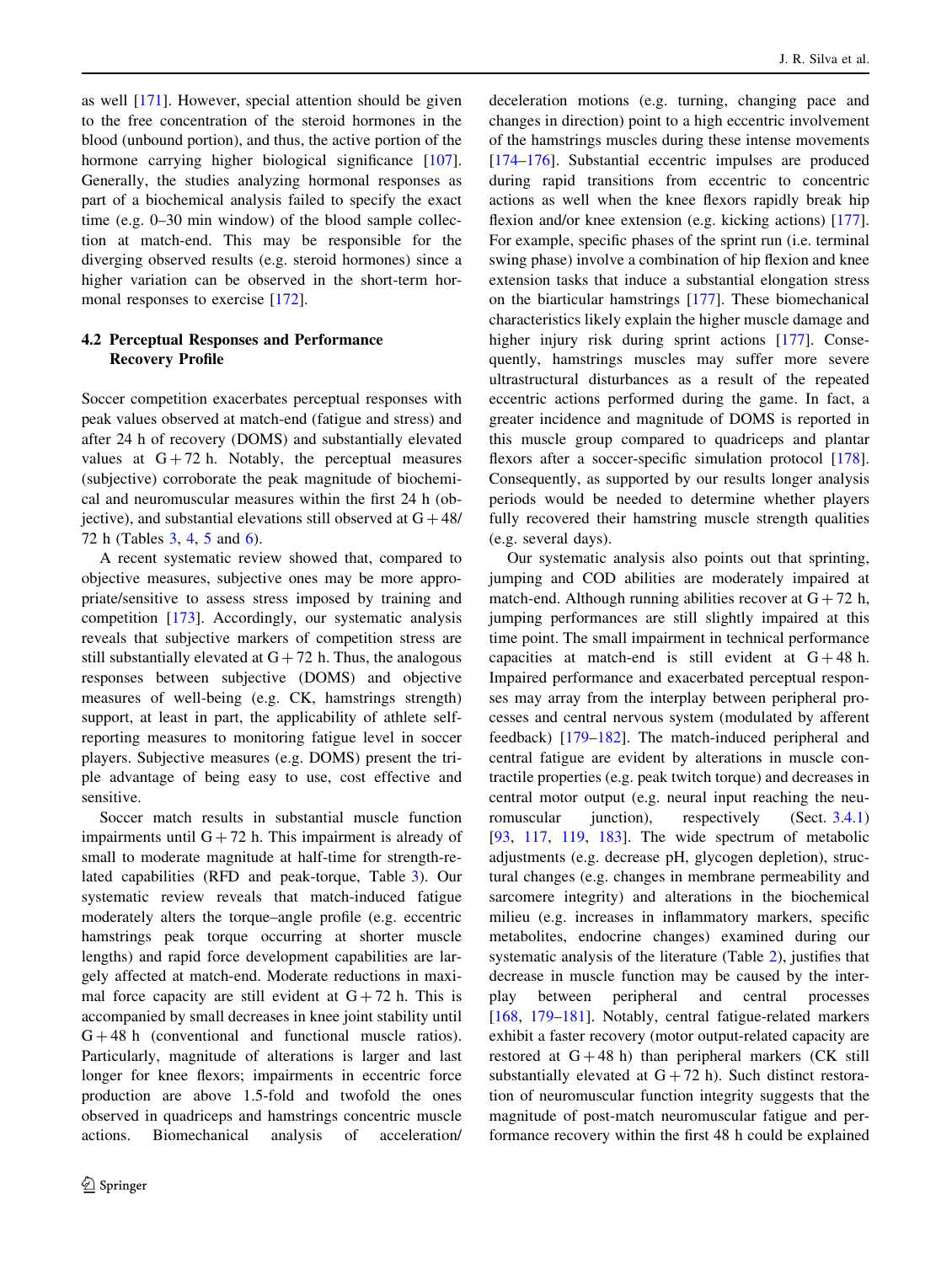by central and peripheral limiting factors. A faster recovery of the neuromuscular performance (hamstrings muscle function and physical performance still impaired at  $G + 72$  h) would be primarily dependent on the restoration of the peripheral recovery processes.

Physical performance impairments are already evident at half-time and are substantially aggravated during the second half. Our results suggest a faster recovery profile for COD and straight-line sprint performance than for jump abilities; it seems that 48 h are enough for a player to recover for both linear and non-linear sprint performance. Nevertheless, longer distances may require a longer recovery period as characterized by a greater magnitude of ES (Table [5](#page-25-0)). This is further corroborated by substantial reductions in mean power output and peak speed during a 6-s sprint (Table [5](#page-25-0)) [\[95](#page-41-0), [121\]](#page-42-0).

Single (CMJ) and repeated CMJ (CMJ<sub>15s</sub>) performances are impaired at match-end. These impairments in stretch– shortening cycle jumping actions reflect an inability to effectively transit from the eccentric to the concentric component (e.g. reactive strength index; Table [5\)](#page-25-0). Additionally, match play impairs jump-based SSC abilities to a greater magnitude at each time-point (Table [5\)](#page-25-0). The needed recovery to perform non-SSC (SJ) and SSC jumps (CMJ) is likely more residual and still substantially reduced at  $G + 72$  h. Notably, it has been argued that jumping variables, and more particularly with CMJ, show high repeatability with immediate and prolonged fatigueinduced changes [\[184](#page-43-0)] and then being more suitable for neuromuscular fatigue monitoring [[184,](#page-43-0) [185\]](#page-43-0). This differentiated recovery kinetics between sprint and jump tasks may be related to changes in biomechanical strategies (e.g. eccentric and concentric phases durations) as result of match-induced neuromuscular fatigue and in turn affecting jumping performance to a greater extent [\[184](#page-43-0), [186\]](#page-43-0). The substantially longer recovery period for muscle contractile properties (during eccentric and concentric actions) and jumping abilities compared to sprint and COD performances may highlight the higher recovery strength-dependent nature of the jumps motor task [\[13](#page-39-0), [184](#page-43-0)]. Remarkably, the observed impairments in lower body muscle function during single-joint muscle actions (peak torque and RFD during knee extension) have not been found during multi-joint actions. Force and power-related CMJ performance variables were not affected at Post and until  $G + 72$  h [[92,](#page-41-0) [117\]](#page-42-0). Nevertheless, this is not univer-sally confirmed [[91\]](#page-41-0). RSA and high-intensity intermittent endurance exercise performance were more scarcely assessed, presumably due to the high fatigability imposed by the testing procedure. RSA and YYIE2 performances are substantially impaired at Post. Given the determinants of RSA [\[187](#page-43-0), [188](#page-43-0)] and Yo–Yo test [[189–191\]](#page-43-0) performances, we may infer that these decreases may result from

the abovementioned match-induced mechanical (e.g. force production) and metabolic (e.g. glycogen stores) impairments. The faster recovery time-course of RSA (recovered at  $G + 48$  h) compared to YYIR1 (still impaired at  $G + 72$  h) may be related to the recovery kinetic of different mechanical and metabolic capacities. As an example, the post-match glycogen recovery pattern after soccer match-play is muscle fiber [\[99](#page-41-0)] and subcellular location specific [[192\]](#page-43-0), which may distinctly affect RSA and YYIR1 performances recovery profile. Moreover, as we observed, the extent of muscle damage may vary within the lower-limb muscles (e.g. knee flexors vs. knee extensors) [\[178](#page-43-0)] and may, in turn, contribute to distinct intra-muscular glycogen recovery profile [\[193](#page-43-0)]. This may result in different lower-limb muscle function recovery profiles and consequently impact differently the performance recovery profile of independent physical variables (sprint vs. jump and RSA vs. YYIR1) systematically reviewed in this study. Another potential explanation could be the task specificity of the RSA protocol implemented (e.g. different work:rest ratio) [[194\]](#page-43-0).

### 4.3 Match and Injury Risk

A soccer match results in increases in injury-related markers towards match end and until  $G + 72$  h. Injury occurrence can affect player's development and squad performance throughout the year [[195\]](#page-43-0). Several studies reveal that between 65% and 91% of the players likely sustain an injury during a season [\[196](#page-44-0)] and that 90% of all muscle injuries of professional soccer players are localized in lower limbs [[197\]](#page-44-0). Generally, the injury rate is substantially greater during competition than in training [\[198](#page-44-0)]. Notably, training-related hamstring injury rates have increased substantially since 2001 without alterations in match-related injury rates [[199\]](#page-44-0). This may result from the increase match demands leading to extended periods of residual fatigue and/or players experiencing increased loads during training while still recovering/regenerating. In fact, particularities of the match-induced neuro-mechanical alterations that can be causal factors of soccer match-related injuries are (i) the greater and extended impairment in hamstrings muscle force production (threefold greater in eccHams than concQuads at post-match and until  $G + 72$  h, Table [4](#page-21-0)), (ii) greater magnitude of decreases in RFD in hamstrings compared to quadriceps muscles, and more particularly during the early phase of force production (Table [4\)](#page-21-0), (iii) the greater magnitude of disturbances in the dynamic relation around knee joint impacting its stability (i.e. fivefold greater in functional than in conventional ratio; Table [4](#page-21-0)), (iv) greater magnitude of changes in angle specific strength for eccHams compared to concQuads (Table [4\)](#page-21-0), (v) the dissimilar recovery patterns of RFD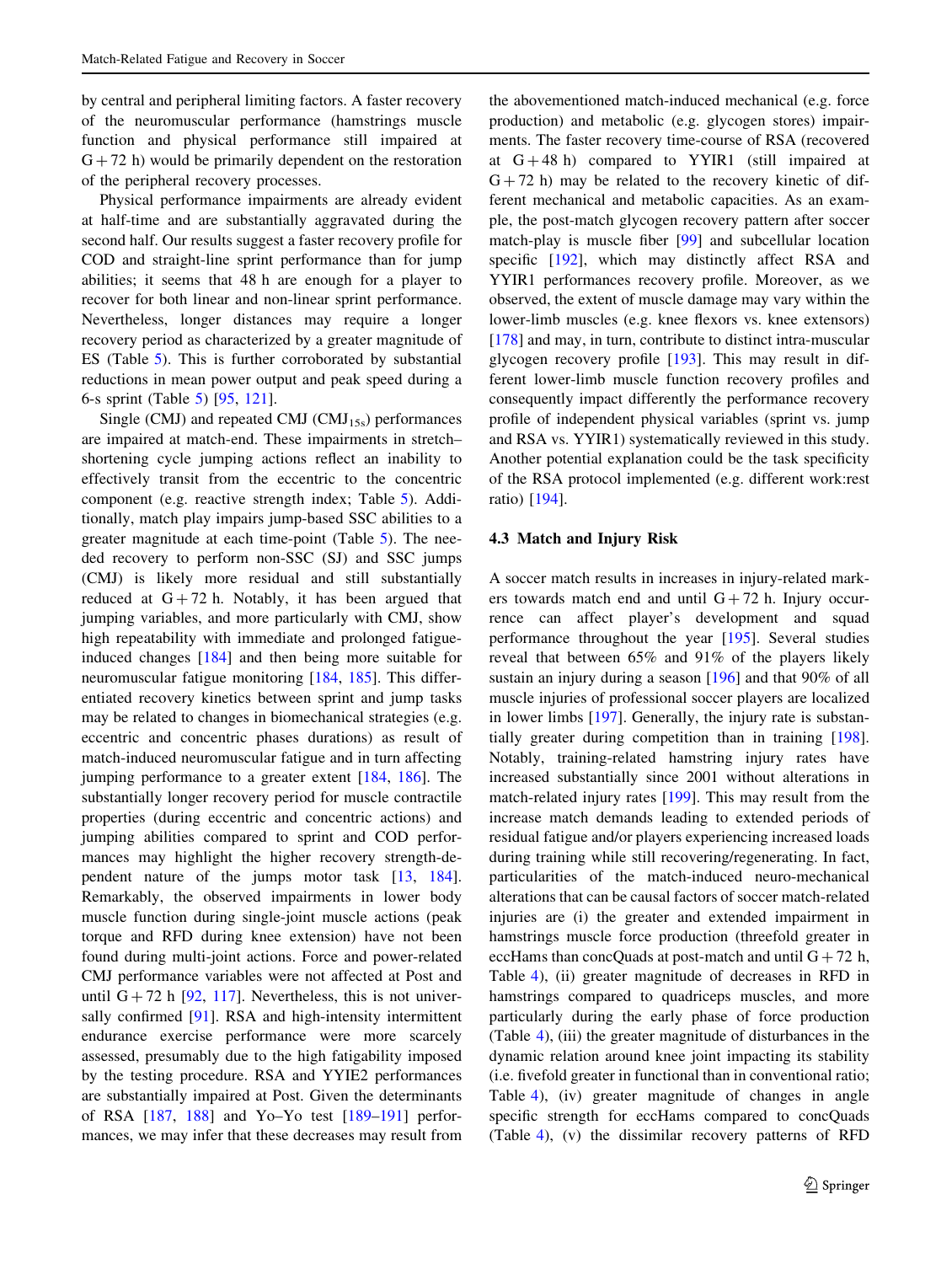between ankle and knee joint muscles (Table [4](#page-21-0) and Sect. 3.4.1.4) and (vi) the kinematic and kinetic alterations occurring during different motor performance (e.g. postural stability, kicking, COD, sprinting and jumping actions). In fact, soccer-related injuries likely occur under rapid movement perturbations or actions requiring rapid force development and are more prevalent in hamstring muscles group, specifically in BF [[196,](#page-44-0) [200](#page-44-0)]. Moreover, singularities of neuro-physiological alterations such as muscle activity reduction are likely more evident for specific hamstrings group muscles (e.g. BF) [[117,](#page-42-0) [119\]](#page-42-0). Additionally, the distinct recovery kinetic in muscle voluntary activation of lower limb muscles (e.g. plantar flexors vs. quadriceps) are all realistic contributors for a deficient motor control and decreased movement quality under explosive/unpredictable actions. Notably, although majority of the sprints performed during the game are short in nature  $(< 10 \text{ m})$ [\[201](#page-44-0)], players may need to perform long duration sprints during the game  $(>30-40 \text{ m})$ . The observed trend for a greater impairment in extended sprint distances, may not only limit performance during this type of game actions but may also expose players to a greater injury risk if this context occurs towards match-end and/or within congested periods [\[197,](#page-44-0) [199\]](#page-44-0). Observations of decreased locomotor efficiency (accelerometer derived player load) at this timepoints likely supports this statement; suggesting an increase in the loading required for each meter covered [\[202](#page-44-0)]. All the aforementioned factors may explain the specificity of increased injury risk during (e.g. towards the later stages) and within short post-match recovery periods  $(G + 72 h)$ .

# 4.4 Protocols

A second aim was to determine if post-match-responses to soccer play differ between actual competition  $(11 \text{ vs. } 11)$ and simulation protocols. In general, on-field and treadmillbased simulation protocols resulted in rather similar muscle function and performance impairments. Nevertheless, the 11 vs. 11 match induced greater magnitude of change in muscle damage (e.g., CK,  $ES = 1.8$  vs. 0.7), inflammatory  $(IL-6, ES = 2.6 vs. 1.1), immunological markers and$ DOMS ( $ES = 1.5$  vs. 0.7) than simulation protocols at Post. These soccer match simulation protocols have been validated to replicate the internal- (e.g. heart rate, blood [La], core temperature) and external load (e.g. running distance at different speed zones and velocity profile) recorded during match play [\[41](#page-40-0), [43–51](#page-40-0)]. Recent technologies (e.g. GPS) [\[203](#page-44-0)] allow characterization of the intermittent profile of a soccer match and subsequently match simulations under field and laboratory conditions. In this regard, simulation protocols may induce an equivalent accelerometer derived player load [\[53](#page-40-0), [204](#page-44-0)], thus resulting in comparable lower limb muscle function and performance impairments. Nevertheless, our systematic observations reveal that they do not accurately recreate the biochemical strain (e.g. CK) and uncomfortable muscular perception that is associated with the 11 vs. 11 match format.

During the 11 vs. 11, players are expected to perform a greater number of high-velocity soccer-related tasks (e.g. kicking and jumping) and common unorthodox movements (e.g. sideways running) than during the on-field (e.g. LIST) and treadmill conditions. These actions requiring high eccentric impulses may result in a greater mechanical strain that most likely causes greater damage resulting in a more severe EIMD [\[135](#page-42-0)]. This considerable amount of lengthening based muscle actions is corroborated by greater magnitudes of DOMS, muscle damage and inflammatory and immunological responses after the 11 vs. 11 compared to on-field protocol (i.e. match-end). Interestingly, the 11 vs. 11 seemed to induce distinct immunological responses with a lymphopenia and greater magnitudes of neutrophilia and monocytosis observed. At match-end, our results reflect that the increased eccentric muscular demands during the 11 vs. 11 protocol are linked to a greater release of immune system modulators (proinflammatory cytokines and acute-phase proteins), increased ROS production by mitochondria  $(H_2O_2)$  production) and phagocytic cells recruitment with the potential to release ROS [\[205](#page-44-0), [206](#page-44-0)]. These signals may favor additional oxidative stress and damage, as well as apoptosis in several tissues and cells (e.g. including lymphocytes) [\[28](#page-39-0), [58](#page-40-0), [154\]](#page-43-0). Additionally, the likely increase in post-match neutrophil:lymphocytes ratio may reflect the greater match-load induced physiological stress of the 11 vs. 11 format [\[165](#page-43-0)]. Altogether this indicates that competitive conditions (11 vs. 11) induce a greater acute stress state [\[207](#page-44-0), [208](#page-44-0)]. That said, we cannot exclude the role of psychosocial factors (competition stress) in the etiology of the specific physiological changes observed here such as immunological responses [[209\]](#page-44-0).

Curiously, while LSPT derivatives were not clearly affected by the 11 vs. 11 condition, there was small to moderate impairments in on-field protocols (LIST). It is possible to assume that competitive matches involve higher cognitive demands than on-field protocol (LIST). It is possible that the 11 vs. 11 condition may result in higher levels of mental fatigue [[210\]](#page-44-0) likely linked with higher perceptual responses (perception of effort) and deterioration of technical qualities [[211,](#page-44-0) [212\]](#page-44-0).

### 5 Limitations

It is important to highlight some limitations inherent to this work. In this systematic review, we aggregated all the onfield protocols while the external load may differ (locomotor activities) between studies. Secondly, some studies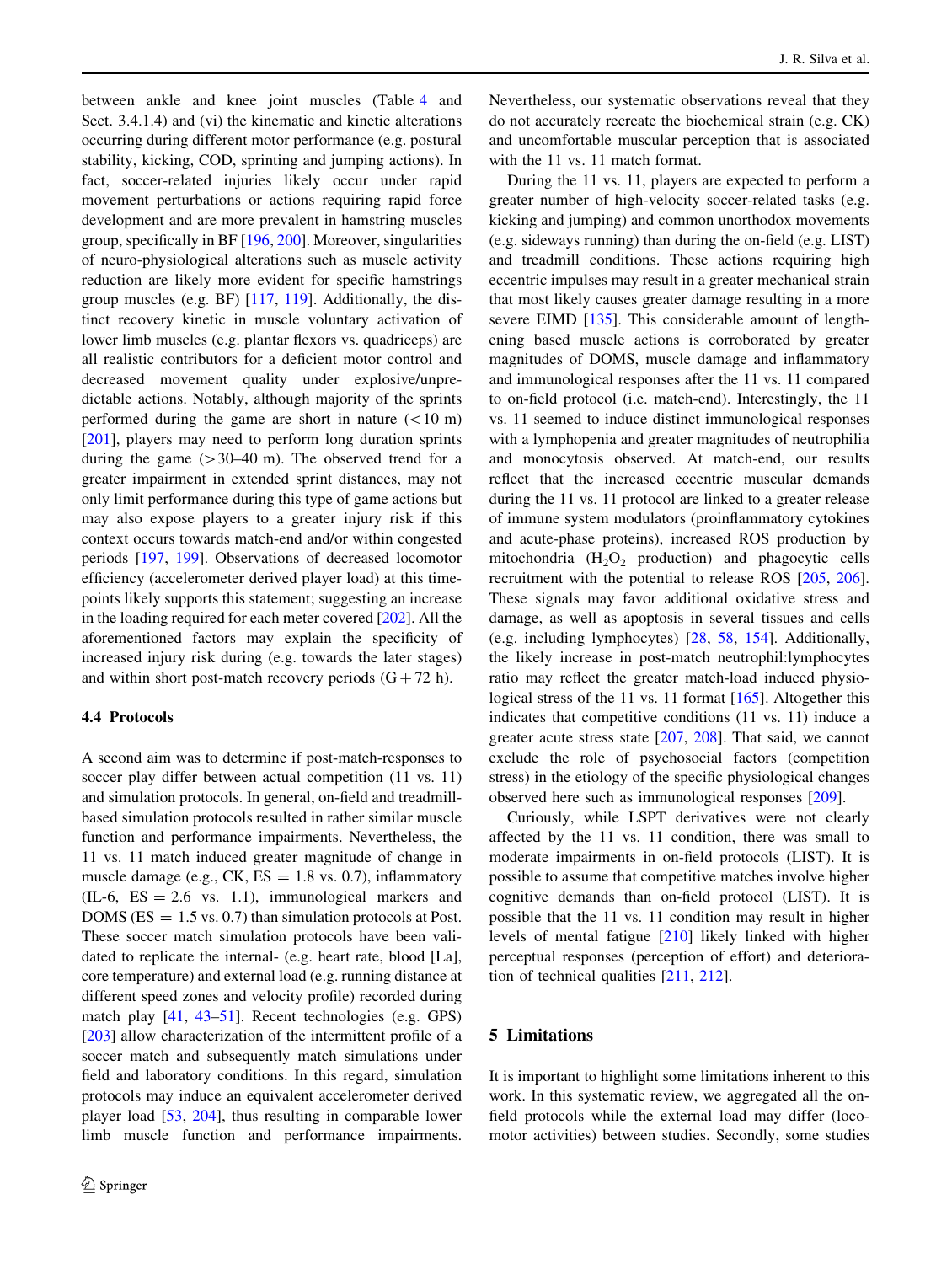do not precisely report the time point of blood collection at match-end (e.g. 10, 20, 30 min Post) that may have influenced the observed concentration/activity of the analyzed marker. This limitation is also present in the different postmatch measurements that were adjusted to a 24-h period, for example, a  $G + 18$  h measurement was included as a  $G + 24$ -h time-point in our analysis. Finally, the different protocols used to characterize the games have been performed on different surfaces (grass, artificial turf vs. synthetic), under different environmental conditions, and with players from different training status and gender. Nevertheless, future systematic analysis are necessary to clarify the role played by gender, surface and/or environment conditions in modulating the physiological responses to match-play or soccer-specific endurance exercise [\[27](#page-39-0), [101](#page-41-0), [121,](#page-42-0) [123,](#page-42-0) [135,](#page-42-0) [213](#page-44-0)].

# 6 Conclusion

This paper provides a systematic review of the literature that has reported the time-course of match-related fatigue and recovery in soccer. The current findings show that soccer match alters the levels of muscle-injury markers, inflammation and immunological cell tracking, impairs physical performance and exacerbates perceptual responses until at least 72 h post-match. Specific performance capabilities (e.g. sprint vs. jumping abilities) likely present distinct recovery profiles, resulting in player physical performance impairments at 72 h post-match. Coaches must alter the structure (e.g. recovery times) and contents of the training sessions to manage efficiently the training load within this time-frame. Our results support the International Olympic Committee consensus that soccer matches should be interspersed by at least 96 h to protect players from injury [\[214](#page-44-0), [215](#page-44-0)]. However, to date, this recommendation has still not been taken in consideration by some sports governing bodies [[216\]](#page-44-0).

Additionally, the 11 vs. 11 game may elicit greater magnitude of load than simulated protocols at specific biochemical (e.g. CK) and perceptual levels (e.g. DOMS). Nevertheless, given that on-field and treadmill-based simulation protocols resulted in similar muscle function and performance impairments, such protocols could particularly be useful to assist players in the return to play process. This would allow injured players to experience a progressive 'real' match physical strain. Another advantage is that it permits assessing the effectiveness of specific interventions (e.g. eccentric training) on these outcomes measured here in a controlled environment. Nevertheless, medical staff and researches should consider the distinct biochemical and perceptual responses when evaluating players readiness to return to 'real competition' or assessing the effectiveness of specific interventions (e.g. eccentric training) on these biochemical and perceptual-related endpoints.

# 7 Practical Applications

Our systematic analysis suggests that the extent of the recovery period cannot consist in a 'one size fits all approach' and that an inadequate exposure (high training load) during this recovery window may be harmful. Medical and technical staffs are called to implement methods that may optimize player's physiological and psychological states. Particularly, match-related monitoring techniques may allow predicting the extent of residual fatigue (e.g. acute match activity in the game vs. chronic match exposure). The extended recovery period for CMJ and hamstrings strength, CK and DOMS would suggest that these parameters should be included in a monitoring test battery. In this regard, hand-held dynamometers (cost-effective) and/or portable force plates that are reliable and sensitive [\[217](#page-44-0), [218\]](#page-44-0) would be easy to use devices. However, the observed changes in testing measures should be interpreted as meaningful ones (e.g. smallest worthwhile change) [[65\]](#page-40-0) and, to date, the use of individual reference ranges (e.g. CK) seems to constitute the better strategy for monitoring muscle recovery [\[219](#page-44-0)]. The similar impairments in hamstrings eccentric and isometric strength during the 48-h period further reinforce the use of MVIC to assess the recovery of hamstrings contractile properties. The more severe DOMS that is associated to eccentric testing further reinforces of the use of MVIC to assess the recovery of hamstrings contractile properties may be preferred.

Additionally, other strategies such as nutritional intake are considered as key factors to improve player's performance and recovery should be considered, and may contribute to preventing the undesirable physiological effects of match-induced peripheral (e.g. glycogen depletion) and central fatigue (e.g. branched-chain amino acids) [\[220–224](#page-44-0)]. Meta-analytic investigations suggest that specific recovery strategies such as massage, cold water immersion and wearing compression garments may assist in decrease the match-induced physiological and/or psychological alterations [\[225–227](#page-44-0)]. Finally, training status optimization by including, among others, strength training (e.g. increase maximal eccentric force and endurance capabilities of hamstrings muscle groups, prevent hamstrings shift towards shorter length and the repeat-bouteffect) and manipulation of the timing effect of neuromuscular training (e.g. under fatigue) may be key to optimizing recovery of muscle function and reducing the injury risk [[13,](#page-39-0) [14,](#page-39-0) [177](#page-43-0), [228–231](#page-44-0)]. In fact, recovery of muscle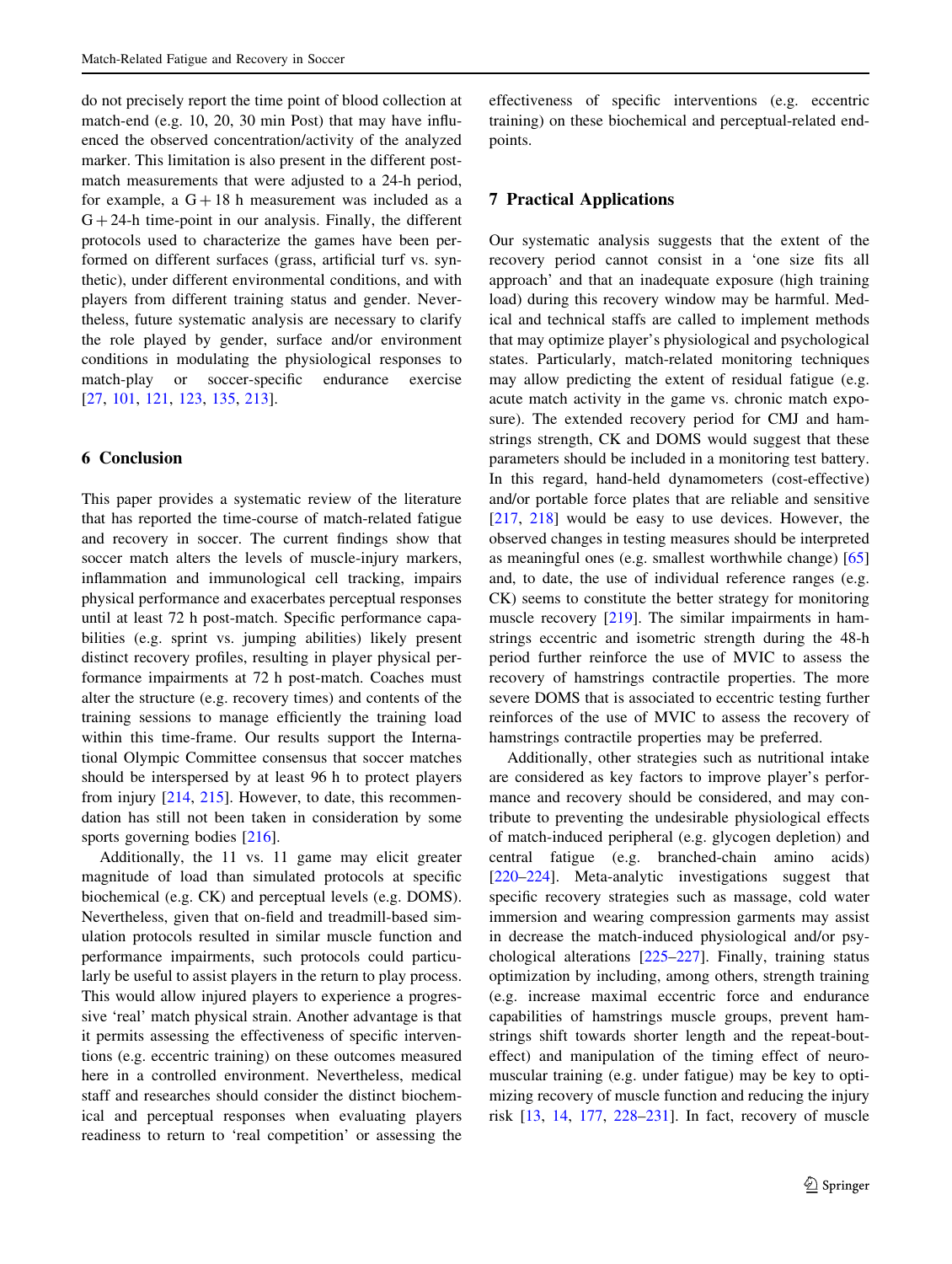<span id="page-39-0"></span>function should remain the primary target of an intervention aiming performance and decreasing injury [[183\]](#page-43-0).

#### Compliance with Ethical Standards

Funding No funding was obtained for the preparation of this article.

Conflicts of Interest Joao Silva, Michael Rumpf, Maxime Hertzog, Carlo Castagna, Abdelaziz Farooq, Olivier Girard and Karim Hader declare that they have no conflicts of interest.

### References

- 1. Shephard RJ. Biology and medicine of soccer: an update. J Sports Sci. 1999;17(10):757–86.
- 2. Reilly T, Gilbourne D. Science and football: a review of applied research in the football codes. J Sports Sci. 2003;21(9):693–705.
- 3. Stolen T, Chamari K, Castagna C, Wisloff U. Physiology of soccer: an update. Sports Med. 2005;35(6):501–36.
- 4. Svensson M, Drust B. Testing soccer players. J Sports Sci. 2005;23(6):601–18.
- 5. Bangsbo J, Mohr M, Krustrup P. Physical and metabolic demands of training and match-play in the elite football player. J Sports Sci. 2006;24(7):665–74.
- 6. Bangsbo J, Iaia FM, Krustrup P. Metabolic response and fatigue in soccer. Int J Sports Physiol Perform. 2007;2(2):111–27.
- 7. Lees A, Nolan L. The biomechanics of soccer: a review. J Sports Sci. 1998;16(3):211–34.
- 8. Lees A, Asai T, Andersen TB, Nunome H, Sterzing T. The biomechanics of kicking in soccer: a review. J Sports Sci. 2010;28(8):805–17.
- 9. Hoff J, Helgerud J. Endurance and strength training for soccer players: physiological considerations. Sports Med. 2004;34(3):165–80.
- 10. Hoff J. Training and testing physical capacities for elite soccer players. J Sports Sci. 2005;23(6):573–82.
- 11. Iaia FM, Rampinini E, Bangsbo J. High-intensity training in football. Int J Sports Physiol Perform. 2009;4(3):291–306.
- 12. Hill-Haas SV, Dawson B, Impellizzeri FM, Coutts AJ. Physiology of small-sided games training in football: a systematic review. Sports Med. 2011;41(3):199–220.
- 13. Silva JR, Nassis GP, Rebelo A. Strength training in soccer with a specific focus on highly trained players. Sports Med Open. 2015;2(1):1–27.
- 14. Silva JR, Brito J, Akenhead R, Nassis GP. The transition period in soccer: a window of opportunity. Sports Med. 2016;46(3):305–13.
- 15. Mohr M, Krustrup P, Bangsbo J. Fatigue in soccer: a brief review. J Sports Sci. 2005;23(6):593–9.
- 16. Reilly T, Ekblom B. The use of recovery methods post-exercise. J Sports Sci. 2005;23(6):619–27.
- 17. Reilly T, Drust B, Clarke N. Muscle fatigue during football match-play. Sports Med. 2008;38(5):357–67.
- 18. Nedelec M, McCall A, Carling C, Legall F, Berthoin S, Dupont G. Recovery in soccer: part I—post-match fatigue and time course of recovery. Sports Med. 2012;42(12):997–1015.
- 19. Nedelec M, McCall A, Carling C, Legall F, Berthoin S, Dupont G. Recovery in soccer : part II—recovery strategies. Sports Med. 2013;43(1):9–22.
- 20. Shamseer L, Moher D, Clarke M, Ghersi D, Liberati A, Petticrew M, et al. Preferred reporting items for systematic review and meta-analysis protocols (PRISMA-P) 2015: elaboration and explanation. BMJ. 2015;349:g7647.
- 21. Barnes C, Archer DT, Hogg B, Bush M, Bradley PS. The evolution of physical and technical performance parameters in the english premier league. Int J Sports Med. 2014;35(13):1095–100.
- 22. Bush M, Barnes C, Archer DT, Hogg B, Bradley PS. Evolution of match performance parameters for various playing positions in the English Premier League. Hum Mov Sci. 2014;39C:1–11.
- 23. Silva JR, Magalhaes J, Ascensao A, Seabra AF, Rebelo AN. Training status and match activity of professional soccer players throughout a season. J Strength Cond Res. 2013;27(1):20–30.
- 24. Russell M, Sparkes W, Northeast J, Cook CJ, Bracken RM, Kilduff LP. Relationships between match activities and peak power output and Creatine Kinase responses to professional reserve team soccer match-play. Hum Mov Sci. 2016;45:96–101.
- 25. Silva JR, Ascensao A, Marques F, Seabra A, Rebelo A, Magalhaes J. Neuromuscular function, hormonal and redox status and muscle damage of professional soccer players after a high-level competitive match. Eur J Appl Physiol. 2013;113(9):2193–201.
- 26. Hader K, Mendez-Villanueva A, Ahmaidi S, Williams BK, Buchheit M. Changes of direction during high-intensity intermittent runs: neuromuscular and metabolic responses. BMC Sports Sci Med Rehab. 2014;6(1):2.
- 27. Girard O, Nybo L, Mohr M, Racinais S. Plantar flexor neuromuscular adjustments following match-play football in hot and cool conditions. Scand J Med Sci Sports. 2015;25(Suppl 1):154–63.
- 28. Magalhaes J, Rebelo A, Oliveira E, Silva JR, Marques F, Ascensao A. Impact of Loughborough Intermittent Shuttle Test versus soccer match on physiological, biochemical and neuromuscular parameters. Eur J Appl Physiol. 2010;108(1):39–48.
- 29. Ispirlidis I, Fatouros IG, Jamurtas AZ, Nikolaidis MG, Michailidis I, Douroudos I, et al. Time-course of changes in inflammatory and performance responses following a soccer game. Clin J Sport Med. 2008;18(5):423–31.
- 30. Andersson H, Raastad T, Nilsson J, Paulsen G, Garthe I, Kadi F. Neuromuscular fatigue and recovery in elite female soccer: effects of active recovery. Med Sci Sports Exerc. 2008;40(2):372–80.
- 31. Paul DJ, Bradley PS, Nassis GP. Factors affecting match running performance of elite soccer players: shedding some light on the complexity. Int J Sports Physiol Perform. 2015;10(4):516–9.
- 32. Halson SL. Monitoring training load to understand fatigue in athletes. Sports Med. 2014;44(Suppl 2):S139–47.
- 33. Gabbett TJ, Hulin BT, Blanch P, Whiteley R. High training workloads alone do not cause sports injuries: how you get there is the real issue. Br J Sports Med. 2016;50(8):444–5.
- 34. Gabbett TJ, Domrow N. Relationships between training load, injury, and fitness in sub-elite collision sport athletes. J Sports Sci. 2007;25(13):1507–19.
- 35. Gabbett TJ. The training-injury prevention paradox: should athletes be training smarter and harder? Br J Sports Med. 2016;50(5):273–80.
- 36. Carling C, Gall FL, Reilly TP. Effects of physical efforts on injury in elite soccer. Int J Sports Med. 2010;31(3):180–5.
- 37. Dupont G, Nedelec M, McCall A, McCormack D, Berthoin S, Wisloff U. Effect of 2 soccer matches in a week on physical performance and injury rate. Am J Sports Med. 2010;38(9):1752–8.
- 38. Dellal A, Lago-Penas C, Rey E, Chamari K, Orhant E. The effects of a congested fixture period on physical performance, technical activity and injury rate during matches in a professional soccer team. Br J Sports Med. 2013 Feb 25.
- 39. Bengtsson H, Ekstrand J, Hagglund M. Muscle injury rates in professional football increase with fixture congestion: an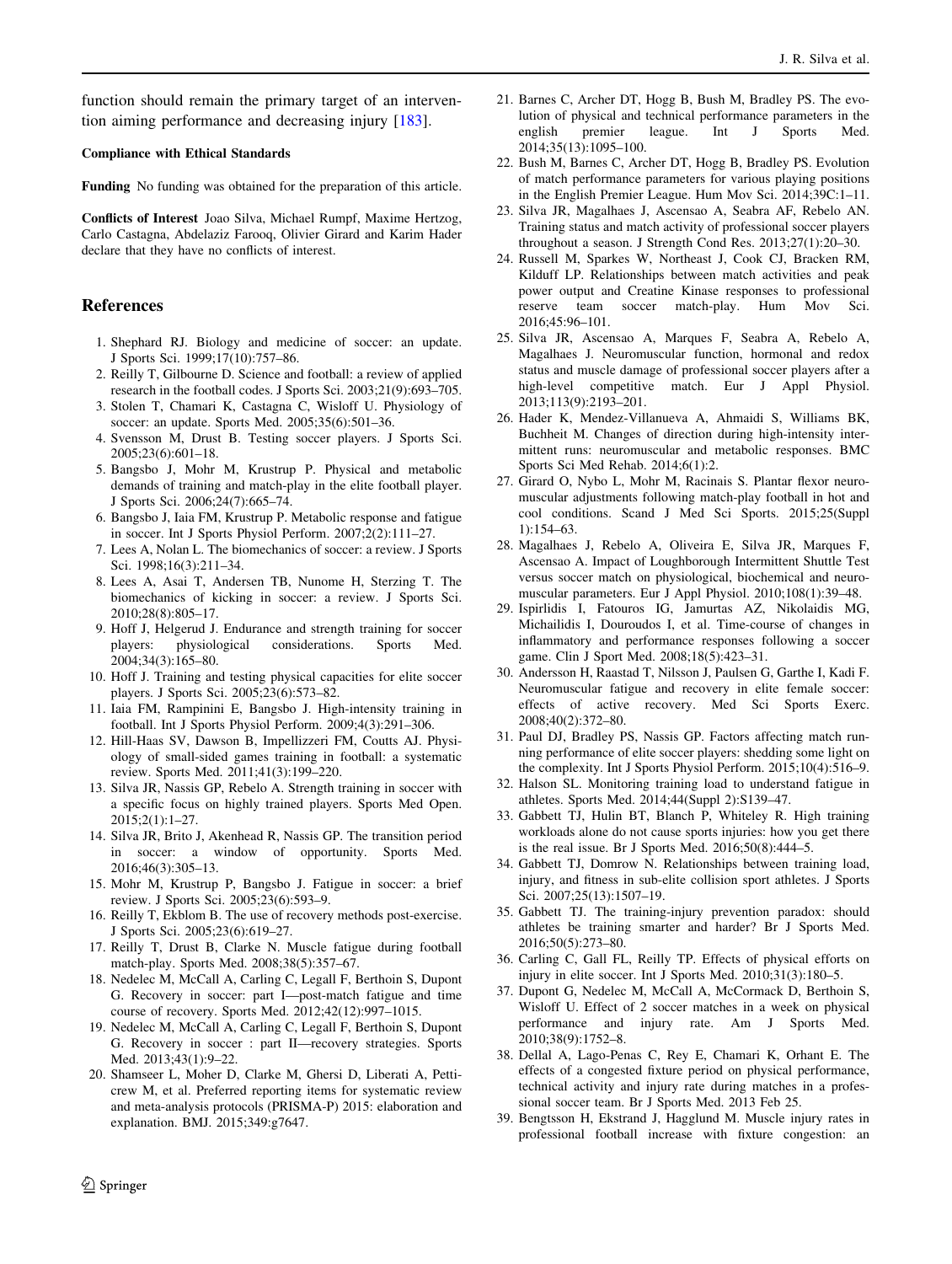<span id="page-40-0"></span>11-year follow-up of the UEFA Champions League injury study. Br J Sports Med. 2013;47(12):743–7.

- 40. Lago-Penas C, Rey E, Lago-Ballesteros J, Casais L, Dominguez E. The influence of a congested calendar on physical performance in elite soccer. J Strength Cond Res. 2011;25(8):2111–7.
- 41. Nicholas CW, Nuttall FE, Williams C. The loughborough intermittent shuttle test: a field test that simulates the activity pattern of soccer. J Sports Sci. 2000;18(2):97–104.
- 42. Russell M, Benton D, Kingsley M. The effects of fatigue on soccer skills performed during a soccer match simulation. Int J Sports Physiol Perform. 2011;6(2):221–33.
- 43. Stone KJ, Oliver JL, Hughes MG, Stembridge MR, Newcombe DJ, Meyers RW. Development of a soccer simulation protocol to include repeated sprints and agility. Int J Sports Physiol Perform. 2011;6(3):427–31.
- 44. Small K, McNaughton L, Greig M, Lovell R. The effects of multidirectional soccer-specific fatigue on markers of hamstring injury risk. J Sci Med Sports Sports Med Aust. 2010;13(1):120–5.
- 45. Sirotic AC, Coutts AJ. The reliability of physiological and performance measures during simulated team-sport running on a non-motorised treadmill. J Sci Med Sports Sports Med Aust. 2008;11(5):500–9.
- 46. Drust B, Reilly T, Cable NT. Physiological responses to laboratory-based soccer-specific intermittent and continuous exercise. J Sports Sci. 2000;18(11):885–92.
- 47. Bendiksen M, Bischoff R, Randers MB, Mohr M, Rollo I, Suetta C, et al. The Copenhagen Soccer Test: physiological response and fatigue development. Med Sci Sports Exerc. 2012;44(8):1595–603.
- 48. Greig MP, McNaughton LR, Lovell RJ. Physiological and mechanical response to soccer-specific intermittent activity and steady-state activity. Res Sports Med. 2006;14(1):29–52.
- 49. Robineau J, Jouaux T, Lacroix M, Babault N. Neuromuscular fatigue induced by a 90-minute soccer game modeling. J Strength Cond Res. 2012;26(2):555–62.
- 50. Lovell R, Knapper B, K. S. Physiological responses to SAFT90: a new soccer-specific match simulation. In: Verona-Ghirada Team Sports Conference Proceedings 2008.
- 51. Russell M, Rees G, Benton D, Kingsley M. An exercise protocol that replicates soccer match-play. Int J Sports Med. 2011;32(7):511–8.
- 52. Aldous JW, Akubat I, Chrismas BC, Watkins SL, Mauger AR, Midgley AW, et al. The reliability and validity of a soccerspecific nonmotorised treadmill simulation (intermittent soccer performance test). J Strength Cond Res. 2014;28(7): 1971–80.
- 53. Page RM, Marrin K, Brogden CM, Greig M. Biomechanical and physiological response to a contemporary soccer match-play simulation. J Strength Cond Res. 2015;29(10):2860–6.
- 54. Small K, McNaughton LR, Greig M, Lohkamp M, Lovell R. Soccer fatigue, sprinting and hamstring injury risk. Int J Sports Med. 2009;30(8):573–8.
- 55. Page RM, Marrin K, Brogden CM, Greig M. The biomechanical and physiological response to repeated soccer-specific simulations interspersed by 48 or 72 hours recovery. Phys Ther Sport. 2016;22:81–7.
- 56. Liberati A, Altman DG, Tetzlaff J, Mulrow C, Gotzsche PC, Ioannidis JP, et al. The PRISMA statement for reporting systematic reviews and meta-analyses of studies that evaluate health care interventions: explanation and elaboration. PLoS Med. 2009;6(7):e1000100.
- 57. Powers SK, Jackson MJ. Exercise-induced oxidative stress: cellular mechanisms and impact on muscle force production. Physiol Rev. 2008;88(4):1243–76.
- 58. Brancaccio P, Lippi G, Maffulli N. Biochemical markers of muscular damage. Clin Chem Lab Med CCLM FESCC. 2010;48(6):757–67.
- 59. Racinais S, Oksa J. Temperature and neuromuscular function. Scand J Med Sci Sports. 2010;20(Suppl 3):1–18.
- 60. Racinais S, Mohr M, Buchheit M, Voss SC, Gaoua N, Grantham J, et al. Individual responses to short-term heat acclimatisation as predictors of football performance in a hot, dry environment. Br J Sports Med. 2012;46(11):810–5.
- 61. Ayala F, SAainz de Baranda P, De Ste Croix M, Santoja F. Absolute reliability of isokinetic measurements for estimating muscle function. Revista Internacional de Medecina y Ciencias de la Actividade Fisica y del Deporte 2013;13(52):799–830.
- 62. Rhea MR. Determining the magnitude of treatment effects in strength training research through the use of the effect size. J Strength Cond Res. 2004;18(4):918–20.
- 63. Borenstein M, Higgins J, Rothstein H. Introduction to metaanalysis (statistics and practice). In: Sons JW, editor. 2009.
- 64. Hedges L, Olkin I. Statistical methods for meta-analysis. New York: Academic Press; 1985.
- 65. Hopkins WG, Marshall SW, Batterham AM, Hanin J. Progressive statistics for studies in sports medicine and exercise science. Med Sci Sports Exerc. 2009;41(1):3–13.
- 66. Stone KJ, Hughes MG, Stembridge MR, Meyers RW, Newcombe DJ, Oliver JL. The influence of playing surface on physiological and performance responses during and after soccer simulation. Eur J Sport Sci. 2016;16(1):42–9.
- 67. Russell M, Kingsley MI. Changes in acid-base balance during simulated soccer match play. J Strength Cond Res. 2012;26(9):2593–9.
- 68. Pettersen SA, Krustrup P, Bendiksen M, Randers MB, Brito J, Bangsbo J, et al. Caffeine supplementation does not affect match activities and fatigue resistance during match play in young football players. J Sports Sci. 2014;32(20):1958–65.
- 69. Ostojic SM, Mazic S. Effects of a carbohydrate-electrolyte drink on specific soccer tests and performance. J Sports Sci Med. 2002;1(2):47–53.
- 70. Mohr M, Nybo L, Grantham J, Racinais S. Physiological responses and physical performance during football in the heat. PLoS One. 2012;7(6):e39202.
- 71. Mohr M, Draganidis D, Chatzinikolaou A, Barbero-Alvarez JC, Castagna C, Douroudos I, et al. Muscle damage, inflammatory, immune and performance responses to three football games in 1 week in competitive male players. Eur J Appl Physiol. 2015 Sep 16.
- 72. Krustrup P, Zebis M, Jensen JM, Mohr M. Game-induced fatigue patterns in elite female soccer. J Strength Cond Res. 2010;24(2):437–41.
- 73. Krustrup P, Mohr M, Steensberg A, Bencke J, Kjaer M, Bangsbo J. Muscle and blood metabolites during a soccer game: implications for sprint performance. Med Sci Sports Exerc. 2006;38(6):1165–74.
- 74. Hulton AT, Gregson W, Maclaren D, Doran DA. Effects of GI meals on intermittent exercise. Int J Sports Med. 2012;33(9):756–62.
- 75. Gravina L, Ruiz F, Lekue JA, Irazusta J, Gil SM. Metabolic impact of a soccer match on female players. J Sports Sci. 2011;29(12):1345–52.
- 76. Fatouros IG, Chatzinikolaou A, Douroudos II, Nikolaidis MG, Kyparos A, Margonis K, et al. Time-course of changes in oxidative stress and antioxidant status responses following a soccer game. J Strength Cond Res. 2010;24(12):3278–86.
- 77. Edwards AM, Clark NA. Thermoregulatory observations in soccer match play: professional and recreational level applications using an intestinal pill system to measure core temperature. Br J Sports Med. 2006;40(2):133–8.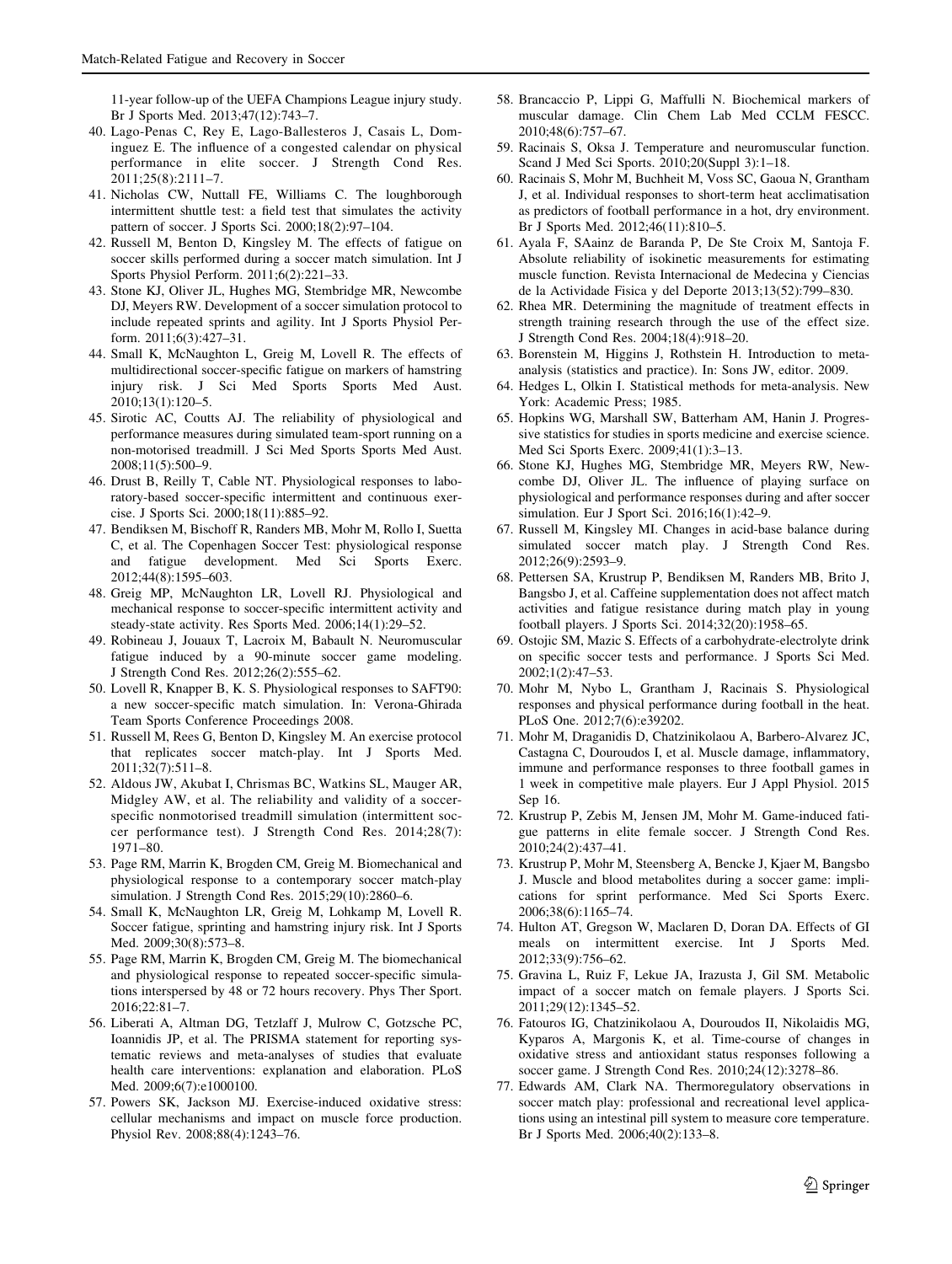- <span id="page-41-0"></span>78. Costa CSCD, Barbosa MA, Spineti J, Pedrosa CM, Pierucci APTR. Oxidative stress biomarkers response to exercise in Brazilian Junior soccer players. Food Nutr Sci. 2011;02(05):407–13.
- 79. Bishop NC, Blannin AK, Robson PJ, Walsh NP, Gleeson M. The effects of carbohydrate supplementation on immune responses to a soccer-specific exercise protocol. J Sports Sci. 1999;17(10):787–96.
- 80. Ali A, Williams C, Nicholas CW, Foskett A. The influence of carbohydrate-electrolyte ingestion on soccer skill performance. Med Sci Sports Exerc. 2007;39(11):1969–76.
- 81. Ali A, Williams C. Carbohydrate ingestion and soccer skill performance during prolonged intermittent exercise. J Sports Sci. 2009;27(14):1499–508.
- 82. Alghannam AF. Carbohydrate-protein ingestion improves subsequent running capacity towards the end of a football-specific intermittent exercise. Appl Physiol Nutr Metab. 2011;36(5):748–57.
- 83. Abbey EL, Rankin JW. Effect of ingesting a honey-sweetened beverage on soccer performance and exercise-induced cytokine response. Int J Sport Nutr Exerc Metab. 2009;19(6):659–72.
- 84. Bendiksen M, Pettersen SA, Ingebrigtsen J, Randers MB, Brito J, Mohr M, et al. Application of the Copenhagen soccer test in high-level women players - locomotor activities, physiological response and sprint performance. Hum Mov Sci. 2013;32(6):1430–42.
- 85. Apostolidis N, Bogdanis GC, Kostopoulos N, Souglis A, Papadopoulos C. Changes in the lipid profile of elite basketball and soccer players after a match. Res Sports Med. 2014;22(1):100–10.
- 86. Colombini A, Machado M, Lombardi G, Lanteri P, Banfi G. Modifications of biochemical parameters related to protein metabolism and renal function in male soccer players after a match. J Sports Med Phys Fitness. 2014;54(5):658–64.
- 87. Tsubakihara T, Umeda T, Takahashi I, Matsuzaka M, Iwane K, Tanaka M, et al. Effects of soccer matches on neutrophil and lymphocyte functions in female university soccer players. Lumin J Biol Chem Lumin. 2013;28(2):129–35.
- 88. Thorpe R, Sunderland C. Muscle damage, endocrine, and immune marker response to a soccer match. J Strength Cond Res. 2012;26(10):2783–90.
- 89. Souglis AG, Papapanagiotou A, Bogdanis GC, Travlos AK, Apostolidis NG, Geladas ND. Comparison of inflammatory responses to a soccer match between elite male and female players. J Strength Cond Res. 2015;29(5):1227–33.
- 90. Souglis A, Bogdanis GC, Giannopoulou I, Papadopoulos C, Apostolidis N. Comparison of inflammatory responses and muscle damage indices following a soccer, basketball, volleyball and handball game at an elite competitive level. Res Sports Med. 2015;23(1):59–72.
- 91. Russell M, Northeast J, Atkinson G, Shearer DA, Sparkes W, Cook CJ, et al. Between-match variability of peak power output and creatine kinase responses to soccer match-play. J Strength Cond Res. 2015;29(8):2079–85.
- 92. Romagnoli M, Sanchis-Gomar F, Alis R, Risso-Ballester J, Bosio A, Graziani RL et al. Changes in muscle damage, inflammation, and fatigue-related parameters in young elite soccer players after a match. J Sports Med Phys Fitness. 2015 Nov 11.
- 93. Rampinini E, Bosio A, Ferraresi I, Petruolo A, Morelli A, Sassi A. Match-related fatigue in soccer players. Med Sci Sports Exerc. 2011;43(11):2161–70.
- 94. Nedelec M, Wisloff U, McCall A, Berthoin S, Dupont G. Recovery after an intermittent test. Int J Sports Med. 2012 Dec 20.
- 95. Nedelec M, McCall A, Carling C, Legall F, Berthoin S, Dupont G. The influence of soccer playing actions on the recovery kinetics after a soccer match. J Strength Cond Res. 2013 Oct 29.
- 96. Naclerio F, Larumbe-Zabala E, Cooper R, Allgrove J, Earnest CP. A multi-ingredient containing carbohydrate, proteins Lglutamine and L-carnitine attenuates fatigue perception with no effect on performance, muscle damage or immunity in soccer players. PLoS One. 2015;10(4):e0125188.
- 97. Krustrup P, Ortenblad N, Nielsen J, Nybo L, Gunnarsson TP, Iaia FM, et al. Maximal voluntary contraction force, SR function and glycogen resynthesis during the first 72 h after a high-level competitive soccer game. Eur J Appl Physiol. 2011;111(12):2987–95.
- 98. Jamurtas AZ, Douroudos, II, Deli CK, Draganidis D, Chatzinikolaou A, Mohr M et al. Iron status markers are only transiently affected by a football game. J Sports Sci 2015;1–12.
- 99. Gunnarsson TP, Bendiksen M, Bischoff R, Christensen PM, Lesivig B, Madsen K, et al. Effect of whey protein- and carbohydrate-enriched diet on glycogen resynthesis during the first 48 h after a soccer game. Scand J Med Sci Sports. 2013;23(4):508–15.
- 100. Gatterer H, Schenk K, Wille M, Murnig P, Burtscher M. Effects of massage under hypoxic conditions on exercise-induced muscle damage and physical strain indices in professional soccer players. Biol Sport Inst Sport. 2013;30(2):81–3.
- 101. Akkurt S, Sucan S, Gumus A, Karakus M, Yilmaz A, Saka T. Comparison of muscle damage in Turkish collegian soccer players after playing matches on artificial and natural turf fields. Anthropologist. 2015;20(3):423–9.
- 102. Sanchis-Gomar F, Bonaguri C, Aloe R, Pareja-Galeano H, Martinez-Bello V, Gomez-Cabrera MC, et al. Effects of acute exercise and xanthine oxidase inhibition on novel cardiovascular biomarkers. Transl Res J Lab Clin Med. 2013;162(2):102–9.
- 103. Papapanagiotou A, Gissis I, Papadopoulos C, Souglis A, Bogdanis GC, Giosos I, et al. Changes in homocysteine and 8-iso-PGF(2a) levels in football and hockey players after a match. Res Sports Med. 2011;19(2):118–28.
- 104. Andersson H, Karlsen A, Blomhoff R, Raastad T, Kadi F. Plasma antioxidant responses and oxidative stress following a soccer game in elite female players. Scand J Med Sci Sports. 2010;20(4):600–8.
- 105. Andersson H, Karlsen A, Blomhoff R, Raastad T, Kadi F. Active recovery training does not affect the antioxidant response to soccer games in elite female players. Br J Nutr. 2010;1–8.
- 106. Andersson H, Bohn SK, Raastad T, Paulsen G, Blomhoff R, Kadi F. Differences in the inflammatory plasma cytokine response following two elite female soccer games separated by a 72-h recovery. Scand J Med Sci Sports. 2010;20(5):740–7.
- 107. Papacosta E, Nassis GP. Saliva as a tool for monitoring steroid, peptide and immune markers in sport and exercise science. J Sci Med Sports Sports Med Aust. 2011;14(5):424–34.
- 108. Cohen DD, Zhao B, Okwera B, Matthews MJ, Delextrat A. Angle-specific eccentric hamstring fatigue after simulated soccer. Int J Sports Physiol Perform. 2015;10(3):325–31.
- 109. de Abreu Camarda SR, Denadai BS. Does muscle imbalance affect fatigue after soccer specific intermittent protocol? J Sci Med Sports Sports Med Aust. 2012;15(4):355–60.
- 110. Delextrat A, Baker J, Cohen DD, Clarke ND. Effect of a simulated soccer match on the functional hamstrings-to-quadriceps ratio in amateur female players. Scand J Med Sci Sports. 2013;23(4):478–86.
- 111. Gleeson NP, Reilly T, Mercer TH, Rakowski S, Rees D. Influence of acute endurance activity on leg neuromuscular and musculoskeletal performance. Med Sci Sports Exerc. 1998;30(4):596–608.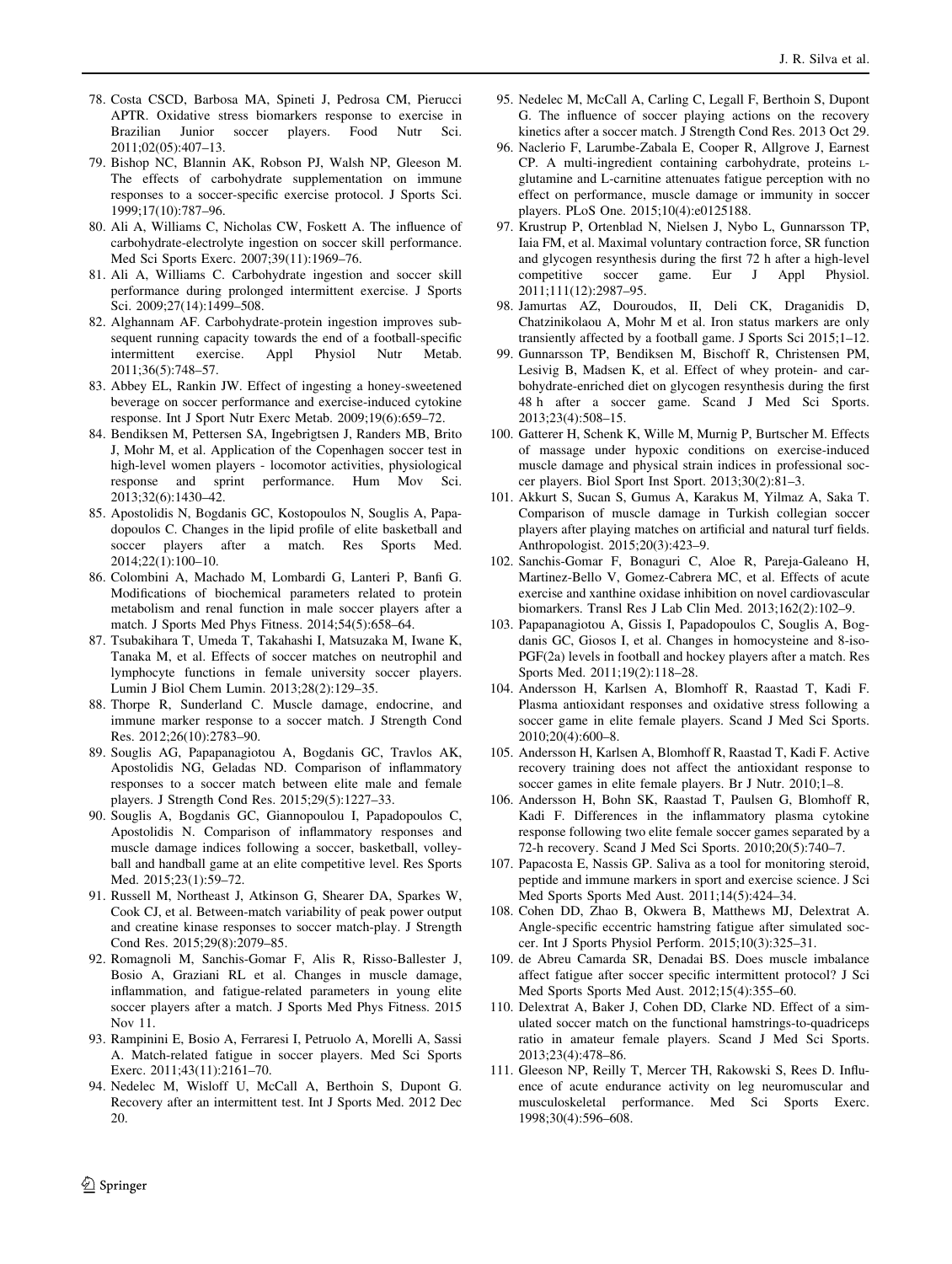- <span id="page-42-0"></span>112. Greco CC, da Silva WL, Camarda SR, Denadai BS. Fatigue and rapid hamstring/quadriceps force capacity in professional soccer players. Clin Physiol Funct Imaging. 2013;33(1):18–23.
- 113. Jones RI, Ryan B, Todd AI. Muscle fatigue induced by a soccer match-play simulation in amateur Black South African players. J Sports Sci. 2015;33(12):1305–11.
- 114. Lovell R, Midgley A, Barrett S, Carter D, Small K. Effects of different half-time strategies on second half soccer-specific speed, power and dynamic strength. Scand J Med Sci Sports. 2013;23(1):105–13.
- 115. Rahnama N, Reilly T, Lees A, Graham-Smith P. Muscle fatigue induced by exercise simulating the work rate of competitive soccer. J Sports Sci. 2003;21(11):933–42.
- 116. Coratella G, Bellin G, Beato M, Schena F. Fatigue affects peak joint torque angle in hamstrings but not in quadriceps. J Sports Sci. 2015;33(12):1276–82.
- 117. Thorlund JB, Aagaard P, Madsen K. Rapid muscle force capacity changes after soccer match play. Int J Sports Med. 2009;30(4):273–8.
- 118. Greig M, Siegler JC. Soccer-specific fatigue and eccentric hamstrings muscle strength. J Athl Train. 2009;44(2):180-4.
- 119. Marshall PW, Lovell R, Jeppesen GK, Andersen K, Siegler JC. Hamstring muscle fatigue and central motor output during a simulated soccer match. PLoS One. 2014;9(7):e102753.
- 120. Greig M. The influence of soccer-specific fatigue on peak isokinetic torque production of the knee flexors and extensors. Am J Sports Med. 2008;36(7):1403–9.
- 121. Nedelec M, McCall A, Carling C, Le Gall F, Berthoin S, Dupont G. Physical performance and subjective ratings after a soccerspecific exercise simulation: comparison of natural grass versus artificial turf. J Sports Sci. 2013;31(5):529–36.
- 122. Nagahara R, Morin JB, Koido M. Impairment of sprint mechanical properties in an actual soccer match: a pilot study. Int J Sports Physiol Perform. 2016 Jan 18.
- 123. Hughes MG, Birdsey L, Meyers R, Newcombe D, Oliver JL, Smith PM, et al. Effects of playing surface on physiological responses and performance variables in a controlled football simulation. J Sports Sci. 2013;31(8):878–86.
- 124. Edholm P, Krustrup P, Randers MB. Half-time re-warm up increases performance capacity in male elite soccer players. Scand J Med Sci Sports. 2014 Apr 30.
- 125. Greig M. The influence of soccer-specific activity on the kinematics of an agility sprint. Eur J Sport Sci. 2009;9(1):23–33.
- 126. Mohr M, Mujika I, Santisteban J, Randers MB, Bischoff R, Solano R, et al. Examination of fatigue development in elite soccer in a hot environment: a multi-experimental approach. Scand J Med Sci Sports. 2010;20(Suppl 3):125–32.
- 127. Greig M, Walker-Johnson C. The influence of soccer-specific fatigue on functional stability. Phys Therap Sport. 2007;8(4):185–90.
- 128. Greig M, McNaughton L. Soccer-specific fatigue decreases reactive postural control with implications for ankle sprain injury. Res Sports Med. 2014;22(4):368–79.
- 129. Brito J, Fontes I, Ribeiro F, Raposo A, Krustrup P, Rebelo A. Postural stability decreases in elite young soccer players after a competitive soccer match. Phys Ther Sport. 2012;13(3):175–9.
- 130. Mohr M, Krustrup P, Nybo L, Nielsen JJ, Bangsbo J. Muscle temperature and sprint performance during soccer matches– beneficial effect of re-warm-up at half-time. Scand J Med Sci Sports. 2004;14(3):156–62.
- 131. Ali A, Williams C, Hulse M, Strudwick A, Reddin J, Howarth L, et al. Reliability and validity of two tests of soccer skill. J Sports Sci. 2007;25(13):1461–70.
- 132. Gant N, Ali A, Foskett A. The influence of caffeine and carbohydrate coingestion on simulated soccer performance. Int J Sport Nutr Exerc Metab. 2010;20(3):191–7.
- 133. Rampinini E, Impellizzeri FM, Castagna C, Azzalin A, Ferrari Bravo D, Wisloff U. Effect of match-related fatigue on shortpassing ability in young soccer players. Med Sci Sports Exerc. 2008;40(5):934–42.
- 134. Kellis E, Katis A, Vrabas IS. Effects of an intermittent exercise fatigue protocol on biomechanics of soccer kick performance. Scand J Med Sci Sports. 2006;16(5):334–44.
- 135. Peake JM, Neubauer O, Della Gatta PA, Nosaka K. Muscle damage and inflammation during recovery from exercise. J Appl Physiol. 2016 Dec 29:jap 00971 2016.
- 136. Brancaccio P, Maffulli N, Limongelli FM. Creatine kinase monitoring in sport medicine. Br Med Bull. 2007;81–82:209–30.
- 137. Tee JC, Bosch AN, Lambert MI. Metabolic consequences of exercise-induced muscle damage. Sports Med. 2007;37(10):827–36.
- 138. Baird MF, Graham SM, Baker JS, Bickerstaff GF. Creatinekinase- and exercise-related muscle damage implications for muscle performance and recovery. J Nutr Metab. 2012;2012:960363.
- 139. Clarkson PM, Tremblay I. Exercise-induced muscle damage, repair, and adaptation in humans. J Appl Physiol. 1988;65(1):1–6.
- 140. Clarkson PM, Sayers SP. Etiology of exercise-induced muscle damage. Can J Appl Physiol. 1999;24(3):234–48.
- 141. Clarkson PM, Dedrick ME. Exercise-induced muscle damage, repair, and adaptation in old and young subjects. J Gerontol. 1988;43(4):M91–6.
- 142. Gissel H, Clausen T. Excitation-induced  $Ca^{2+}$  influx and skeletal muscle cell damage. Acta Physiol Scand. damage. Acta Physiol Scand. 2001;171(3):327–34.
- 143. Friden J, Lieber RL. Eccentric exercise-induced injuries to contractile and cytoskeletal muscle fibre components. Acta Physiol Scand. 2001;171(3):321–6.
- 144. Russell M, Sparkes W, Northeast J, Cook CJ, Love TD, Bracken RM, et al. Changes in acceleration and deceleration capacity throughout professional soccer match-play. J Strength Cond Res. 2014 Dec 2.
- 145. Bloomfield J, Polman R, O'Donoghue P. Physical demands of different positions in FA premier league soccer. J Sports Sci Med. 2007;6:63–70.
- 146. Akenhead R, Hayes PR, Thompson KG, French D. Diminutions of acceleration and deceleration output during professional football match play. J Sci Med Sports Sports Med Aust. 2013;16(6):556–61.
- 147. Oliver JL, De Ste Croix MB, Lloyd RS, Williams CA. Altered neuromuscular control of leg stiffness following soccer-specific exercise. Eur J Appl Physiol. 2014;114(11):2241–9.
- 148. Oliver J, Armstrong N, Williams C. Changes in jump performance and muscle activity following soccer-specific exercise. J Sports Sci. 2008;26(2):141–8.
- 149. de Hoyo M, Sanudo B, Carrasco L, Mateo-Cortes J, Dominguez-Cobo S, Fernandes O, et al. Effects of 10-week eccentric overload training on kinetic parameters during change of direction in football players. J Sports Sci. 2016;34(14):1380–7.
- 150. de Hoyo M, Cohen DD, Sanudo B, Carrasco L, Alvarez-Mesa A, Del Ojo JJ, et al. Influence of football match time-motion parameters on recovery time course of muscle damage and jump ability. J Sports Sci. 2016;34(14):1363–70.
- 151. Fischer CP. Interleukin-6 in acute exercise and training: what is the biological relevance? Exerc Immunol Rev. 2006;12:6–33.
- 152. Ascensao A, Rebelo A, Oliveira E, Marques F, Pereira L, Magalhaes J. Biochemical impact of a soccer match—analysis of oxidative stress and muscle damage markers throughout recovery. Clin Biochem. 2008;41(10–11):841–51.
- 153. Nikolaidis MG, Kyparos A, Spanou C, Paschalis V, Theodorou AA, Vrabas IS. Redox biology of exercise: an integrative and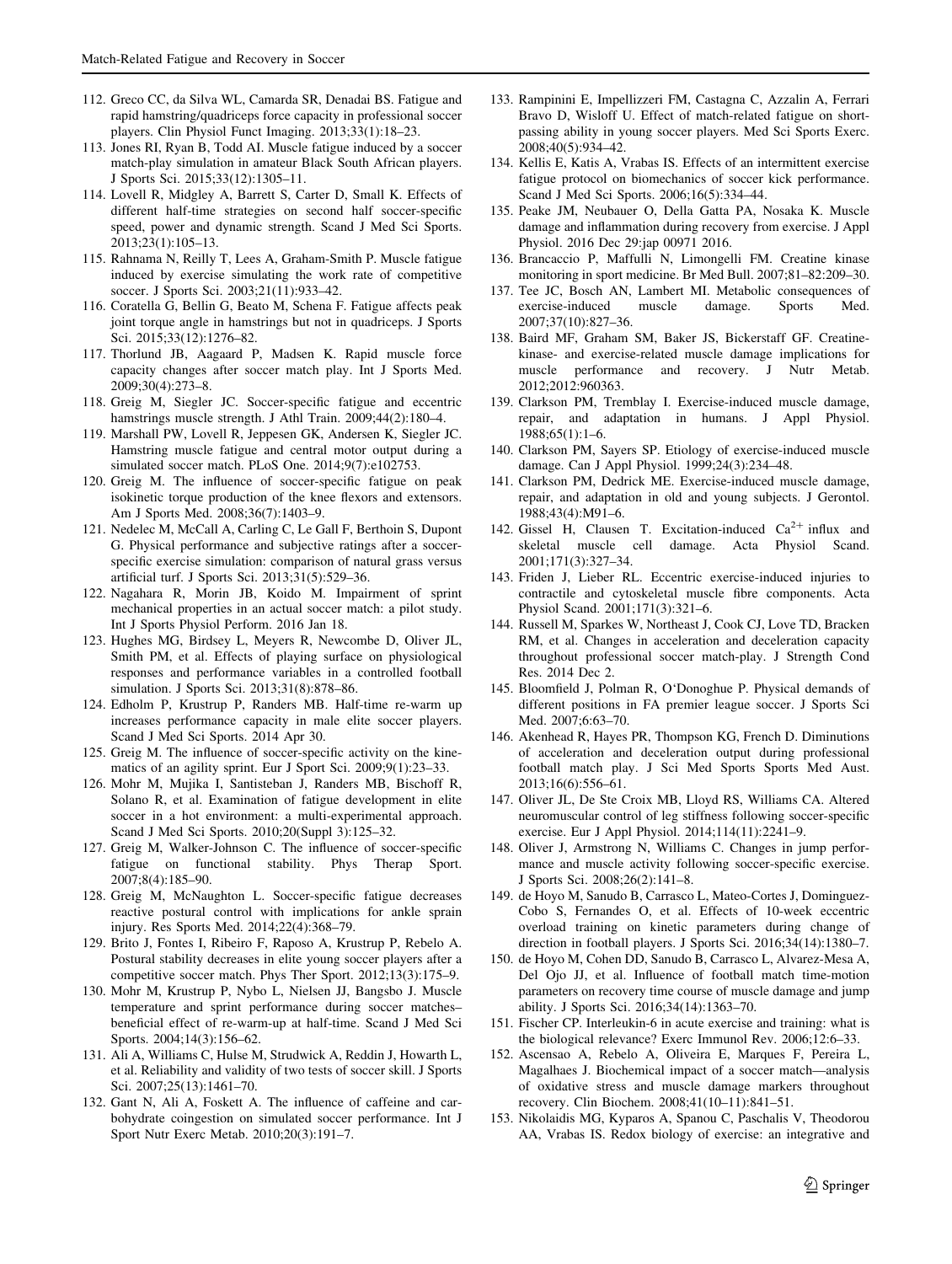<span id="page-43-0"></span>comparative consideration of some overlooked issues. J Exp Biol. 2012;215(Pt 10):1615–25.

- 154. Kannan K, Jain SK. Oxidative stress and apoptosis. Pathophysiol Off J Int Soc Pathophysiol. 2000;7(3):153–63.
- 155. Fisher-Wellman K, Bloomer RJ. Acute exercise and oxidative stress: a 30 year history. Dyn Med DM. 2009;8:1.
- 156. Bretscher P, Egger J, Shamshiev A, Trotzmuller M, Kofeler H, Carreira EM, et al. Phospholipid oxidation generates potent antiinflammatory lipid mediators that mimic structurally related proresolving eicosanoids by activating Nrf2. EMBO Mol Med. 2015;7(5):593–607.
- 157. Kasapis C, Thompson PD. The effects of physical activity on serum C-reactive protein and inflammatory markers: a systematic review. J Am Coll Cardiol. 2005;45(10):1563–9.
- 158. Ostrowski K, Rohde T, Asp S, Schjerling P, Pedersen BK. Proand anti-inflammatory cytokine balance in strenuous exercise in humans. J Physiol. 1999;515(Pt 1):287–91.
- 159. Petersen AM, Pedersen BK. The anti-inflammatory effect of exercise. J Appl Physiol. 2005;98(4):1154–62.
- 160. Gleeson M, Bishop NC, Stensel DJ, Lindley MR, Mastana SS, Nimmo MA. The anti-inflammatory effects of exercise: mechanisms and implications for the prevention and treatment of disease. Nat Rev Immunol. 2011;11(9):607–15.
- 161. Reid MB, Moylan JS. Beyond atrophy: redox mechanisms of muscle dysfunction in chronic inflammatory disease. J Physiol. 2011;589(Pt 9):2171–9.
- 162. Moldoveanu AI, Shephard RJ, Shek PN. The cytokine response to physical activity and training. Sports Med. 2001;31(2):115–44.
- 163. Puglisi MJ, Fernandez ML. Modulation of C-reactive protein, tumor necrosis factor-alpha, and adiponectin by diet, exercise, and weight loss. J Nutr. 2008;138(12):2293–6.
- 164. Belcastro AN, Arthur GD, Albisser TA, Raj DA. Heart, liver, and skeletal muscle myeloperoxidase activity during exercise. J Appl Physiol. 1996;80(4):1331–5.
- 165. Nieman DC. Special feature for the Olympics: effects of exercise on the immune system: exercise effects on systemic immunity. Immunol Cell Biol. 2000;78(5):496–501.
- 166. Zhang JM, An J. Cytokines, inflammation, and pain. Int Anesthesiol Clinic. 2007;45(2):27–37.
- 167. Basbaum AI, Bautista DM, Scherrer G, Julius D. Cellular and molecular mechanisms of pain. Cell. 2009;139(2):267–84.
- 168. Urso ML, Sawka MN. Inflammation: sustaining the balance to optimize recovery of skeletal muscle, connective tissue, and exertional injuries. J Appl Physiol. 2013;115(6):877–8.
- 169. MacIntyre DL, Reid WD, McKenzie DC. Delayed muscle soreness. The inflammatory response to muscle injury and its clinical implications. Sports Med. 1995;20(1):24–40.
- 170. Raastad T, Risoy BA, Benestad HB, Fjeld JG, Hallen J. Temporal relation between leukocyte accumulation in muscles and halted recovery 10–20 h after strength exercise. J Appl Physiol. 2003;95(6):2503–9.
- 171. Adlercreutz H, Harkonen M, Kuoppasalmi K, Naveri H, Huhtaniemi I, Tikkanen H, et al. Effect of training on plasma anabolic and catabolic steroid hormones and their response during physical exercise. Int J Sports Med. 1986;7(Suppl 1):27–8.
- 172. Viru A, Viru M. Biochemical monitoring of sport training. Champaign, IL: Human Kinetics; 2001.
- 173. Saw AE, Main LC, Gastin PB. Monitoring the athlete training response: subjective self-reported measures trump commonly used objective measures: a systematic review. Br J Sports Med. 2016;50(5):281–91.
- 174. Draganidis D, Chatzinikolaou A, Avloniti A, Barbero-Alvarez JC, Mohr M, Malliou P, et al. Recovery kinetics of knee flexor and extensor strength after a football match. PLoS One. 2015;10(6):e0128072.
- 175. Hader K, Mendez-Villanueva A, Palazzi D, Ahmaidi S, Buchheit M. Metabolic power requirement of change of direction speed in young soccer players: not all is what it seems. PLoS One. 2016;11(3):e0149839.
- 176. Hader K, Palazzi D, Buchheit M. Change of direction speed in soccer: how much braking is enough? Kinesiology. 2015;47:67–74.
- 177. Guex K, Millet GP. Conceptual framework for strengthening exercises to prevent hamstring strains. Sports Med. 2013;43(12):1207–15.
- 178. Thompson D, Nicholas CW, Williams C. Muscular soreness following prolonged intermittent high-intensity shuttle running. J Sports Sci. 1999;17(5):387–95.
- 179. Amann M. Significance of Group III and IV muscle afferents for the endurance exercising human. Clin Exp Pharmacol Physiol. 2012;39(9):831–5.
- 180. Gandevia SC. Spinal and supraspinal factors in human muscle fatigue. Physiol Rev. 2001;81(4):1725–89.
- 181. Amann M. Central and peripheral fatigue: interaction during cycling exercise in humans. Med Sci Sports Exerc. 2011;43(11):2039–45.
- 182. Marcora SM. Role of feedback from Group III and IV muscle afferents in perception of effort, muscle pain, and discomfort. J Appl Physiol. 2011;110(5):1499 (author reply 500).
- 183. Thomas K, Dent J, Howatson G, Goodall S. Etiology and recovery of neuromuscular fatigue following simulated soccer match-play. Med Sci Sports Exerc. 2017 Jan 03.
- 184. Gathercole RJ, Sporer BC, Stellingwerff T, Sleivert GG. Comparison of the capacity of different jump and sprint field tests to detect neuromuscular fatigue. J Strength Cond Res. 2015;29(9):2522–31.
- 185. Buchheit M. Monitoring training status with HR measures: do all roads lead to Rome? Front Physiol. 2014;5:73.
- 186. Girard O, Micallef JP, Millet GP. Changes in spring-mass model characteristics during repeated running sprints. Eur J Appl Physiol. 2011;111(1):125–34.
- 187. Bishop D, Girard O, Mendez-Villanueva A. Repeated-sprint ability—Part II: recommendations for training. Sports Med. 2011;41(9):741–56.
- 188. Rampinini E, Sassi A, Morelli A, Mazzoni S, Fanchini M, Coutts AJ. Repeated-sprint ability in professional and amateur soccer players. Appl Physiol Nutr Metab. 2009;34(6):1048–54.
- 189. Bangsbo J, Iaia FM, Krustrup P. The Yo–Yo intermittent recovery test: a useful tool for evaluation of physical performance in intermittent sports. Sports Med. 2008;38(1):37–51.
- 190. Rampinini E, Sassi A, Azzalin A, Castagna C, Menaspa P, Carlomagno D et al. Physiological determinants of Yo–Yo intermittent recovery tests in male soccer players. Eur J Appl Physiol. 2009 Oct 11.
- 191. Castagna C, Impellizzeri F, Chamari K, Carlomagno D, Rampinini E. Aerobic fitness and Yo–Yo continous and intermittent tests performances in soccer players: a correlation study. J Strength Cond Res. 2006;20(2):320–5.
- 192. Nielsen J, Krustrup P, Nybo L, Gunnarsson TP, Madsen K, Schroder HD, et al. Skeletal muscle glycogen content and particle size of distinct subcellular localizations in the recovery period after a high-level soccer match. Eur J Appl Physiol. 2012;112(10):3559–67.
- 193. Costill DL, Pascoe DD, Fink WJ, Robergs RA, Barr SI, Pearson D. Impaired muscle glycogen resynthesis after eccentric exercise. J Appl Physiol. 1990;69(1):46–50.
- 194. Girard O, Mendez-Villanueva A, Bishop D. Repeated-sprint ability—part I: factors contributing to fatigue. Sports Med. 2011;41(8):673–94.
- 195. Hagglund M, Walden M, Magnusson H, Kristenson K, Bengtsson H, Ekstrand J. Injuries affect team performance